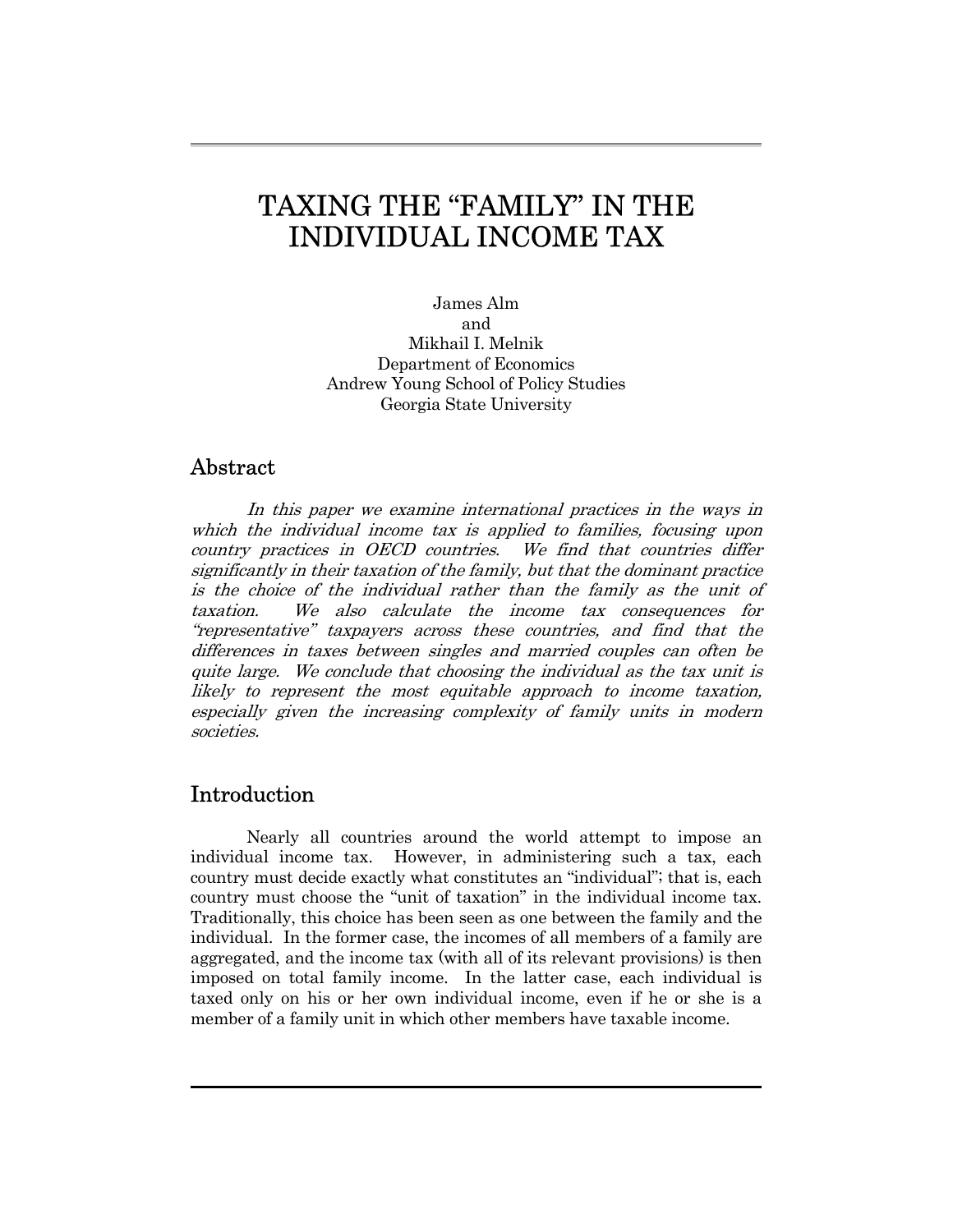The choice between the family and individual as the unit of taxation is not clear-cut, and involves difficult tradeoffs between competing and worthwhile goals. These goals include the desire to treat families with equal incomes equally, to treat families and individuals equally, to ensure that taxes do not change with marriage (or divorce), and to impose taxes at progressive rates. With the dramatic increase in recent years of different family "types" – cohabiting but not legally married couples, extended families, same-sex couples, unrelated individuals living together – these issues have become even more complicated.

 This paper examines the choices that different countries have made in choosing the unit of taxation, or what is often referred to as "taxing the family". We focus in particular on practices in Organisation for Economic Co-operation and Development (OECD) countries. We present detailed information on the income tax systems in these countries, and we use this information to calculate the impact of taxes on different "representative" types of family units across OECD countries under income tax laws in 2002, in order to see whether we can learn from the comparative practice of taxing the family in the individual income tax. We find that countries differ significantly in their taxation of the family, but that the dominant practice is the choice of the individual rather than the family as the unit of taxation. We also find that the differences in taxes between singles and married couples can often be quite large. We conclude that choosing the individual as the tax unit is likely to represent the most equitable approach to income taxation, especially given the increasing complexity of family units in modern societies.

 In the next section we discuss some general issues in choosing the unit of taxation. We then focus on United States practices as a case study and the ways in which the U.S. has made different decisions over time in its taxation of the family. In the following section we examine the different treatments in OECD countries. The final section contains some concluding remarks.

### Some Principles and Goals in Taxing the Family

 Countries have a variety of goals in choosing the structure of the individual income tax.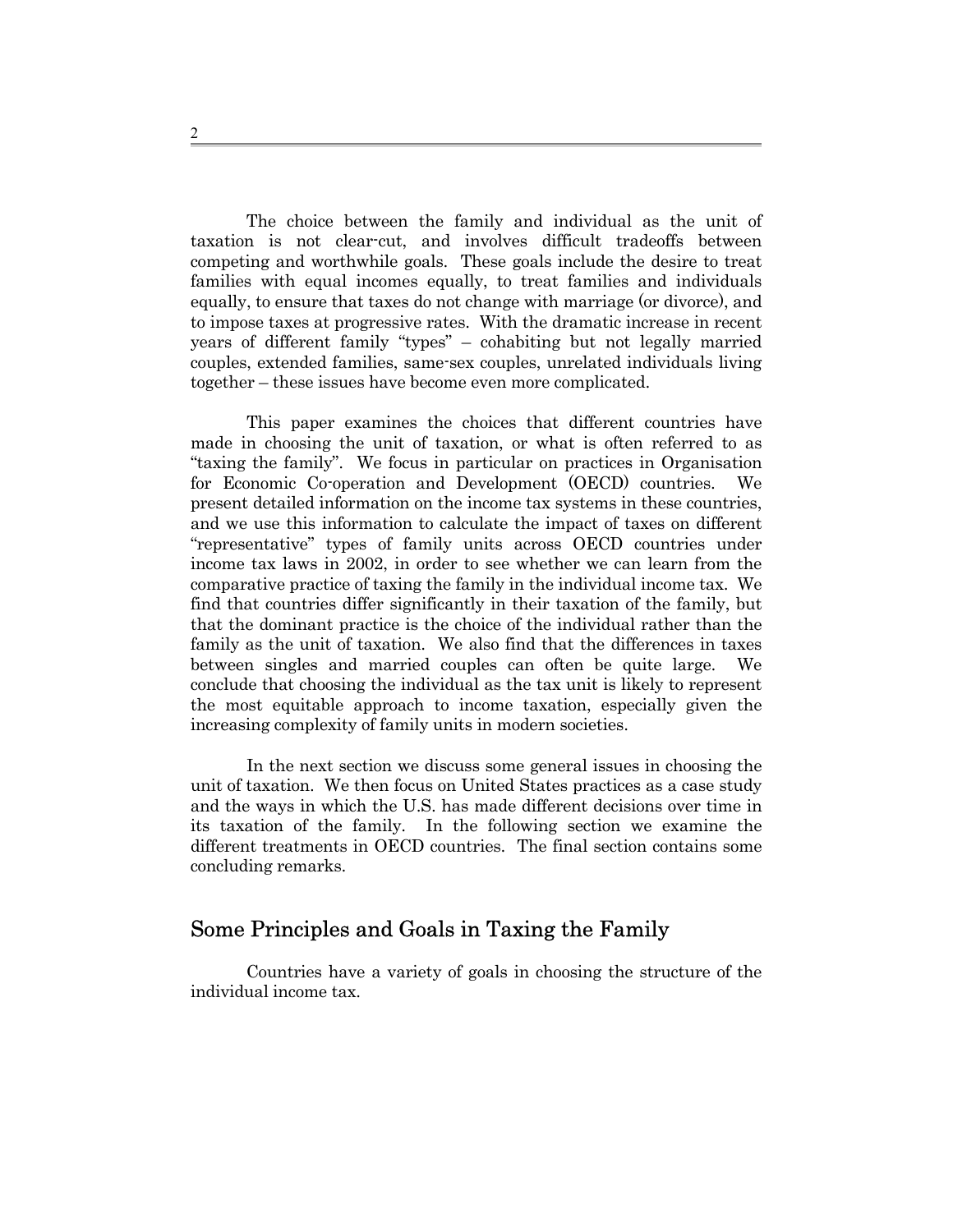A basic goal of most all taxes is to achieve "equity" in taxation. Of course, defining equity is quite difficult.<sup>1</sup> One popular notion of equity is based upon the "ability-to-pay" principle of taxation, which states that taxpayers should pay taxes according to their ability to pay. This principle is often operationalized by introducing two additional criteria: "horizontal equity", which relates to the income tax treatment of taxpayers with equal incomes, and "vertical equity", which refers to the treatment of taxpayers with different levels of income. Consider the implications of both horizontal and vertical equity for the taxation of the family.

 Horizontal equity requires that taxpayers who are equal in all relevant respects pay equal amounts of taxes. This notion may appear simple, but it is in fact deceptively simple. The difficulty lies in defining "equals". Equals can be thought of as married couples with equal family income (and identical characteristics), in which case horizontal equity requires that such families pay equal amounts of income taxes. However, suppose we define equals as any kind of household with equal income. Now things become much more complicated. A "household" can consist of a married couple, but it can also consist of a single individual, an unmarried cohabiting couple, a same-sex couple, an extended family, or even a group of unrelated individuals living together. Achieving horizontal equity requires that all of these households pay equal taxes if their incomes are equal.

 If a married couple is seen as the relevant household type for defining equals, then achieving the goal of *Horizontal Equity Across* Households requires that married couples with equal incomes pay equal taxes. However, if a household is defined more broadly, then achieving this goal requires that any households with equal income pay the same amount of taxes. In particular, it requires what Berliant and Rothstein  $(2003)$  refer to as the additional and separate goal of *Equal Payments by* Singles and Couples. Of course, this goal can be broadened to apply to all household types.

 As for the criteria of vertical equity, this requires that taxpayers with greater ability pay greater amounts of taxes, and so relates to the rate structure of the income tax. Even so, we cannot unambiguously determine whether vertical equity implies that there should be a progressive, a proportional, or a regressive rate structure; that is, we cannot say whether marginal (or average) tax rates should rise more than proportionately, proportionately, or less than proportionately to income (Musgrave, 1959). However, it is generally felt that a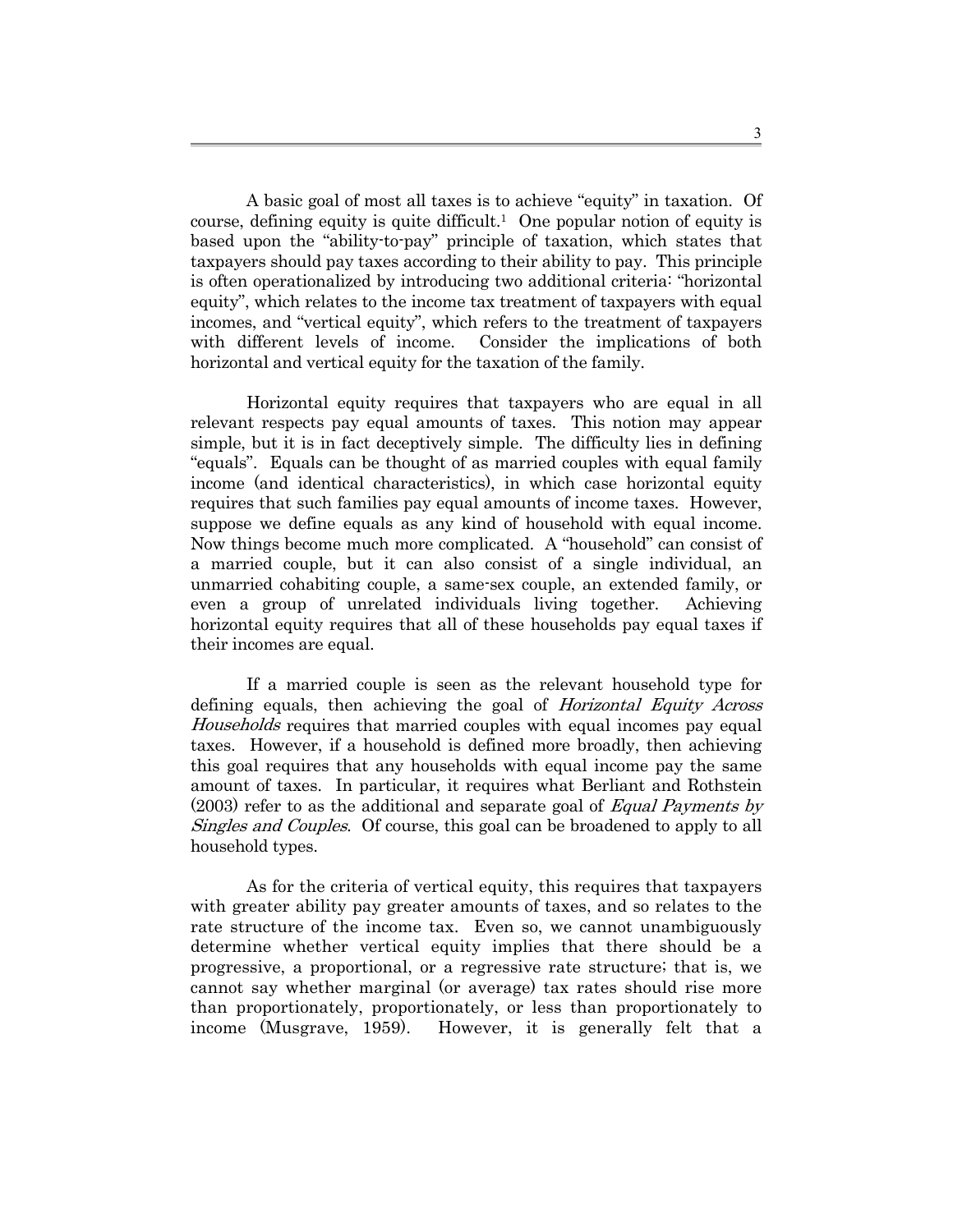progressive rate structure is best able to achieve vertical equity.[2](#page-35-1) We refer to this as the *Progressivity* goal of taxation.

Still another goal in the individual income tax is *Marriage* Neutrality. This goal requires that a couple's combined tax liability remain unchanged with marriage, neither rising with marriage (a "marriage tax" or a "marriage penalty") nor falling with marriage (a "marriage subsidy" or a "marriage bonus"). For example, it is well documented that the U.S. individual income tax is not marriage neutral (Rosen, 1987; Feenberg and Rosen, 1995; U.S. General Accounting Office, 1996; Alm and Whittington, 1996; Congressional Budget Office, 1997; Bull, Holtzblatt, Nunns, and Rebilein, 1998; Dickert-Conlin and Houser, 1998; Whittington and Alm, 2001; Alm, Whittingon, and Fletcher, 2002). As discussed in more detail later, these studies indicate the presence of a large and variable marriage penalty – and marriage bonus – whose magnitude has changed over time. Other countries often have different experiences.

 It is now well-known that no individual income tax can achieve the simultaneous goals of *Horizontal Equity Across Families*, *Equal* Payments By Singles and Couples, Progressivity, and Marriage Neutrality (Rosen, 1977; Berliant and Rothstein, 2003). To illustrate this more precisely, consider the following stylized example.

 Suppose that the individual income tax consists of a constant marginal tax rate (b<sub>i</sub>) and a lump-sum guarantee (a<sub>i</sub>), where  $i=(S,M)$  for Single and Married individuals. Suppose also that the tax  $T<sub>S</sub>$  imposed on single individuals equals

 $T<sub>S</sub> = -as + bs Y<sub>S</sub>$ 

where  $Y_s$  is the income of the single individual, while the tax  $T_M$  on married couples equals

 $T_M = -a_M + b_M (Y_{M1} + Y_{M2})$ ,

where  $Y_{M1}$  is the income of one partner and  $Y_{M2}$  is the income of the other partner.

Marriage Neutrality requires that taxes do not change with marriage, which requires in turn that am  $=$  2as and that bm  $=$  bs. Equal Payments By Singles and Couples requires that  $T_S = T_M$  when  $Y_S = Y_{M1}$ 

4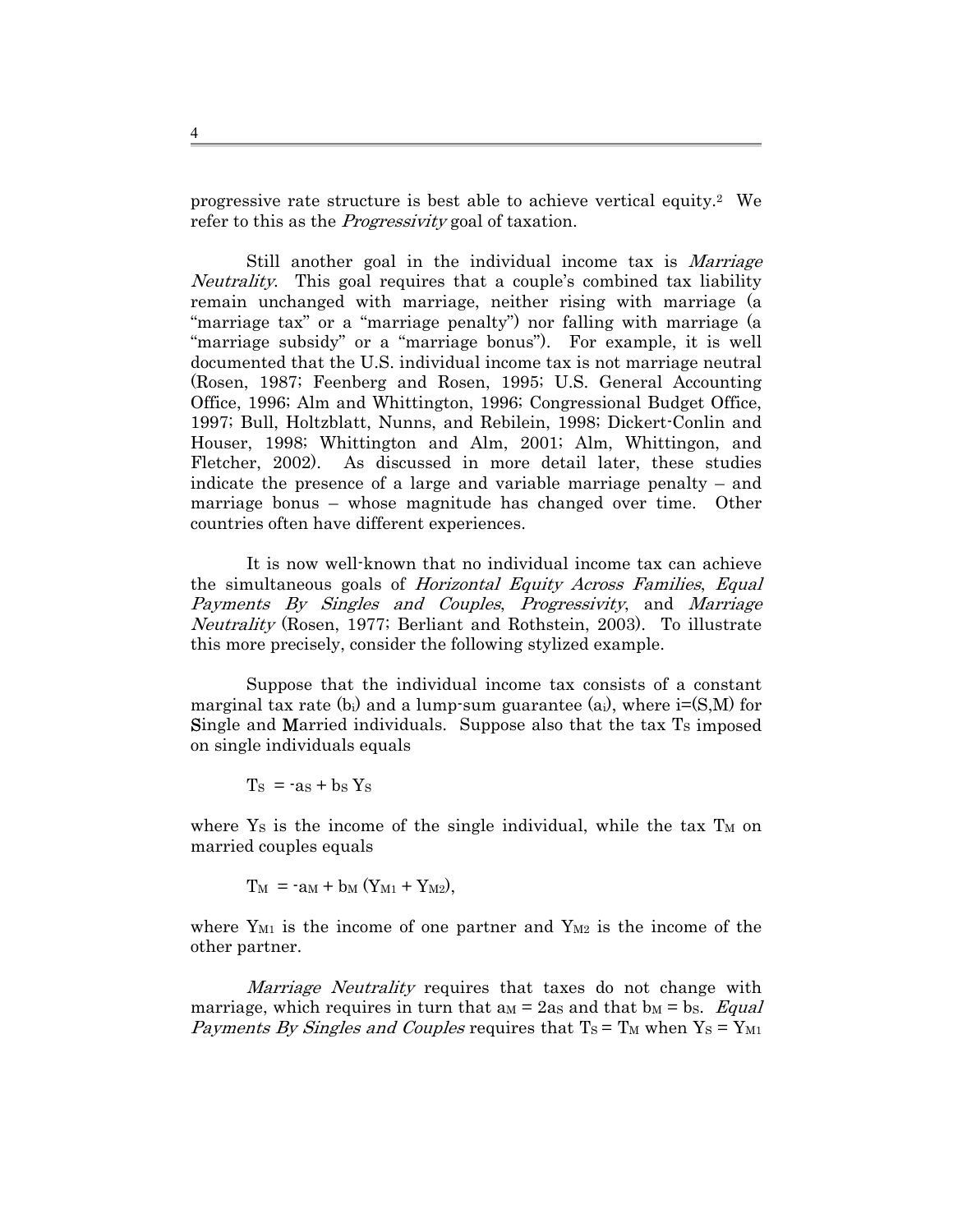$+$  Y<sub>M2</sub>; this imposes the conditions that a<sub>M</sub> = as and that b<sub>M</sub> = b<sub>S</sub>. Horizontal Equity Across Families is met as long as married couples face the same lump-sum guarantee and marginal tax rate. Meeting all of these conditions is possible only if  $a_S = 0 = a_M$  and if  $b_S = b_M$ . However, *Progressivity*, at least defined in terms of average tax rates that increase with income, requires that as  $(and a<sub>M</sub>)$  be less than zero and that bs (and  $b_M$ ) be greater than zero; that is, it is only possible to achieve the goals of Marriage Neutrality, Equal Payments By Singles and Couples, and Horizontal Equity Across Families if we are willing to sacrifice the goal of *Progressivity*. Put differently, no progressive tax system can simultaneously achieve all the other goals of the individual income tax.

Choosing the features of the individual income tax therefore requires that countries must face tradeoffs in their pursuit of worthwhile goals. The next two sections discuss the different choices that countries have made.

# The United States Practice of Taxing the Family

The individual income tax in the U.S. was established in 1913, and its treatment of the family has varied over time. In its early years, the basic unit of taxation was the individual, in which each individual was taxed on the basis of his or her income independently of marital status. Because the tax liability did not change much with marriage, the income tax largely achieved *Marriage Neutrality*, at the same time as marginal tax rates that increased with income generated Progressivity. However, the Revenue Act of 1948 changed the unit of taxation from the individual to the family. With the adoption of income splitting for married couples, couples were now allowed to aggregate and to divide in half their income for federal tax purposes. This change meant that couples with equal incomes paid equal taxes; that is, the income tax became consistent with the goal of Horizontal Equity Across Families. However, because of the progressive tax rates in the income tax, the change also meant that a couple's joint tax liability could fall when they married, so that the income tax was no longer characterized by Marriage Neutrality.

It was not until the Tax Reform Act of 1969 that a widespread and significant marriage penalty was created for many married couples,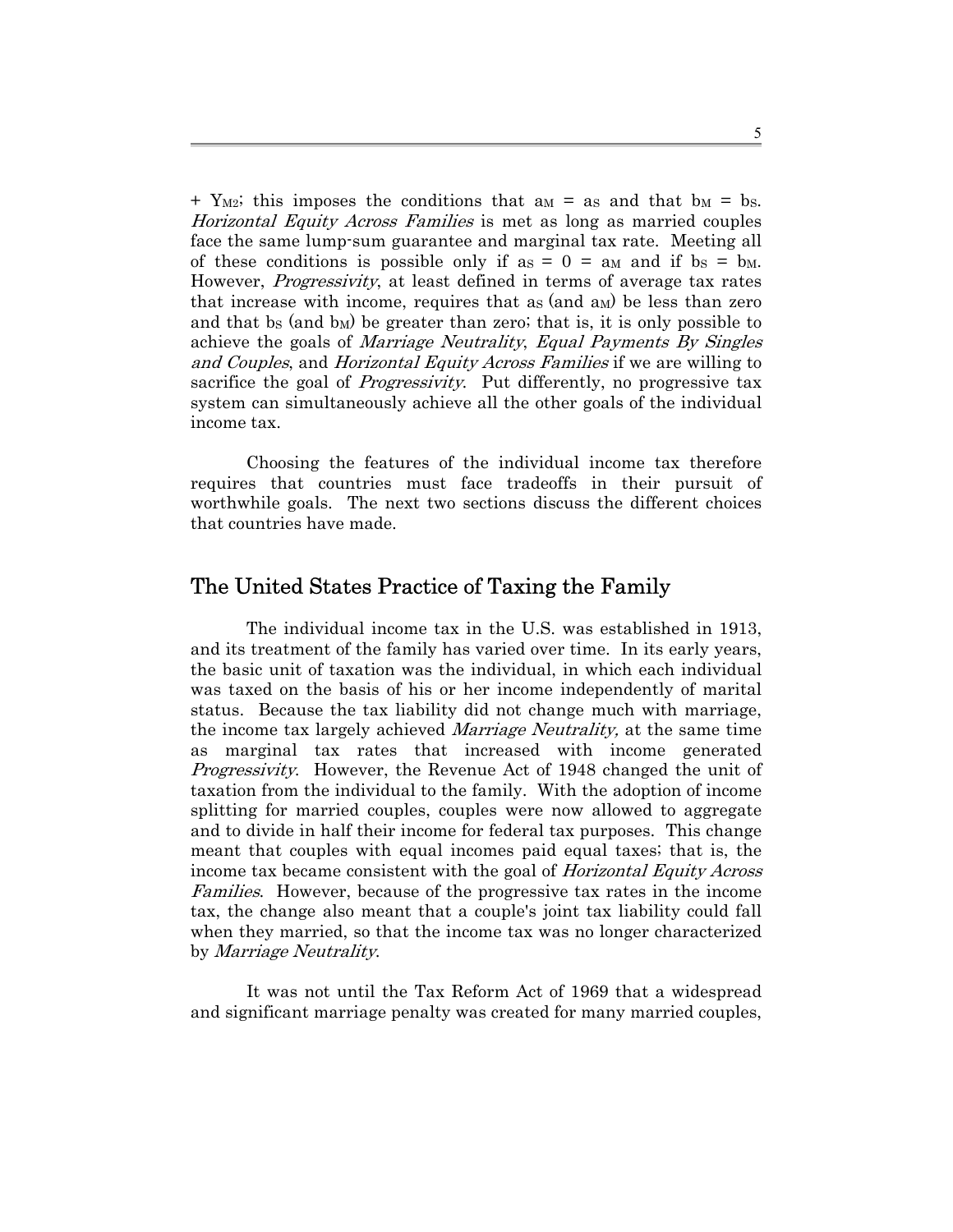even though a potential marriage subsidy still existed for some couples. Since then, various tax and demographic changes have markedly affected the potential for a marriage penalty or subsidy, as well as the magnitude of each (Alm and Whittington, 1996; Congressional Budget Office, 1997).

The reason for the lack of marriage neutrality under current law is simple to explain. Married couples effectively split their income on tax returns. If two people marry and one of them has zero income, income splitting means that the individual with some income moves into a lower marginal tax bracket as a result of the marriage, so that the marriage reduces the combined tax burdens of the two partners. Conversely, when people with similar earnings marry, their combined income pushes the couple into higher tax brackets than they face as singles, and they pay correspondingly higher taxes with marriage.[3](#page-35-2) Of course, the magnitude of the tax/subsidy depends upon an array of tax features, such as exemptions, deductions, and rate schedules, as well as the incomes and other characteristics of the partners[.4](#page-35-3) Note, however, that the marriage tax/subsidy is not a statutory item in the tax code. Rather, it is a side effect of the current structure of the individual income tax, one that emerges because of the combination of progressive marginal tax rates and the family as the unit of taxation.

To illustrate marriage penalties and bonuses more precisely, consider the following hypothetical couples. Assume that in 2001 two people each have an annual income of \$30,000. Assume also that each uses one personal exemption of \$2,900 and that each takes the standard deduction of \$4,550. Each has an income tax liability of \$3,383, and their combined tax liabilities as singles total \$6,766. If they were to marry and use the standard deduction for married couples filing jointly (\$7,600) and two personal exemptions, then their married tax liability would be \$7,172. This hypothetical couple would pay \$406 more in federal income taxes as a married couple than they would as two single individuals. This difference in tax liability (\$406) is the so-called marriage penalty (or marriage tax), and demonstrates that the income tax is not marriage neutral.

It is also easy to construct examples in which combined taxes fall with marriage. If one person in this couple had most or, especially, all of the family income, then the couple would experience a reduced income tax liability – a marriage bonus or subsidy – as a result of marriage. For example, a single individual with income of \$60,000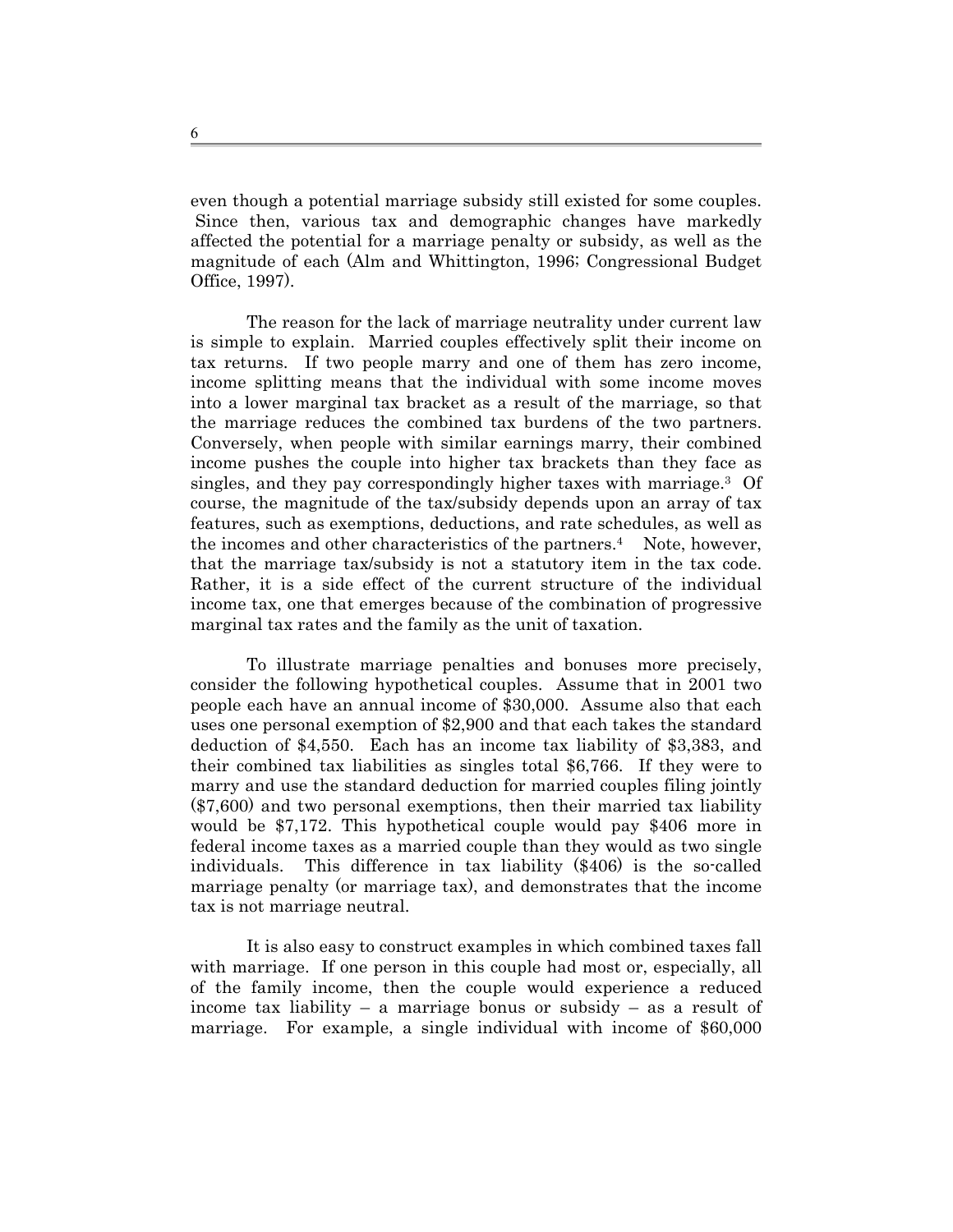would have a tax liability of \$11,198. If this individual were to marry someone with no income (and no income tax liability), then their taxes as a married couple would decline from \$11,198 to \$7,172, giving them a marriage subsidy of \$4,026.

Note that this example also illustrates the unequal treatment of individuals and couples. An individual with income of \$60,000 pays taxes of \$11,198; a married couple with the same income pays taxes of only \$7,172. A single individual therefore pays \$4,026 more in taxes than a married couple with equal income, a difference (the so-called "singles tax") that is necessarily equal in magnitude but of opposite sign to the marriage subsidy (Alm, Whittington, and Fletcher, 2002).

In general, the existence and magnitude of the marriage penalty depends on the distribution of income across the two partners because its calculation requires comparing taxes as single versus taxes as married. Dual income couples are most likely to incur a marriage penalty, especially if their incomes are similar and large. Single-earner couples are likely to gain a tax subsidy through marriage due to income splitting.

The magnitude of the marriage tax/subsidy in the U.S. can be quite large. For example, Alm and Whittington (1996) estimate that there is on average a marriage tax whose magnitude since 1969 has risen, fallen, and more recently risen, and in the last several years has averaged roughly \$400 (in real 1997 dollars). However, this overall average conceals a great deal of variation. The percentage of families that pay a penalty has risen since 1969, to nearly 60 percent in recent years; for these families the real average penalty has generally exceeded \$1000 for most of the last twenty years. On the other hand, for those families that receive a subsidy the average subsidy over this period has also typically exceeded \$1000, and the percentage of families receiving a subsidy has fallen over time to less than 30 percent. Feenberg and Rosen (1995) generate similar estimates, while calculations by the Congressional Budget Office (1997) suggest that a higher percentage of families receives a subsidy (51 percent) and a lower percentage pays a penalty (42 percent). Dickert-Conlin and Houser (1998) demonstrate that lower-income individuals are especially likely to face a marriage penalty, due to the interaction of transfers with the individual income tax. Recent changes in the income tax laws, especially the Economic and Growth Recovery Act of 2001 and the Jobs Growth and Tax Reconciliation Act of 2003 have reduced but not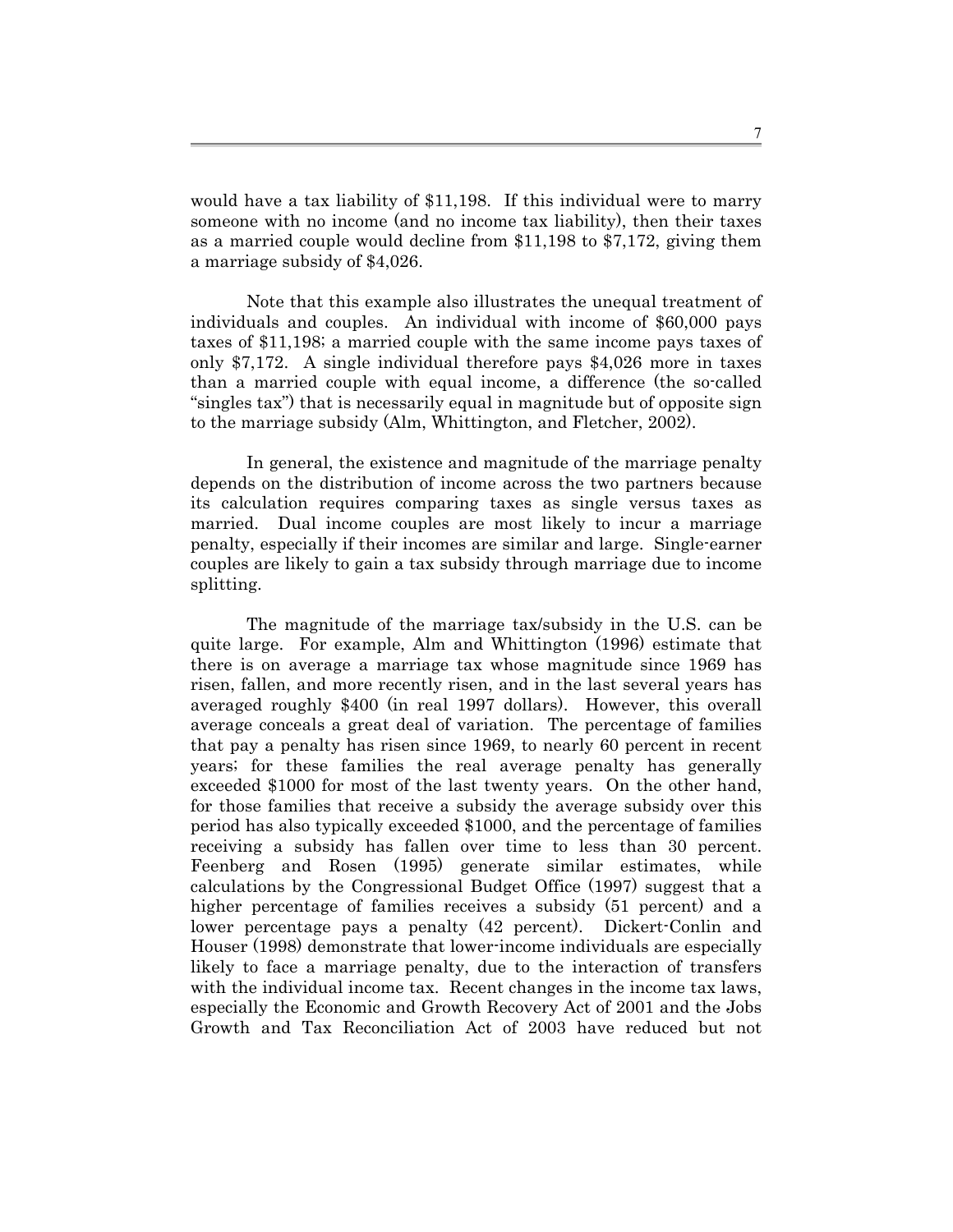eliminated the marriage penalty/bonus. In the longer run, the emergence of the Alternative Minimum Tax seems likely to contribute significantly to the marriage penalty/bonus.

As emphasized earlier, no progressive tax system can simultaneously ensure that couples with equal income pay equal taxes, that families and individuals with equal incomes pay equal taxes, and that a couple's joint tax liability does not change with marriage (Rosen, 1977). Whether by implicit or explicit choice, the U.S. has elected to focus more on the goal of equal treatment of married couples, with its designation of the family as the unit of taxation. By necessity, then, the U.S. has elected to allow individuals and families to be treated differently, and also to allow taxes to change with marriage. Other countries have made different choices, as we discuss next.

# International Practices in Taxing the Family

The Organisation of Economic Co-operation and Development (OECD) is comprised of 32 member countries. These countries have many common characteristics, but their income tax structure is not one of these. We have collected detailed information on the individual income tax systems for nearly all of these countries from a variety of sources, and Tables 1, 2, 3, and 4 summarize some of the main features of the individual income tax in these countries[.5](#page-35-4) Although income taxation at the central government level is present in all of these countries, the structure of the income tax exhibits significant heterogeneity.

It should be noted that our discussion and our calculations are based on the income tax treatment of earned, or wage, income only; that is, we assume that income of the taxpayers consists only of wage income. The treatment of investment income introduces significant complications. For example, in most countries some shifting of capital gains or business income is permitted, although often such shifting appears to be to the disadvantage of the couple because the transfer of such income is permitted only when it is transferred to the spouse with the higher taxable income.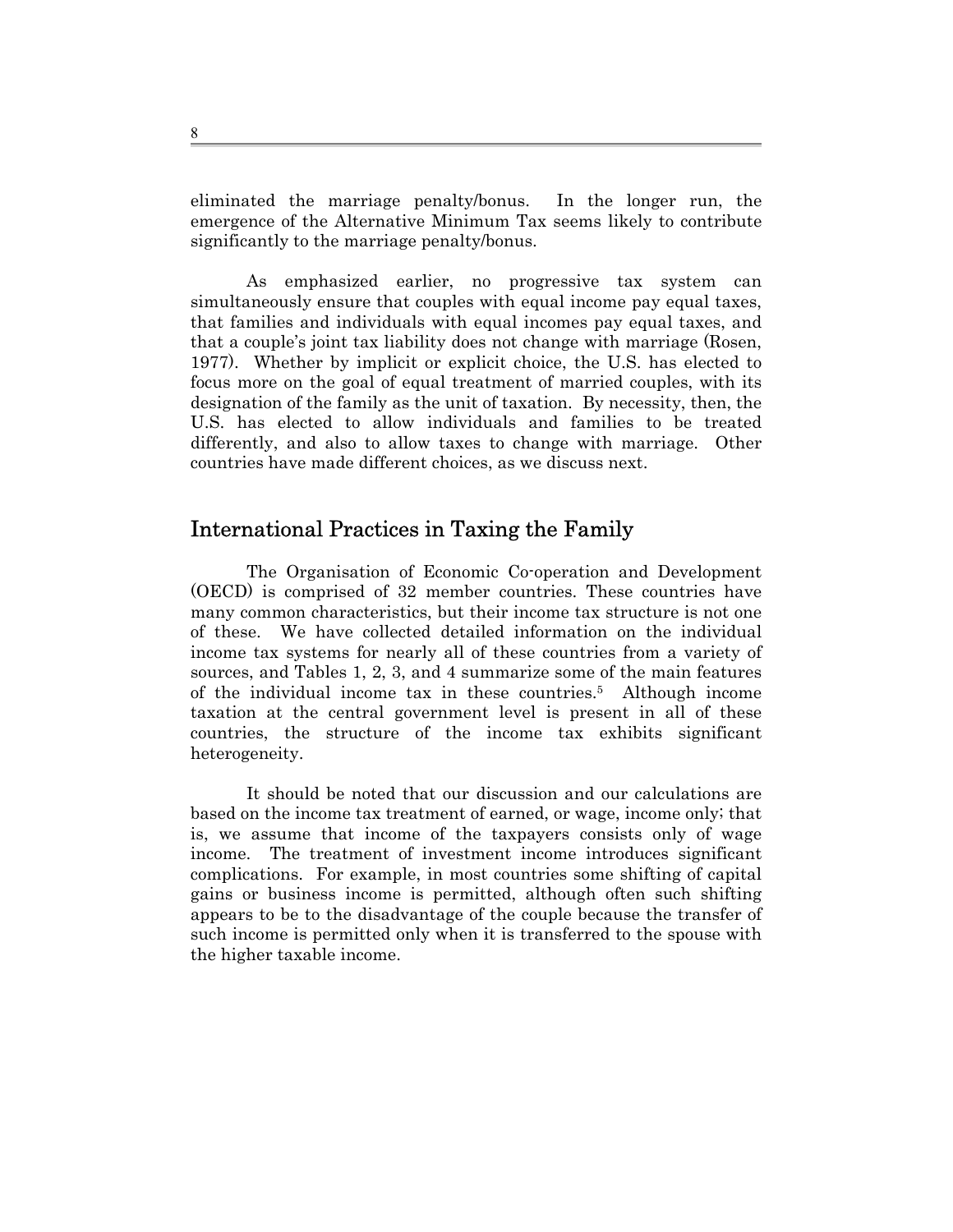#### The Basic Structure of the Individual Income Tax

 All OECD countries impose a progressive income tax. However, these income systems differ in several dimensions.

 One source of heterogeneity is the degree of progressivity across countries, as shown by different levels of marginal tax rates (MTRs) in the tax code. Another source of heterogeneity is fiscal federalism in the assignment of income taxes. Countries that allow sub-national levels of government to impose a significant tax on incomes tend to have lower national income tax rates, in large part because of the sharing of the tax base across levels of government. For example, in Norway the highest marginal tax rate on income at the central government level is only 13.5 percent, while provincial governments impose even higher individual income taxes, often around 14.5 percent. In Finland, municipal income tax rates vary between 15.5 and 20 percent, and the highest national marginal tax rate on income is 35.5 percent. In contrast, neither Germany nor France employs income taxes at subnational levels, and the highest marginal tax rates on income at the national level in these countries are 48.50 and 49.58 percent, respectively[.6](#page-35-5) Austria and Belgium, the nations with the highest upper income marginal tax rates (50 percent in each case), also exhibit this tendency. Austria has no provisions for any income taxes at the subnational level, and Belgium permits its municipalities to levy a small surcharge on the national income tax, between 0 and 8.5 percent.

 Even aside from the level of marginal tax rates, the marginal tax rate structure itself exhibits significant variation (Tables 1 and 2). In several countries the tax code is relatively complex with a large number of marginal tax rate brackets, while other countries implement a much simpler system. Perhaps the most complex marginal tax rate structure is employed in Germany. Although the German rate structure has three formally defined non-zero marginal tax rate brackets, only the highest marginal tax rate bracket has a fixed single rate. The first two brackets implement non-fixed increasing rates with considerable variation.[7](#page-35-6) The largest number of marginal tax brackets is present in Luxemburg, where all non-zero rate brackets except for the highest bracket are increased by increments of only EUR 1,650. Iceland, Ireland, Norway, and Sweden employ the simplest structure of marginal tax rates, with only two non-zero marginal tax rate brackets.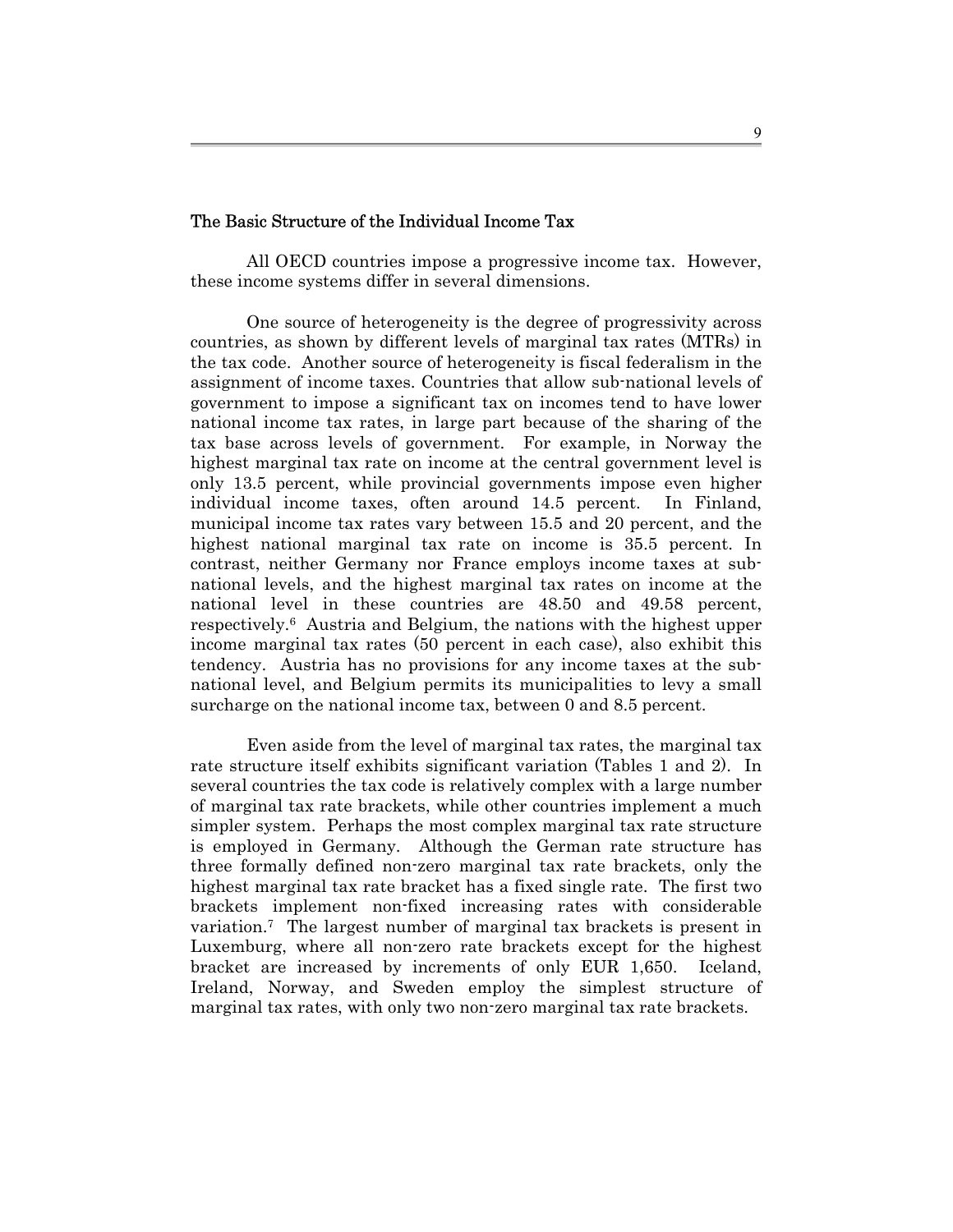<sup>10</sup><br>Table 1. Basic Personal Exemptions and Overview of the Marginal Tax Rate Structure – Single Taxpayers<sup>1</sup>

|                        |                                              | <b>Personal Tax</b><br><b>Exemptions</b> |          |                                  |                            | MTR Structure |                                        |                        |                                           |  |
|------------------------|----------------------------------------------|------------------------------------------|----------|----------------------------------|----------------------------|---------------|----------------------------------------|------------------------|-------------------------------------------|--|
|                        | Value of US\$<br>in                          |                                          |          | <b>Upper Income</b>              | First non-zero MTR Bracket |               | <b>Highest Income Bracket</b>          |                        |                                           |  |
| <b>COUNTRY</b>         | <b>Local Currency</b><br>31 December<br>2002 | Deductions                               | Credits  | Level<br>for<br>zero-MTR Bracket | Income<br>Range            | <b>MTR</b>    | <b>Starting</b><br><b>Income Level</b> | <b>MTR</b>             | Number of Non-zero<br><b>MTR Brackets</b> |  |
| т                      | п                                            | Ш                                        | IV       | $\mathbf{V}$                     | $\mathbf{V}$               | VII           | <b>VIII</b>                            | $\mathbf{I}\mathbf{X}$ | $\mathbf{x}$                              |  |
| <b>AUSTRALIA</b>       | A\$ 1.707                                    |                                          |          | 6,000                            | $6,000 - 20,000$           | 17            | 60,000                                 | 47                     | $\overline{4}$                            |  |
| <b>AUSTRIA</b>         | EUR 1.0446                                   | 132 2                                    | 1232 3   | 3,640                            | $3,640 - 7,270$            | 21            | 50,870                                 | 50                     | $\overline{4}$                            |  |
| <b>BELGIUM</b>         | EUR 1.0446                                   | 5,570 $4$                                |          |                                  | $0 - 6,480$                | 25            | 29,740                                 | 50                     | 5                                         |  |
| <b>CANADA</b>          | CAN\$ 1.5796                                 |                                          | 1241     |                                  | $0 - 32,182$               | 16            | 104,647                                | $\bf 29$               | $\overline{4}$                            |  |
| <b>CZECH REPUBLIC</b>  | CZK 30.141                                   | 38,040                                   |          |                                  | $0 - 109,200$              | 15            | 331,200                                | 32                     | $\overline{4}$                            |  |
| <b>DENMARK</b>         | DKK 7.0822                                   | 35,600 5                                 |          |                                  | $0 - 198,000$              | 5.5           | 295,300                                | 26.5                   | 3                                         |  |
| <b>FINLAND</b>         | EUR 1.0446                                   |                                          |          | 11,600                           | $11,600 - 14,400$          | 12.5          | 55,200                                 | 35.5                   | 5                                         |  |
| <b>FRANCE</b>          | EUR 1.0446                                   | $\,6\,$                                  | $\tau$   | 4,191                            | $4,191 - 8,242$            | 7.05          | 47,131                                 | 49.58                  | 6                                         |  |
| <b>GERMANY</b>         | EUR 1.0446                                   | $1,044$ $8$                              |          | 7,235                            | $7,236 - 9,251$            | 19.96-23.02   | 55,007                                 | 48.5                   | $\boldsymbol{3}$                          |  |
| <b>GREECE</b>          | EUR 1.0446                                   |                                          |          | 10,000                           | $10,000 - 13,400$          | 15            | 23,400                                 | 40                     | $\boldsymbol{3}$                          |  |
| <b>HUNGARY</b>         | HUF 225.03                                   |                                          | 9        |                                  | $0 - 650,000$              | 20            | 1,350,000                              | 40                     | 3                                         |  |
| <b>ICELAND</b>         | ISK                                          |                                          | 312,024  |                                  | $0 - 3,980,000$            | 25.75         | 3,980,000                              | 32.75                  | $\overline{2}$                            |  |
| IRELAND <sup>10</sup>  | EUR 1.0446                                   |                                          | 1,520    |                                  | $0 - 28,000$               | $20\,$        | 28,000                                 | 42                     | $\overline{2}$                            |  |
| ITALY <sup>11</sup>    | EUR 1.0446                                   | 3.000 12                                 | 235 13   |                                  | $0 - 15,000$               | 23            | 70.000                                 | $\bf 45$               | 5                                         |  |
| <b>JAPAN</b>           | <b>YUN 121.23</b>                            | 380.000 14                               | $15\,$   |                                  | $0 - 3,300,000$            | 10            | 18,000,000                             | 37                     | $\overline{4}$                            |  |
| KOREA, REPUBLIC        | W 1,200.4                                    | 1,000,000                                |          |                                  | $0 - 10,000,000$           | 9             | 80,000,000                             | $36\,$                 | $\overline{4}$                            |  |
| <b>LUXEMBURG</b>       | ${\rm EUR}$ 1.0446                           | 600 16                                   |          | 9,750                            | 9,750-11,400               | 8             | 34,500                                 | $38\,$                 | $16\,$                                    |  |
| <b>MEXICO</b>          | PS 10.3125                                   | 17                                       | 18       |                                  | $0 - 5,211.78$             | 3             | 636,170                                | $35\,$                 | 8                                         |  |
| NETHERLANDS            | EUR 1.0446                                   |                                          | 1.766 19 |                                  | $0 - 15,883$               | 1.720         | 49,464                                 | $52\,$                 | $\overline{4}$                            |  |
| NEW ZEALAND            | NZ\$ 1.90114                                 |                                          |          |                                  | $0 - 38,000$               | 19.5          | 60.001                                 | 39                     | 3                                         |  |
| NORWAY <sup>21</sup>   | NOK 6.9657                                   | 22                                       |          | 340,700                          | $340,700 -$<br>872,000     | 13.5          | 872,000                                | 19.5                   | $\overline{2}$                            |  |
| <b>POLAND</b>          | PLZ 4.0512                                   | 530.08 23                                |          |                                  | $0 - 37,024$               | $19\,$        | 74,048                                 | 40                     | 3                                         |  |
| PORTUGAL               | EUR 1.0446                                   |                                          | 213.96   |                                  | $0 - 4,182.12$             | 12            | 52,277                                 | 40                     | 6                                         |  |
| <b>SLOVAK REPUBLIC</b> | <b>SKK 40.036</b>                            | 38,760                                   |          |                                  | $0 - 90,000$               | 10            | 564,000                                | $38\,$                 | 5                                         |  |
| <b>SPAIN</b>           | EUR 1.0446                                   | 3,400 $^{24}$                            |          |                                  | $0 - 4,000$                | 15            | 45,000                                 | 45                     | 5                                         |  |
| <b>SWEDEN</b>          | <b>SEK 8.4700</b>                            | $11,400-$<br>25,900                      |          | 284,300                          | 284,300 - 430,000          | 20            | 430,000                                | 25                     | $\overline{2}$                            |  |
| SWITZERLAND            | CHF 1.38210                                  | $\bf 25$                                 |          | 12,800                           | $12,800 - 27,800$          | 0.77          | 664,300                                | 11.5                   | 10                                        |  |
| <b>TURKEY</b>          | TL 1,634,501                                 | 540,000,000                              |          |                                  | $0 - 5,000,000,000$        | 15            | 120.000.000.000                        | 40                     | 6                                         |  |
| UNITED KINGDOM         | \$0.63                                       | 4,615                                    |          |                                  | $0 - 1,920$                | $10\,$        | 29,900                                 | 40                     | 3                                         |  |
| <b>UNITED STATES</b>   | $\overline{a}$                               | 7.800 26                                 |          |                                  | $0 - 6000$                 | 10            | 311,950                                | 38.6                   | 6                                         |  |

1 All monetary values are entered in local currencies.

<sup>2</sup> This is the *standard deduction* for expenses associated with income.

<sup>3</sup> This includes the *basic credit* at its maximum value of EUR 887 available to all taxpayers with incomes less than EUR 35,421, the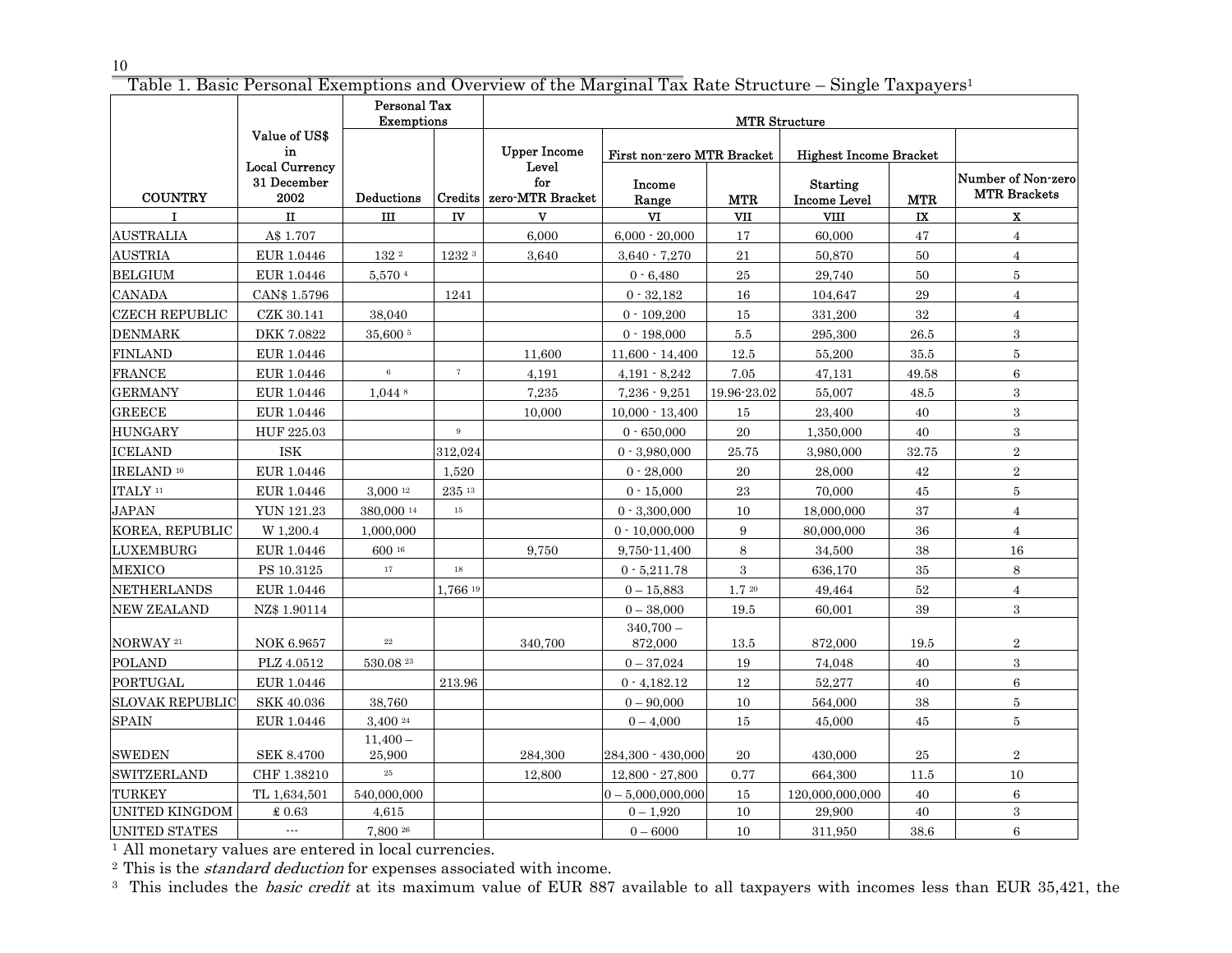employment tax credit of EUR 54 available to all taxpayers with earned income, and EUR 291, the traffic tax credit, also available to taxpayers with earned incomes. The *basic credit* is based on a number of different factors including the income and personal circumstances of the taxpayer, and is reduced to zero if the total taxable income exceeds EUR 35,421.

<sup>4</sup> In addition to this *personal exemption*, the taxpayer is entitled to a *lump-sum deduction* for expenses incurred in earning income; the deduction is based on the income level of the taxpayer, and is capped at EUR 3,000. It is important to note that the *personal exemption* is computed based on the lowest marginal tax rate brackets, and the result is deducted from the tax liability, while the deduction is applied to the gross income before the computation of the tax.

<sup>5</sup> Usually the *allowance* is converted to a tax credit at the lowest marginal tax rate of 5.5 percent.

<sup>6</sup> Two personal deductions are available to French taxpayers, the *basic deduction* and the *supplementary deduction*. The *basic deduction* is the higher of the two amounts: actual substantiated expenses associated with employment or lump sum of 10 percent of the income net of social security contributions. The minimum balance for the *basic deduction* is EUR 370. In addition, the taxpayer can claim a supplementary deduction of 20 percent on the first EUR 113,900 of the income net of social security contributions and the *basic deduction*.

<sup>7</sup> In addition to this deduction, French households are eligible to an *employment bonus* tax credit, which is available to low income households. The credit is computed as 4.4 percent of annual employment (or self-employment) income.

8 Employees are entitled to deduct any expenses incurred in earning income; if those expenses do not exceed EUR 1,044, a lump sum deduction of EUR 1,044 may be claimed.

<sup>9</sup> An *employment credit* is available to all taxpayers with employment income, and is based on the salary of the taxpayer. Taxpayers with income levels of up to HUF 1.35 million are allowed a credit of 18 percent of their earnings with the limit of HUF 108,000. The credit is reduced by 18 percent of income in excess of HUF 1.35 million for taxpayers with incomes in excess of HUF 1.35 million, and is not available to taxpayers with incomes in excess of HUF 1.95 million.

<sup>10</sup> Low-income taxpayers are exempt from income taxes. In 2002, the taxpayers with incomes less than EUR 5,210 (double for married couples filing jointly) were exempt from income taxes.

11 Italy has implemented a number of changes to its tax code effective starting with the 2003 tax year. All values reported in our tables are based on the new formulation of the tax code.

<sup>12</sup> The deduction depends on the type of income earned. The *standard deduction* is of EUR 3,000. The deduction is increased to EUR 7,500 for employment income, to EUR 4,500 for professional income. Note that taxpayers with incomes in excess of EUR 26,000 are not eligible for any of the above listed deductions.

<sup>13</sup> This credit applies only to employment income. The credit is a function of the level of income, and decreases as the income level increases. The maximum level of the credit is EUR 235. The employment credit scheme was changed in 2003. Prior to 1 January 2003, the credit was a function of income, and ranged between EUR 51.65 and EUR 1,146.53. No employment credit is granted if the taxpayer's income exceeds EUR 52,000. An *income tax credit* of up to EUR 126 is available to taxpayers earning professional income.

<sup>14</sup> In addition to the *personal allowance* of Y 380,000 for national tax purposes, the taxpayer who derives employment income can also deduct a *standard deduction* (earned income relief) depending on the income level (increasing with income level). Currently the earned income relief starts at Y 650,000.

<sup>15</sup> Each taxpayer is eligible for a credit equal to 20 percent of the income tax liability; the credit is capped at Y 250,000.

<sup>16</sup> In addition to the allowance of EUR 600 available to all employees, employees are granted a deduction of EUR 540 aimed at compensating employees for expenses associated with earning income. Employees are also allowed to claim a deduction for commute costs; the deduction is based on the distance traveled between home and work, and the minimum deduction is set at EUR 396 per year for the first 4 km.

<sup>17</sup> Employees are allowed to deduct an amount based on the minimum wage, for a number of different reasons. For instance, employees are allowed to deduct an amount equal to 30 days minimum wages if they receive a year-end bonus. Mexico employs no standard deductions or deductions based on business expenses associated with employment income.

<sup>18</sup> A salary employment credit is allowed, and can be up to PS 1,157/month. In addition, a low-income credit is available, and is based on the income of the taxpayer, with the maximum limit on the credit of PS 36,654.96/year.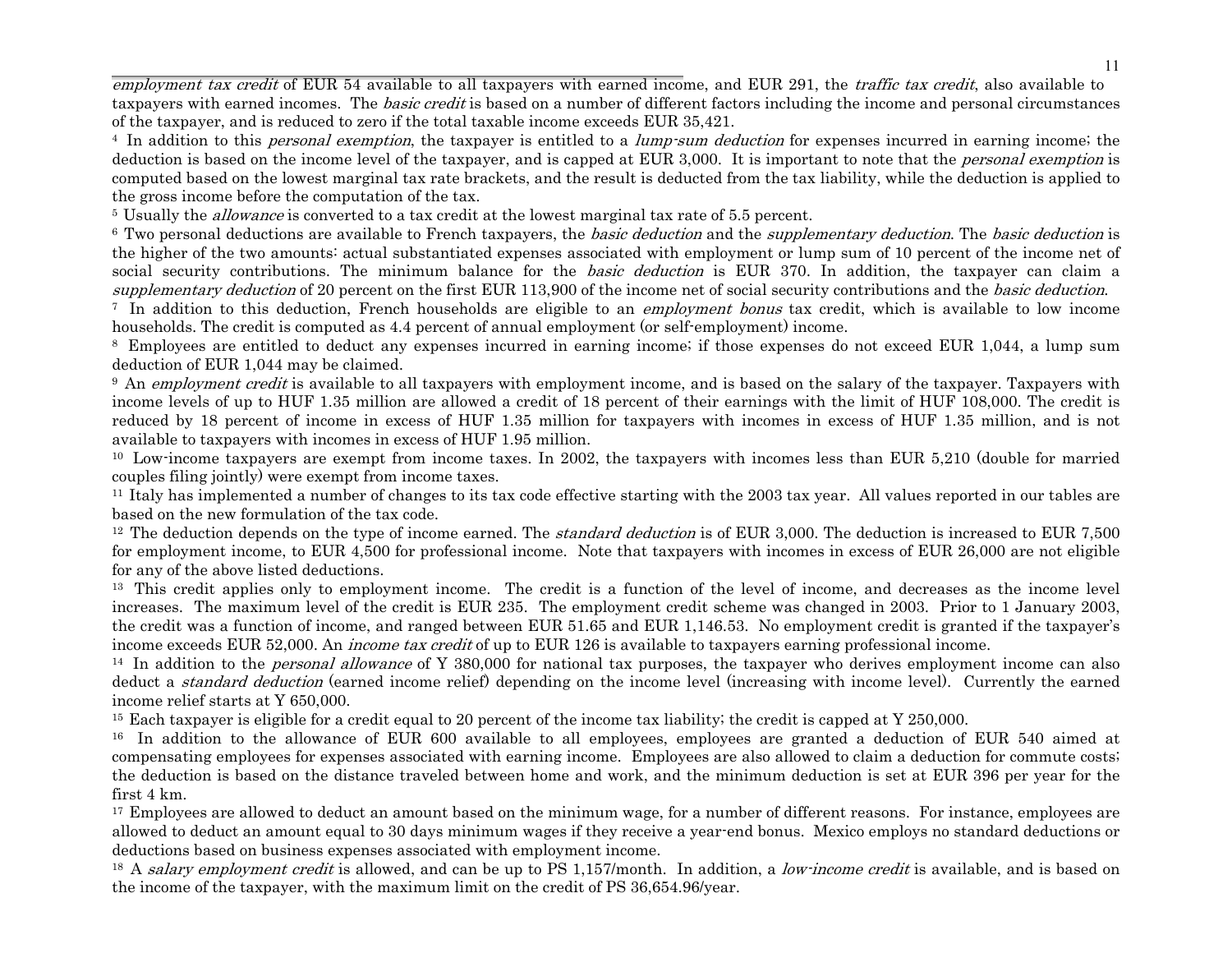<sup>19</sup> In addition, an employee can claim a credit (the *employment rebate*) of up to EUR 1,104.

20 Note that the national social security tax rate for the first two income tax rate brackets consists of 31.2 percent, making the total marginal tax rate of the combined social security and income tax 32.9 percent for the first bracket.

<sup>21</sup> We report in our tables statistics about the national income tax on gross income (*toppskatt til staten*). In addition, the income tax system of Norway includes the municipal and national income taxes, imposed at a flat rate of 28 percent (versus 10.35 percent for the national income tax). It is important to note that the combined municipal and national income tax is marriage neutral.

 $22$  A *minimum allowance* of 2 percent of the base, with a minimum of NOK 4,000 and a maximum of NOK 45,700, can be deducted.

<sup>23</sup> In addition to the *personal allowance*, employees are also allowed to claim a *standard deduction* of PLZ 1,199.52 against their employment income.

<sup>24</sup> In addition to the *personal allowance*, taxpayers deriving employment income are also eligible for an *employment allowance* that ranges between EUR 2,400 and EUR 3,500 depending on the income level of the taxpayer.

25 Employers are also allowed to deduct expenses associated with generating income; the minimum deduction is of CHF 1,900.

<sup>26</sup> This includes the *standard deduction* of \$4,750 for single taxpayers and a *personal allowance* of \$3,050.

12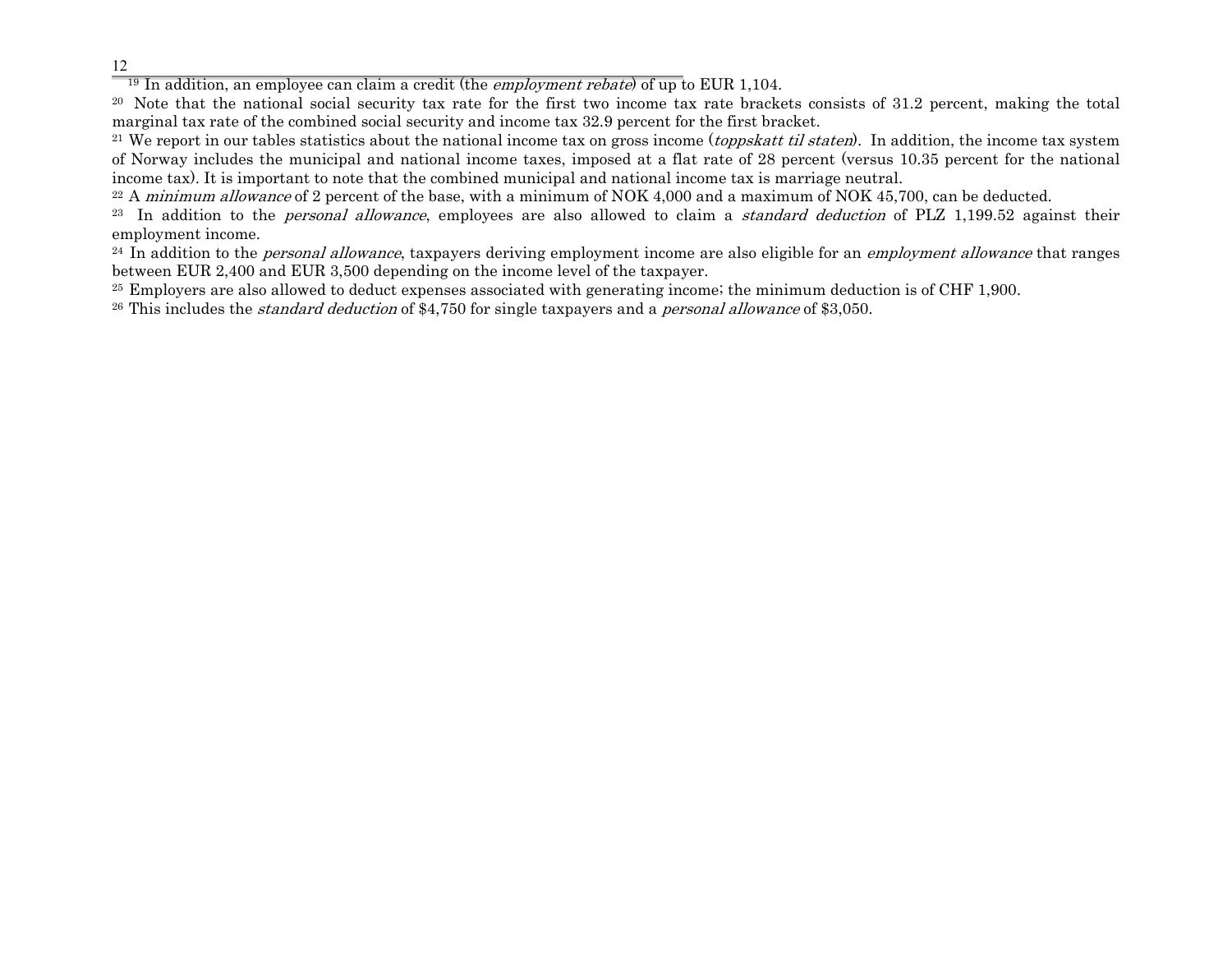Table 2. Notes on Basic Tax Exemptions and Marginal Tax Rate – Married Taxpayers 1

| <b>COUNTRY</b>       | Deductions                                                                                                                    | Credits                                                                                                                                              | <b>Marginal Tax Rate Structure</b>                                                                                                                                              |
|----------------------|-------------------------------------------------------------------------------------------------------------------------------|------------------------------------------------------------------------------------------------------------------------------------------------------|---------------------------------------------------------------------------------------------------------------------------------------------------------------------------------|
| $\mathbf{I}$         | п                                                                                                                             | ш                                                                                                                                                    | IV                                                                                                                                                                              |
| <b>BELGIUM</b>       | EUR 4610 for each spouse                                                                                                      |                                                                                                                                                      |                                                                                                                                                                                 |
| <b>DENMARK</b>       |                                                                                                                               | If a spouse cannot fully utilize the personal tax credit<br>(based on personal allowance), then the remainder is<br>transferred to the other spouse. | If a spouse's income level is below DKK 198,000 (the<br>threshold for the 6 percent tax rate addition), then<br>the shortfall amount can be transferred to the other<br>spouse. |
| <b>FRANCE</b>        | Standard business deductions are doubled.                                                                                     |                                                                                                                                                      | The tax rate structure is based on family<br>circumstances, and different rates apply to single and<br>married taxpayers. <sup>2</sup>                                          |
| GERMANY              |                                                                                                                               |                                                                                                                                                      | Income splitting is permitted, in which case the sizes<br>of all tax brackets are double those of the single<br>taxpayer, with the marginal tax rates remaining the<br>same.    |
| <b>ICELAND</b>       |                                                                                                                               |                                                                                                                                                      | There is a two-rate structure. The threshold level for<br>the second MTR bracket begins at ISK 3,980,000 for<br>singles, and the threshold is doubled for married<br>couples.   |
| <b>IRELAND</b>       |                                                                                                                               | A personal credit available to single taxpayers is<br>doubled for married couples filing jointly.                                                    | There are two MTR brackets. Single taxpayers move<br>into the higher bracket at EUR 28,000, while married<br>couples move at EUR $37,000 -$ EUR $56,000$ <sup>3</sup>           |
| KOREA, REPUBLIC      | The tax code is characterized by a large number of<br>available deductions. Some deductions apply only to<br>married couples. |                                                                                                                                                      |                                                                                                                                                                                 |
| <b>LUXEMBURG</b>     | The single taxpayer deduction is doubled for married<br>couples.                                                              |                                                                                                                                                      | For married couples filing jointly the rates are simply<br>double those of a single taxpayer.                                                                                   |
| <b>NORWAY</b>        |                                                                                                                               |                                                                                                                                                      | The upper band for the lowest MTR bracket is<br>increased to 364,000.                                                                                                           |
| <b>POLAND</b>        |                                                                                                                               |                                                                                                                                                      | Joint filing with income splitting is permitted, in<br>which case the aggregate income is equally divided<br>and the single taxpayer rate structure applies.                    |
| PORTUGAL             |                                                                                                                               | The individual's tax credit is increased to 356.6 for<br>each spouse.                                                                                |                                                                                                                                                                                 |
| SWITZERLAND          | 7000 applies to the spouse with the lowest income.                                                                            |                                                                                                                                                      | The band for the first MTR bracket is raised to<br>24,900. In addition, a different MTR schedule is<br>applied.                                                                 |
| UNITED KINGDOM       |                                                                                                                               | $\pounds$ 210 – the credit increases to $\pounds$ 546 if one of the<br>spouses is 65 or older, and to $\pounds$ 553 if older than 74.                |                                                                                                                                                                                 |
| <b>UNITED STATES</b> | The standard deduction for married couples filing<br>jointly is \$7,950.                                                      |                                                                                                                                                      |                                                                                                                                                                                 |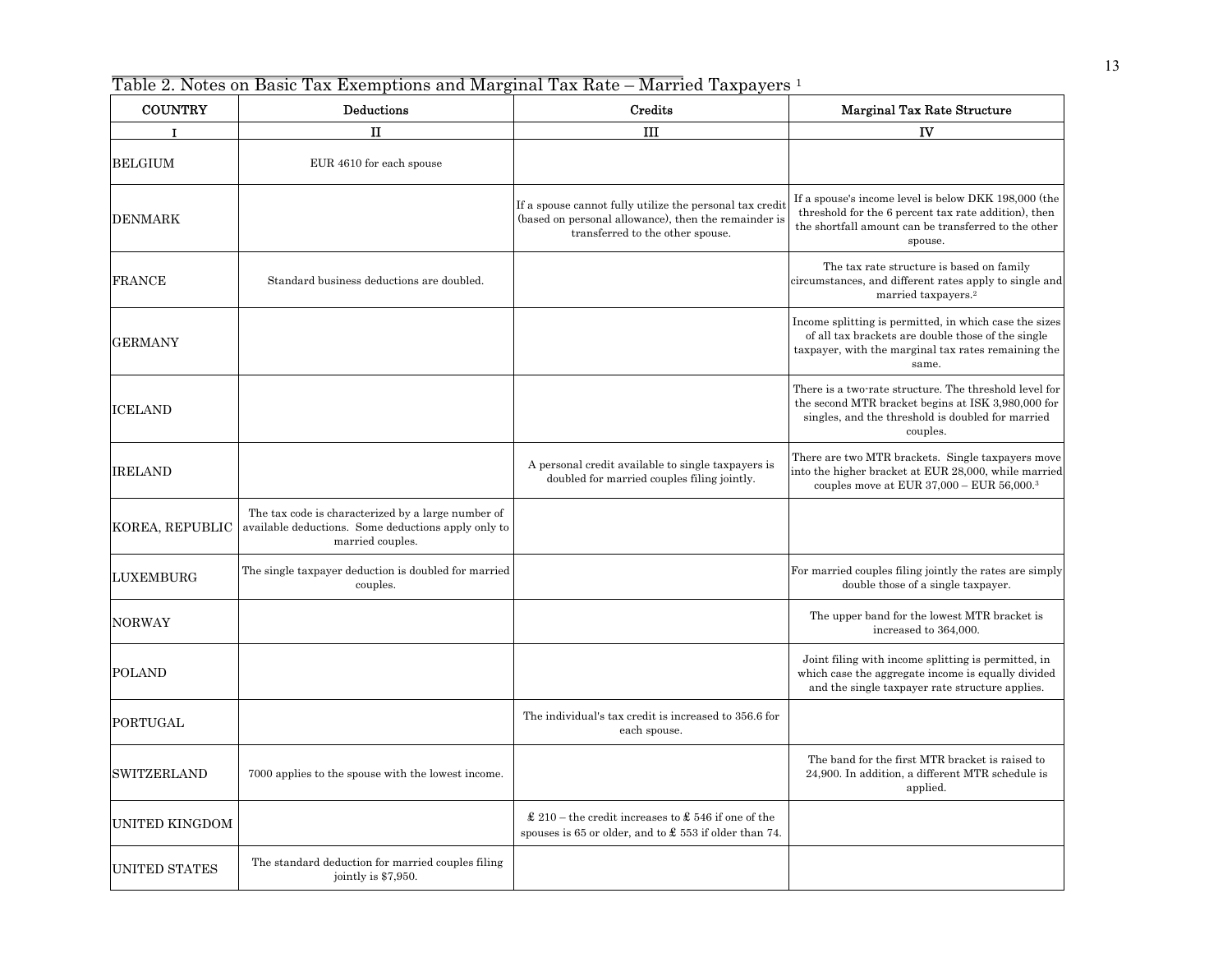$\frac{14}{1}$  This table is constructed only for those countries where income splitting is permitted, or where differences in basic tax exemptions between single and married individuals exist.

<sup>2</sup> In addition, the tax benefits based on family circumstances are limited for households with high income levels.

<sup>3</sup> Single-earner couples advance into the second marginal tax bracket at an income level of EUR 37,000, but couples where both spouses earn income are subject to a threshold that is equal to EUR 37,000 plus the lower of EUR 19,000 or the lower of the two incomes.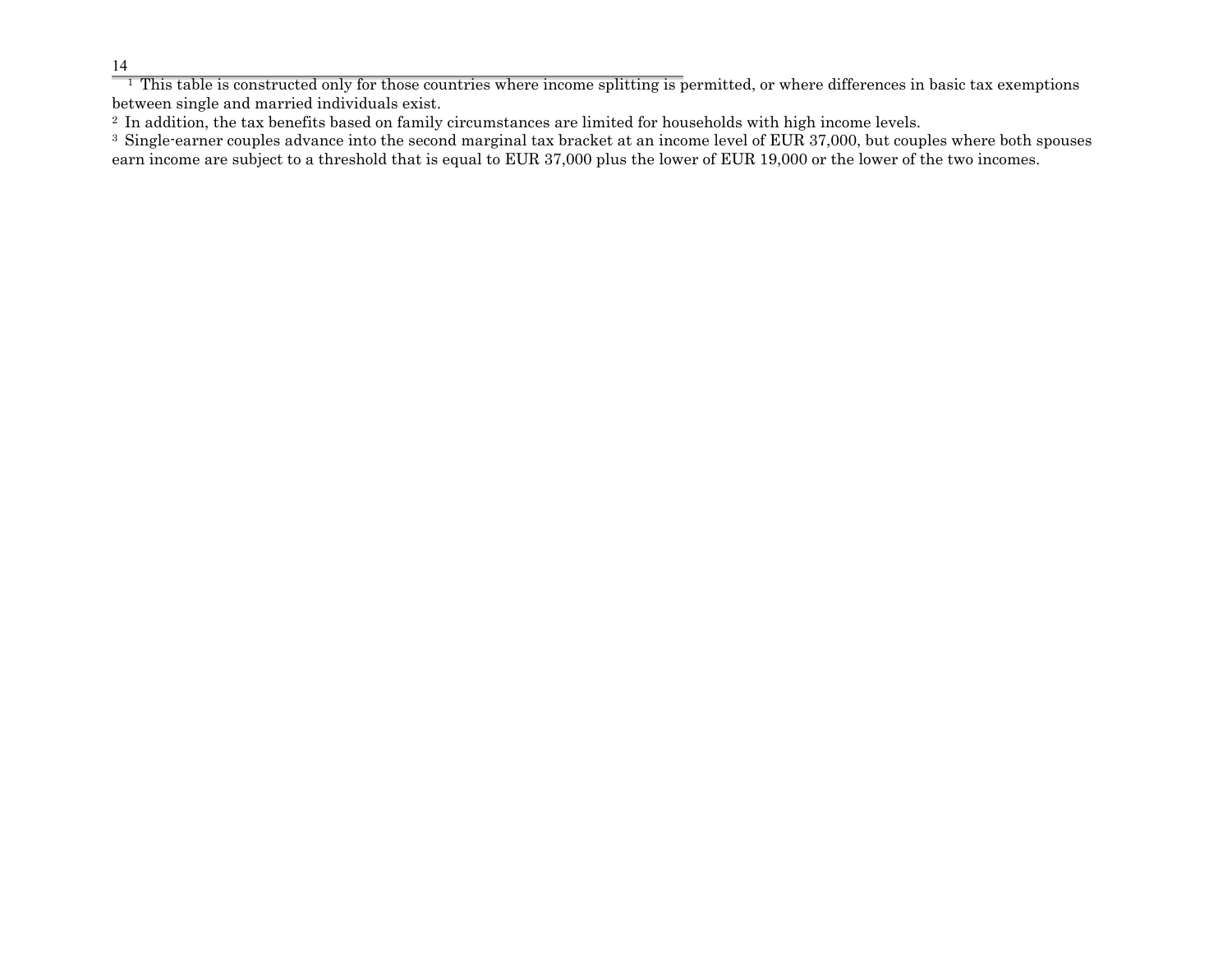In addition to differences in the marginal tax rate structure, the basic personal exemptions/credits exhibit dramatic variation as well. Table 1 indicates the tax treatment of a single taxpayer with earned income only. The personal exemptions can take a variety of different forms: a deduction, an allowance, a personal tax credit, and/or a taxexempt portion of income (e.g., a zero marginal tax rate bracket). All countries except New Zealand provide some form of tax exemption to their taxpayers, most commonly in the form of a personal allowance or an earned income tax exemption. In many instances more than one provision is available to the taxpayer. It should be noted that Table 1 provides a summary of exemptions available to a single non-disabled taxpayer with no dependents and earned income only; several other provisions are present for taxpayers who have children and who are disabled. Table 2 provides similar information for married taxpayers.

#### The Treatment of Married Couples

There is clearly much heterogeneity in the marginal tax rate structure, the personal exemptions, and other tax deductions/credits that apply to taxpayers, whether single or married. This heterogeneity extends to the tax treatment of married couples as well. Table 3 lists the filing status permitted for married couples in OECD countries, and Table 4 lists some special provisions that apply mainly to single-earner couples.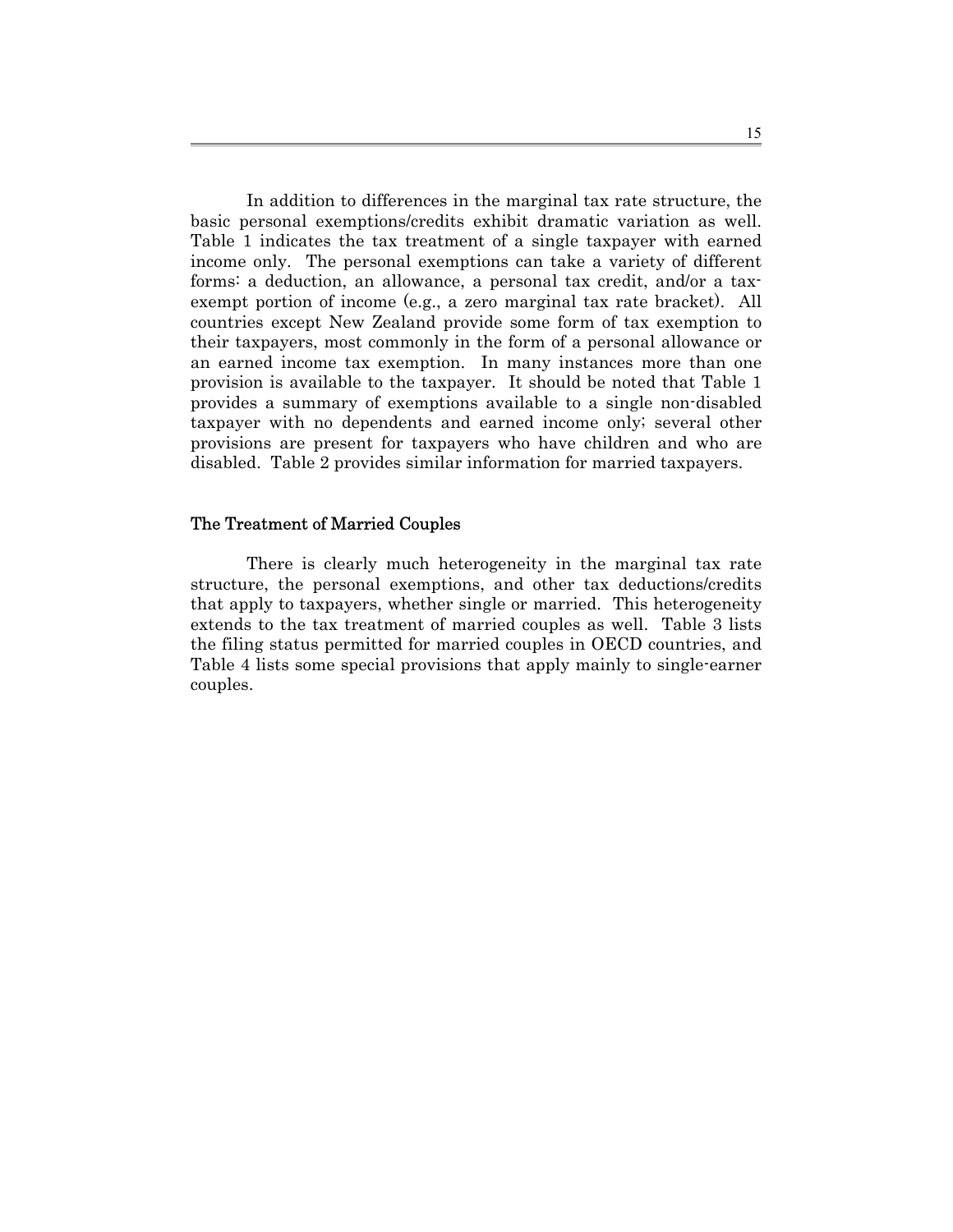| <b>COUNTRY</b>              | Filing<br>Status? | Income<br>Splitting? | <b>COUNTRY</b>                 | Filing<br>Status? | Income<br>Splitting? |
|-----------------------------|-------------------|----------------------|--------------------------------|-------------------|----------------------|
| T                           | $\mathbf{I}$      | ш                    | T                              | $\mathbf{I}$      | Ш                    |
| <b>AUSTRALIA</b>            | Single            |                      | KOREA, REPUBLIC                | Single            |                      |
| <b>AUSTRIA</b>              | Single            |                      | <b>LUXEMBURG</b>               | Joint             | Yes                  |
| <b>BELGIUM</b> <sup>2</sup> | Joint             | Yes <sup>3</sup>     | <b>MEXICO</b>                  | Single            |                      |
| <b>CANADA</b>               | Single            |                      | <b>NETHERLANDS</b>             | Single            |                      |
| <b>CZECH REPUBLIC</b>       | Single            |                      | <b>NEW ZEALAND</b>             | Single            |                      |
| <b>DENMARK</b>              | Single            |                      | <b>NORWAY</b>                  | Single/Joint      |                      |
| <b>FINLAND</b>              | Single            |                      | <b>POLAND</b>                  | Single/Joint      | Yes                  |
| <b>FRANCE</b>               | Joint             | Yes                  | PORTUGAL                       | Joint             | Yes                  |
| <b>GERMANY</b>              | Single/Joint      | Yes                  | <b>SLOVAK REPUBLIC</b>         | Single            |                      |
| <b>GREECE</b>               | Joint             |                      | <b>SPAIN</b>                   | Single/Joint      |                      |
| <b>HUNGARY</b>              | Single            |                      | <b>SWEDEN</b>                  | Single            |                      |
| ICELAND <sup>4</sup>        | Single/Joint      | Yes                  | <b>SWITZERLAND<sup>5</sup></b> | Joint             |                      |
| <b>IRELAND</b>              | Single/Joint      | Yes                  | TURKEY                         | Single            |                      |
| <b>ITALY</b>                | Single            |                      | UNITED KINGDOM                 | Single            |                      |
| <b>JAPAN</b>                | Single            |                      | UNITED STATES                  | Join <sub>6</sub> | Yes                  |

Table 3. Filing Status and Income Treatment of Married Couples<sup>1</sup>

<sup>1</sup> We assume throughout that there are no children or other dependents present in the household. We allow for single-income couples, but we assume that the dependant spouse is not disabled.

2 Joint filing by married couples is required; married taxpayers are taxed separately on their earned income, but income generated by other sources is aggregated and added to the spouse with the highest income.

3 Limited splitting of income is permitted; if the income of the spouse with the lowest income is less than 30 percent of that of the other spouse, the spouse with the highest income can transfer up to 30 percent of his income to the spouse with the lowest income. The transferred income cannot exceed EUR 8,030.

4 Married taxpayers have an option to file a joint assessment or a single person assessment. In the event the couple selects to proceed with a joint assessment, all personal allowances and tax brackets of a single taxpayer are exactly doubled.

<sup>5</sup> At the current time, the tax treatment of married couples is being debated in Switzerland.

6 Married taxpayers in the U.S. may file a joint or a separate tax return. However, the separate return has one-half of the total standard deduction of a joint return, and the marginal rate brackets are set at one-half the increments of a joint return, so that there is typically no tax benefit to filing separately.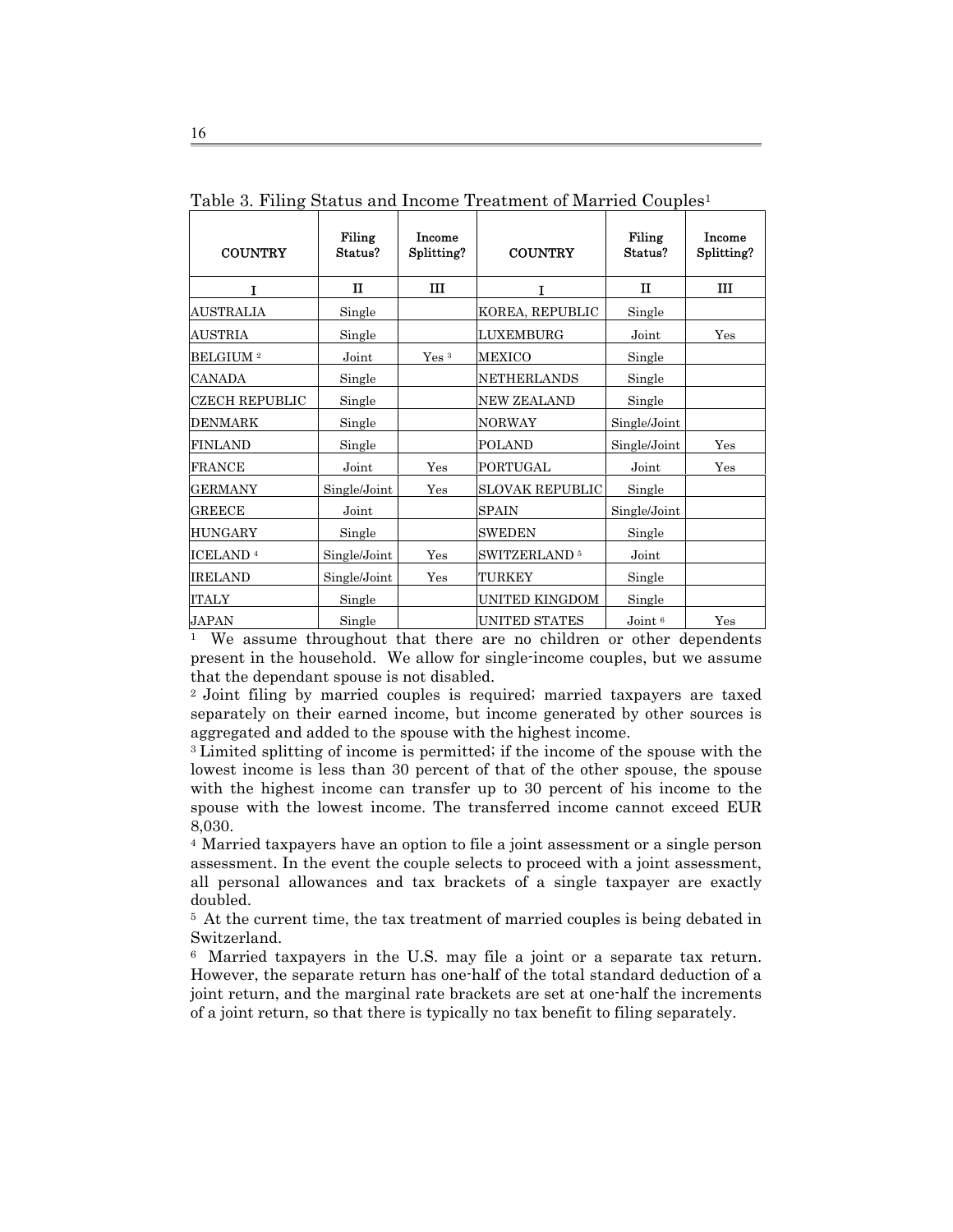|                        | <b>Single Earner Household Provisions</b> |                          |                                                 |  |  |  |  |  |
|------------------------|-------------------------------------------|--------------------------|-------------------------------------------------|--|--|--|--|--|
| <b>COUNTRY</b>         | Type of Provision                         | <b>Size</b>              | Cutoff Level of<br>Dependant Spouse's<br>Income |  |  |  |  |  |
| AUSTRALIA <sup>1</sup> | Rebate                                    | A\$ 1,489                | A\$ 6,237                                       |  |  |  |  |  |
| <b>AUSTRIA</b>         | Credit                                    | <b>EUR 364</b>           | <b>EUR 2,200</b>                                |  |  |  |  |  |
| BELGIUM <sup>2</sup>   | Income Splitting up to 30%                |                          | 30% of Spouse Income                            |  |  |  |  |  |
| <b>CANADA</b>          | Credit                                    | CAN\$ 1,054              | CAN\$ 7,756                                     |  |  |  |  |  |
| <b>CZECH REPUBLIC</b>  | Deduction                                 | CZK 21,720               | CZK 38,040                                      |  |  |  |  |  |
| <b>DENMARK</b>         | Allowance                                 | DKK 35,600               | DKK 35,600 3                                    |  |  |  |  |  |
| <b>FINLAND</b>         |                                           |                          |                                                 |  |  |  |  |  |
| FRANCE                 | Income Splitting                          |                          |                                                 |  |  |  |  |  |
| <b>GERMANY</b>         | Income Splitting                          |                          |                                                 |  |  |  |  |  |
| <b>GREECE</b>          |                                           |                          |                                                 |  |  |  |  |  |
| <b>HUNGARY</b>         |                                           |                          |                                                 |  |  |  |  |  |
| <b>ICELAND</b>         | Credit $^4$                               | Less than ISK 296,423    |                                                 |  |  |  |  |  |
| <b>IRELAND</b>         | Income Splitting                          |                          |                                                 |  |  |  |  |  |
| <b>ITALY</b>           | Credit                                    | EUR 42,223 - EUR 546,189 | EUR 2,840.51                                    |  |  |  |  |  |
| <b>JAPAN</b>           | Allowance                                 | Y 380,000 <sup>5</sup>   |                                                 |  |  |  |  |  |
| KOREA, REPUBLIC        | Deduction                                 | W 1,000,000              | W 1,000,000                                     |  |  |  |  |  |
| LUXEMBURG              | Income Splitting                          |                          |                                                 |  |  |  |  |  |
| <b>MEXICO</b>          |                                           |                          |                                                 |  |  |  |  |  |
| <b>NETHERLANDS</b>     |                                           |                          |                                                 |  |  |  |  |  |
| <b>NEW ZEALAND</b>     |                                           |                          |                                                 |  |  |  |  |  |
| NORWAY <sup>6</sup>    |                                           |                          |                                                 |  |  |  |  |  |
| <b>POLAND</b>          | Income Splitting                          |                          |                                                 |  |  |  |  |  |
| <b>PORTUGAL</b>        | Income Splitting                          |                          |                                                 |  |  |  |  |  |
| <b>SLOVAK REPUBLIC</b> | Allowance                                 | <b>SKK 12,000</b>        | <b>SKK 38,760</b>                               |  |  |  |  |  |
| <b>SPAIN</b>           |                                           |                          |                                                 |  |  |  |  |  |
| SWEDEN                 |                                           |                          |                                                 |  |  |  |  |  |
| SWITZERLAND            | Different MTR Schedule                    |                          |                                                 |  |  |  |  |  |
| <b>TURKEY</b>          |                                           |                          |                                                 |  |  |  |  |  |
| <b>UNITED KINGDOM</b>  |                                           |                          |                                                 |  |  |  |  |  |
| <b>UNITED STATES</b>   | Income Splitting <sup>7</sup>             |                          |                                                 |  |  |  |  |  |

Table 4. Treatment of Single-earner Couples

1 In addition, in the event the income of the dependent spouse is under A\$ 10,800, the other spouse can make a contribution of up to A\$ 3,000 to the retirement savings account of the dependent spouse. The transfer amount is subject to abatement, and is cut off completely at the income level of A\$ 13,799.

2 See Table 3.

3 The personal allowance can be claimed as tax credit at the lowest tax bracket rate (5.5 percent), which is frequently done in practice. In addition to the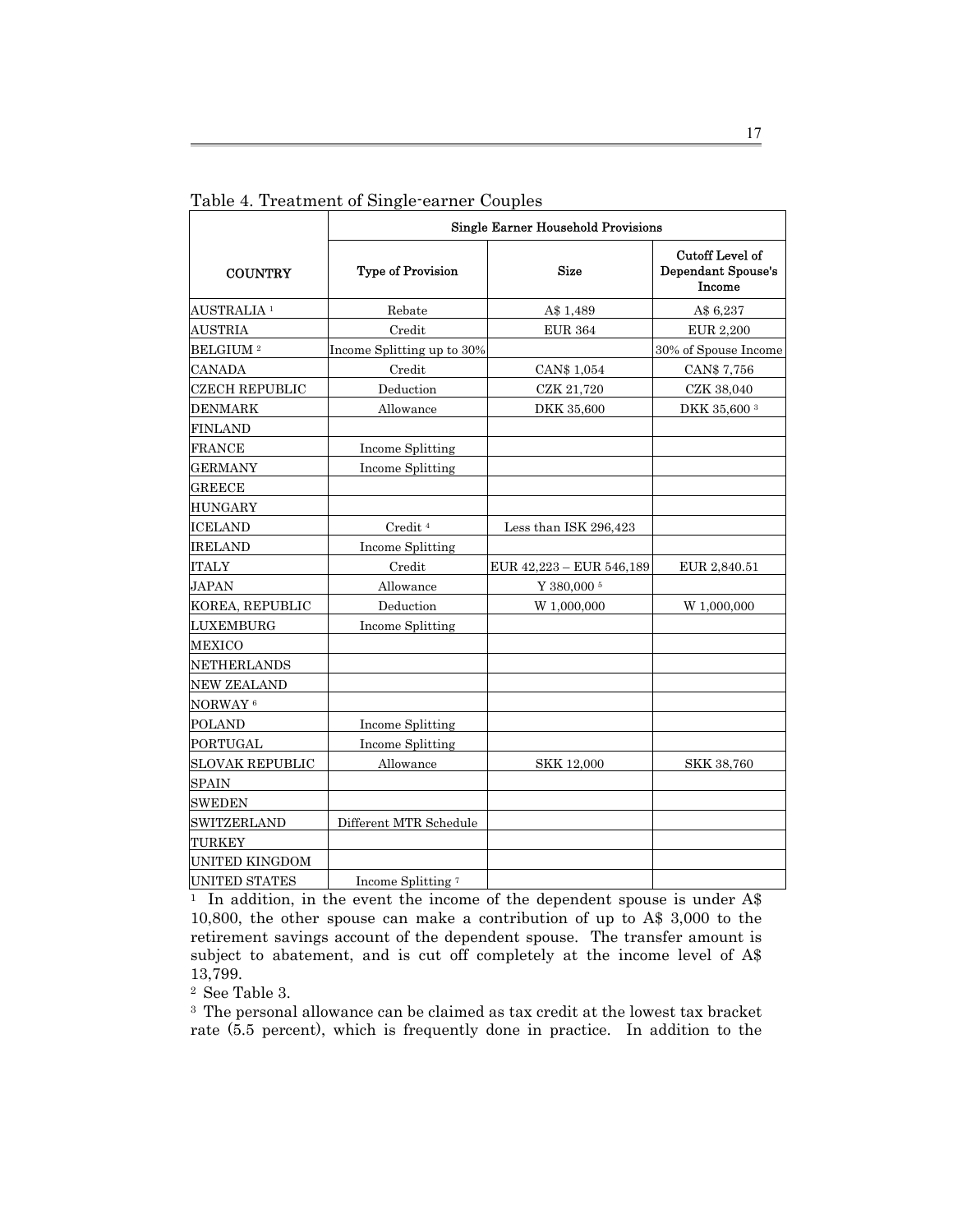transfer of the personal allowance, the unused part is added to the threshold amount of the spouse if the income of a married person does not exceed DKK 198,000 (or the threshold for the 6 percent tax rate).

4 If the personal credit of ISK 312,024 is not fully utilized by a married taxpayer, 95 percent of the remainder of the credit can be transferred to the spouse. Single taxpayers with income levels exceeding ISK 3,980,000 pay an additional tax of 7 percent on the excess amount, and this threshold amount is doubled for married couples.

5 Taxpayers whose incomes do not exceed Y 10,000,000 are also eligible for a deduction of up to Y 380,000. The deduction is a function of the income level of the taxpayer, and is reduced as the income level increases.

6 Taxpayers with supported dependents (including cohabitants) are also granted an allowance for their national and municipal income tax purposes of NOK 5,000. Norway employs a fixed combined national and municipal income tax rate of 28 percent, so that a spouse with a dependent spouse will have her tax liabilities reduced by up to NOK 1400 when it comes to national and municipal income taxes. Also, see Table 3.

7 Couples are also allowed to claim a personal exemption of \$3,050 for both spouses regardless of the employment status and income level of each spouse.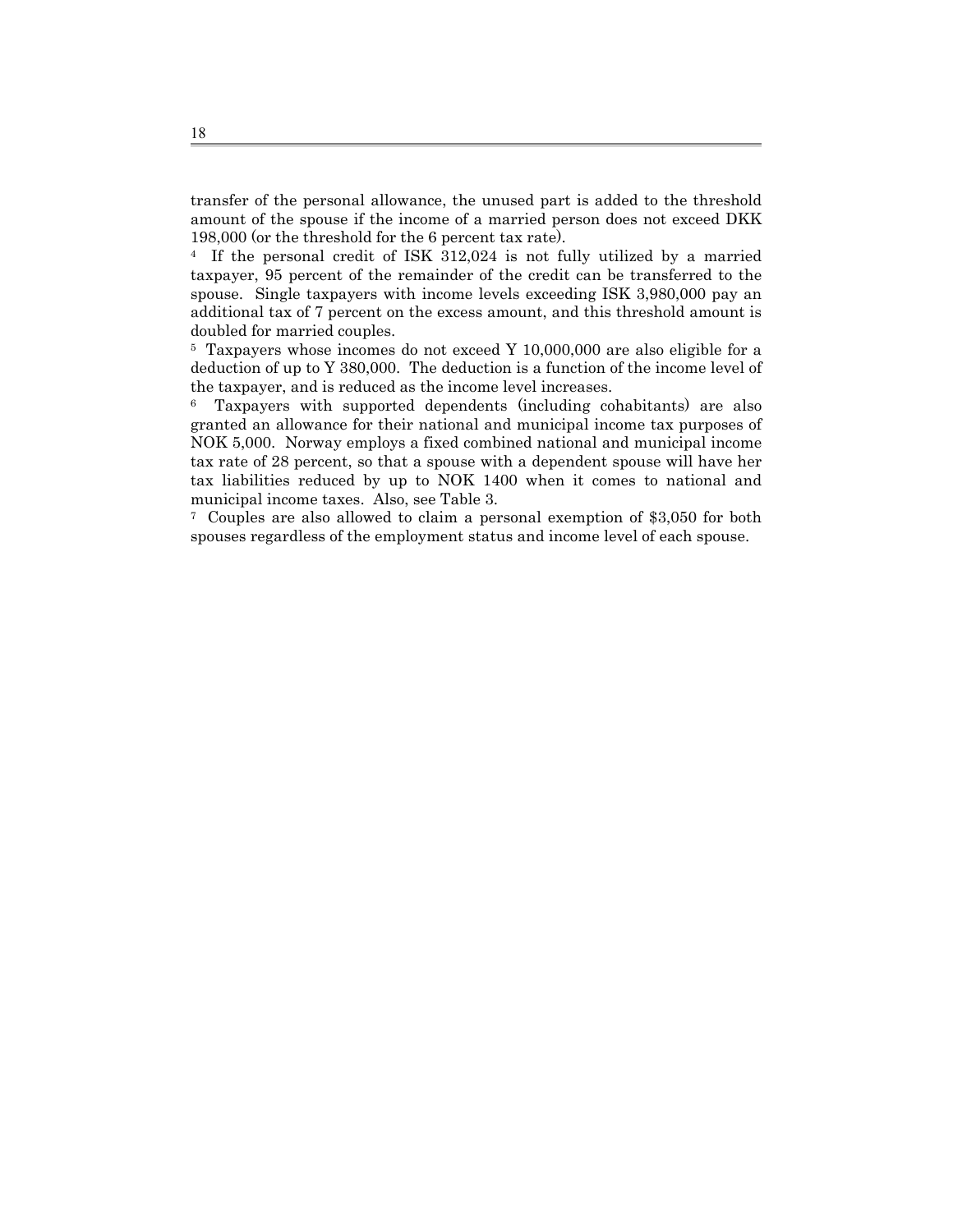Of perhaps most importance, in most OECD countries the individual is the unit of taxation, and joint filing for couples is not permitted (Table 3). Joint filing is required in only seven countries (Belgium, France, Greece, Luxemburg, Portugal, Switzerland, and the United States), while six countries allow couples to select the filing status (Germany, Iceland, Ireland, Norway, Poland, and Spain). In addition, there has been since 1970 a decided trend in OECD countries away from joint taxation and toward individual the individual as the unit of taxation. Since 1970 seven countries have moved to individual income taxation (Austria, Denmark, Finland, Italy, the Netherlands, Sweden, and the United Kingdom). There are now a total of 17 OECD countries that use only the individual as the unit of taxation, and, as noted, another six countries in which the taxpayer can choose between single or joint taxation. It is important to note that not every country that permits or requires joint filing allows joint assessment (e.g., income splitting between the spouses). For instance, Greece, Norway, and Spain all have provisions for joint filing, but income splitting does not apply; this means that joint filing is not meaningfully different than single filing, except when joint filing allows a couple to use different personal exemptions, a potentially important difference that will be discussed later. Income splitting is present in some form in only nine of the 32 OECD countries. In most countries that allow income splitting, the income of the spouses is simply aggregated, so that the tax system does not differentiate between households with equal combined incomes based on how the income is distributed within the couple. However, there are exceptions to this as well. For example, Belgium allows only limited income splitting, which applies only to those couples in which there is a significant differential between the spouses' incomes.

Income splitting in the presence of a progressive tax rate structure creates a tax benefit to couples when spouses earn different incomes, as evidenced quite clearly by the U.S. experience. Furthermore, the tax benefit is a function of the difference in those incomes and the marginal tax rate structure. For instance, Luxemburg has narrowly defined marginal tax rate brackets, and a relatively small differential can translate into a significant tax saving for a married couple versus two single taxpayers with similar incomes, as long as each spouse does not fall into the highest income bracket. In contrast, in Iceland and Ireland a much larger difference in incomes may have no impact on tax liability due to the marginal tax rate structure.

Tables 5a to 5d present our calculations on the effects on income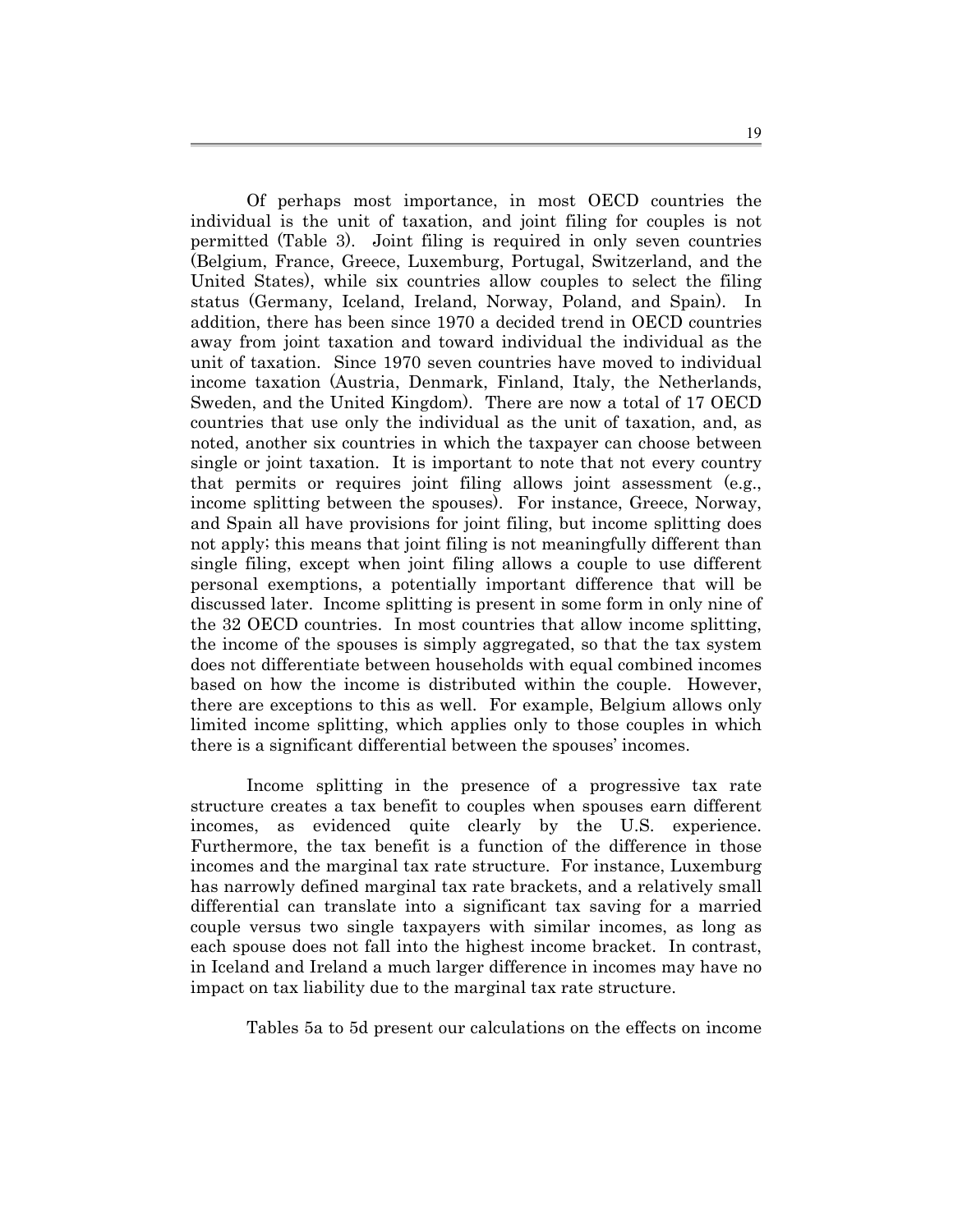tax liabilities across households with different income levels and different allocations of incomes between spouses. The effects reported in columns III, V, VII, and IX of these tables represent the tax benefit (or cost) of marriage, computed as the difference between the combined tax liability of the two individuals if they file as singles versus their tax liability if they marry and file based on the permitted status in the country. A positive number indicates that singles pay more in taxes than married couples (e.g., a marriage bonus), while a negative number indicates the presence of a marriage penalty because taxes rise with marriage. Columns IV, VI, VIII, and X convert this difference into the fraction of the total income tax liability of the (married) household.

For simplicity, we divide households along two dimensions: the income level and the allocation (or the split) of that income between the spouses. We select four levels of aggregate household incomes, structured as a percentage of the average earnings in the country during 2002 calendar year; note that column II reports the average wage for each country as given on the OECD website. We choose four different levels of income, in order to assess the impact of the income tax at different points in the distribution of income: 50, 100, 200, and 400 percent of average earnings in the country. We also select four different types of households for the allocation of these income levels between the spouses: households where each spouse earns an equal amount (we refer to these as **Type I** households), households where 62.5 percent of all household income is earned by one spouse (Type II), households where one spouse earns 75 percent of the combined income of the couple (Type III), and households where all of the income is earned by one spouse (**Type IV**).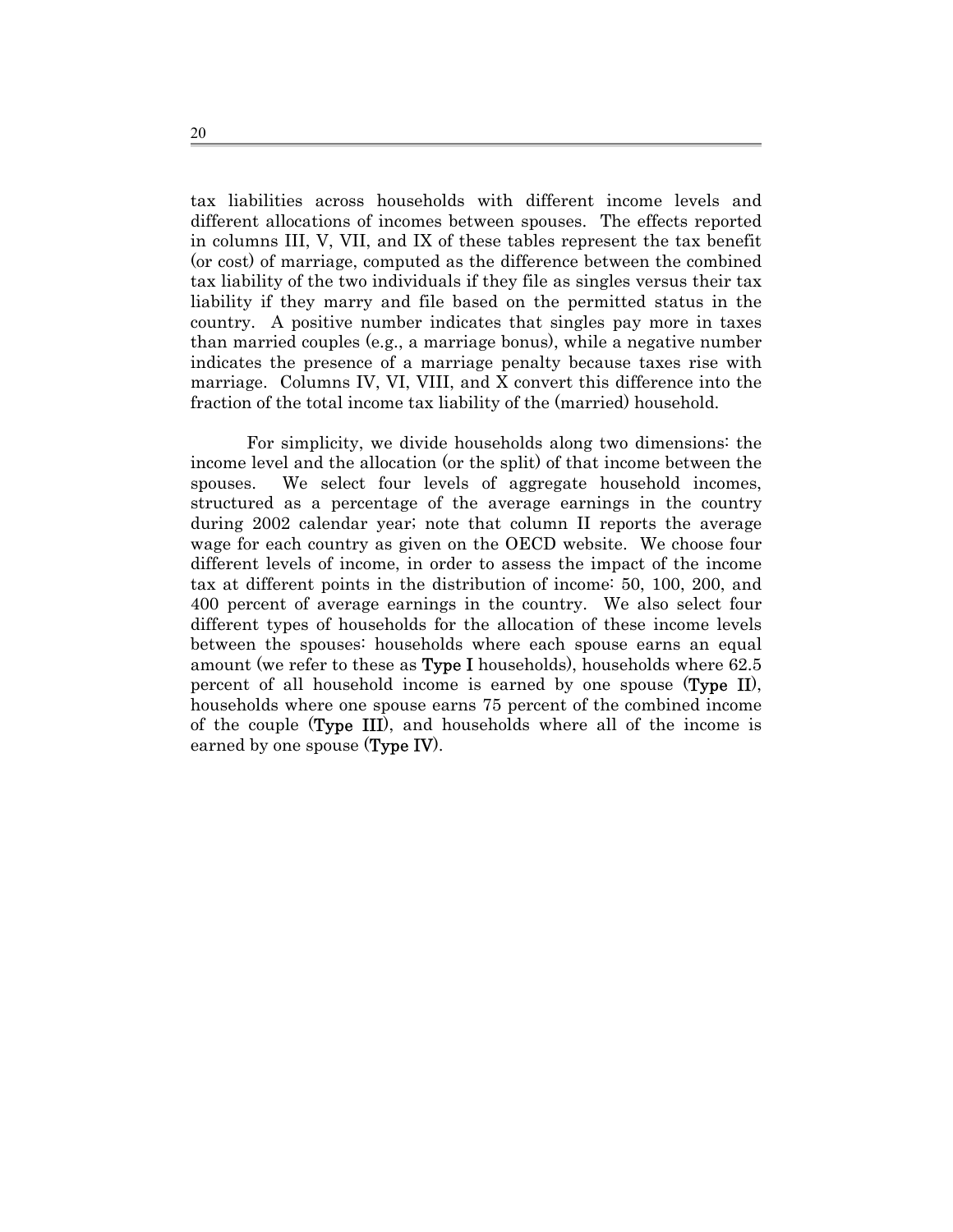|                          | Average<br>Earnings in<br>2002 |                  | Type I<br>(25, 25)                          |                         | Type II<br>(31.25, 18.75)                   |                      | Type III<br>(37.5, 12.5)                    |                      | Type IV<br>(50, 0)                          |
|--------------------------|--------------------------------|------------------|---------------------------------------------|-------------------------|---------------------------------------------|----------------------|---------------------------------------------|----------------------|---------------------------------------------|
| <b>COUNTRY</b>           | (local<br>currency)            | Net<br>Amount    | % of Total<br>Household<br>Tax<br>Liability | Net<br>Amount           | % of Total<br>Household<br>Tax<br>Liability | <b>Net</b><br>Amount | % of Total<br>Household<br>Tax<br>Liability | <b>Net</b><br>Amount | % of Total<br>Household<br>Tax<br>Liability |
| I                        | п                              | Ш                | IV                                          | $\overline{\mathbf{V}}$ | V <sub>I</sub>                              | VII                  | VIII                                        | $\mathbf{I}$         | X                                           |
| <b>AUSTRALIA</b>         | 45851                          | $\overline{0}$   |                                             | $\overline{0}$          |                                             | 120                  | 6.73                                        | 1489                 | 84.19                                       |
| <b>AUSTRIA</b>           | 23963                          | $\overline{0}$   |                                             | $\overline{0}$          |                                             | $\overline{0}$       |                                             | 364                  | 62.12                                       |
| <b>BELGIUM</b>           | 31173                          | $-480$           | $-52.77$                                    | $-256.36$               | $-27.88$                                    | $-235.82$            | $-17.32$                                    | 642.58               | 42.84                                       |
| <b>CANADA</b>            | 38568                          | $\boldsymbol{0}$ |                                             | $\mathbf{0}$            |                                             | 399                  | 59.19                                       | 1054                 | 133.34                                      |
| <b>CZECH REPUBLIC</b>    | 206042                         | $\overline{0}$   |                                             | $\overline{0}$          |                                             | 1052                 | 15.00                                       | 3258                 | 50.21                                       |
| <b>DENMARK</b>           | 305306                         | $\boldsymbol{0}$ |                                             | $\mathbf{0}$            |                                             | $\boldsymbol{0}$     |                                             | 1958                 | 43.71                                       |
| <b>FINLAND</b>           | 29126                          | $\boldsymbol{0}$ |                                             | $\overline{0}$          |                                             | $\overline{0}$       |                                             | $\overline{0}$       |                                             |
| FRANCE <sup>1</sup>      | 21884                          | $\overline{0}$   |                                             | 59.66                   |                                             | 121.09               |                                             | 259.95               |                                             |
| <b>GERMANY</b>           | 33226                          |                  |                                             |                         |                                             |                      |                                             |                      |                                             |
| <b>GREECE</b>            | 11575                          | $\boldsymbol{0}$ |                                             | $\mathbf{0}$            |                                             | $\boldsymbol{0}$     |                                             | $\mathbf{0}$         |                                             |
| <b>HUNGARY</b>           | 1056835                        | $\boldsymbol{0}$ |                                             | $\mathbf{0}$            |                                             | $\boldsymbol{0}$     |                                             | $\boldsymbol{0}$     |                                             |
| <b>ICELAND</b>           | 2277709                        | $\boldsymbol{0}$ |                                             | $\overline{0}$          |                                             | $\overline{0}$       |                                             | $\overline{0}$       |                                             |
| IRELAND <sup>1</sup>     | 25330                          | $\mathbf{0}$     |                                             | 63.12                   |                                             | 379.75               |                                             | 1,013                |                                             |
| <b>ITALY</b>             | 21466                          | $\overline{0}$   |                                             | $\overline{0}$          |                                             | $\boldsymbol{0}$     |                                             | 546.18               | 25.62                                       |
| <b>JAPAN</b>             | 4254270                        | $\overline{0}$   |                                             | $\overline{0}$          |                                             | $\overline{0}$       |                                             | 60800                | 449.72                                      |
| KOREA, REPUBLIC          | 21653892                       | $\overline{0}$   |                                             | $\overline{0}$          |                                             | $\Omega$             |                                             | $\theta$             |                                             |
| LUXEMBURG <sup>1</sup>   | 31363                          | $\overline{0}$   |                                             | $\overline{0}$          |                                             | 31.29                |                                             | 548.41               |                                             |
| <b>MEXICO</b>            | 58812                          | $\boldsymbol{0}$ |                                             | $\mathbf{0}$            |                                             | $\boldsymbol{0}$     |                                             | $\mathbf{0}$         |                                             |
| <b>NETHERLANDS</b>       | 30919                          | $\boldsymbol{0}$ |                                             | $\mathbf{0}$            |                                             | $\overline{0}$       |                                             | $\overline{0}$       |                                             |
| <b>NEW ZEALAND</b>       | 39411                          | $\overline{0}$   |                                             | $\overline{0}$          |                                             | $\overline{0}$       |                                             | $\overline{0}$       |                                             |
| <b>NORWAY</b>            | 291900                         | $\boldsymbol{0}$ |                                             | $\overline{0}$          |                                             | $\overline{0}$       |                                             | $\overline{0}$       |                                             |
| POLAND                   | 25396                          | $\overline{0}$   |                                             | $\overline{0}$          |                                             | 154.83               | 17.27                                       | 100.72               | 4.56                                        |
| PORTUGAL <sup>1</sup>    | 8325                           | 67.58            |                                             | 98.23                   |                                             | 160.67               |                                             | 285.54               |                                             |
| <b>SLOVAK REPUBLIC</b>   | 153696                         | $\overline{0}$   |                                             | 927                     |                                             | 1200                 | 36.43                                       | 1200                 | 46.00                                       |
| <b>SPAIN</b>             | 16219                          | $\mathbf{0}$     |                                             | $\overline{0}$          |                                             | $\boldsymbol{0}$     |                                             | $\mathbf{0}$         |                                             |
| <b>SWEDEN</b>            | 241766                         | $\overline{0}$   |                                             | $\overline{0}$          |                                             | $\overline{0}$       |                                             | $\overline{0}$       |                                             |
| SWITZERLAND <sup>1</sup> | 64231                          | 20.91            |                                             | 41.37                   |                                             | 72.28                |                                             | 83.47                | 157.03                                      |
| TURKEY                   | 9938274440                     | $\overline{0}$   |                                             | $\overline{0}$          |                                             | $\overline{0}$       |                                             | $\overline{0}$       |                                             |
| UNITED KINGDOM           | 19708                          | 62.4             |                                             | 154.38                  |                                             | 210                  | 123.38                                      | 210                  | 29.50                                       |
| UNITED STATES            | 32188                          | $-155$           | $-75.83$                                    | 21.48                   | 10.51                                       | 222.65               | 108.93                                      | 739.70               | 361.89                                      |

Table 5a. Change in Income Tax Liability with Marriage – 50 Percent of Average Earnings

1 No values can be entered in the percent columns because the family tax liability is zero.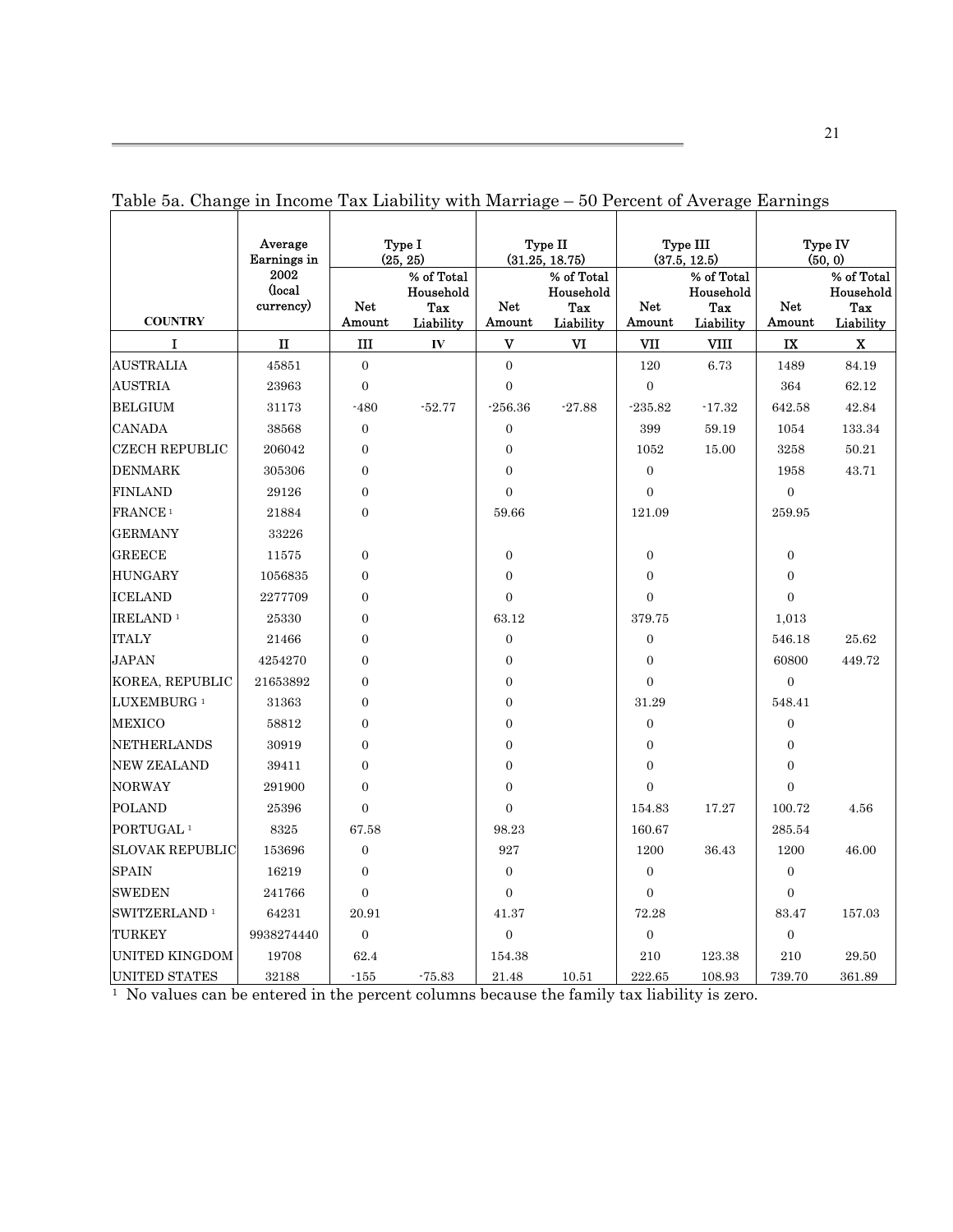| <b>COUNTRY</b>         | Average<br>Earnings in<br>2002<br>(local<br>currency) | Net              | Type I<br>(50, 50)<br>% of Total<br>Household<br>Tax | Net                     | Type II<br>(62.5, 37.5)<br>% of Total<br>Household<br>Tax | <b>Net</b>       | Type III<br>(75, 25)<br>% of Total<br>Household<br>Tax | <b>Net</b>              | Type IV<br>(100, 0)<br>% of Total<br>Household<br>Tax |
|------------------------|-------------------------------------------------------|------------------|------------------------------------------------------|-------------------------|-----------------------------------------------------------|------------------|--------------------------------------------------------|-------------------------|-------------------------------------------------------|
|                        |                                                       | Amount           | Liability                                            | Amount                  | Liability                                                 | Amount           | Liability                                              | Amount                  | Liability                                             |
| I                      | п                                                     | Ш                | IV                                                   | $\overline{\mathbf{V}}$ | VI                                                        | VII              | <b>VIII</b>                                            | $\overline{\mathbf{X}}$ | $\mathbf x$                                           |
| <b>AUSTRALIA</b>       | 45851                                                 | $\overline{0}$   |                                                      | $\overline{0}$          |                                                           | $\boldsymbol{0}$ |                                                        | 1489                    | 17.22                                                 |
| <b>AUSTRIA</b>         | 23963                                                 | $\overline{0}$   |                                                      | $\overline{0}$          |                                                           | $\overline{0}$   |                                                        | 364                     | 8.08                                                  |
| <b>BELGIUM</b>         | 31173                                                 | $-576$           | $-11.85$                                             | $-624$                  | $-12.03$                                                  | $-672$           | $-11.27$                                               | 2054                    | 31.99                                                 |
| <b>CANADA</b>          | 38568                                                 | $\overline{0}$   |                                                      | $\overline{0}$          |                                                           | $\overline{0}$   |                                                        | 1054                    | 24.75                                                 |
| <b>CZECH REPUBLIC</b>  | 206042                                                | $\overline{0}$   |                                                      | $\Omega$                |                                                           | $\theta$         |                                                        | 4344                    | 18.25                                                 |
| <b>DENMARK</b>         | 305306                                                | $\mathbf{0}$     |                                                      | $\boldsymbol{0}$        |                                                           | $\boldsymbol{0}$ |                                                        | 8396.36                 | 58.40                                                 |
| <b>FINLAND</b>         | 29126                                                 | $\boldsymbol{0}$ |                                                      | $\overline{0}$          |                                                           | $\overline{0}$   |                                                        | $\boldsymbol{0}$        |                                                       |
| <b>FRANCE</b>          | 21884                                                 | $\overline{0}$   |                                                      | 197.78                  | 38.04                                                     | 471.48           | 90.69                                                  | 1366.61                 | 262.87                                                |
| <b>GERMANY</b>         | 33226                                                 |                  |                                                      |                         |                                                           |                  |                                                        |                         |                                                       |
| <b>GREECE</b>          | 11575                                                 | $\overline{0}$   |                                                      | $\overline{0}$          |                                                           | $\overline{0}$   |                                                        | $\overline{0}$          |                                                       |
| <b>HUNGARY</b>         | 1056835                                               | $\boldsymbol{0}$ |                                                      | $\overline{0}$          |                                                           | $\overline{0}$   |                                                        | $\overline{0}$          |                                                       |
| <b>ICELAND</b>         | 2277709                                               | $\overline{0}$   |                                                      | 54,544.79               |                                                           | 127,858.55       |                                                        | 274,486.07              |                                                       |
| <b>IRELAND</b>         | 25330                                                 | $\mathbf{0}$     |                                                      | $\overline{0}$          |                                                           | 253.5            | 12.51                                                  | 1,520                   | 75.02                                                 |
| <b>ITALY</b>           | 21466                                                 | $\overline{0}$   |                                                      | $\overline{0}$          |                                                           | $\overline{0}$   |                                                        | 496.6                   | 8.69                                                  |
| <b>JAPAN</b>           | 4254270                                               | $\overline{0}$   |                                                      | $\overline{0}$          |                                                           | $\overline{0}$   |                                                        | 60800                   | 44.10                                                 |
| KOREA, REPUBLIC        | 21653892                                              | $\mathbf{0}$     |                                                      | $\Omega$                |                                                           | $\theta$         |                                                        | 90000                   | 21.20                                                 |
| LUXEMBURG              | 31363                                                 | $\overline{0}$   |                                                      | 190.87                  | 20.05                                                     | 912.74           | 109.08                                                 | 2944.57                 | 285.11                                                |
| <b>MEXICO</b>          | 58812                                                 | $\overline{0}$   |                                                      | $\overline{0}$          |                                                           | $\boldsymbol{0}$ |                                                        | $\boldsymbol{0}$        |                                                       |
| NETHERLANDS            | 30919                                                 | $\overline{0}$   |                                                      | $\mathbf{0}$            |                                                           | $\overline{0}$   |                                                        | $\overline{0}$          |                                                       |
| <b>NEW ZEALAND</b>     | 39411                                                 | $\overline{0}$   |                                                      | $\overline{0}$          |                                                           | $\theta$         |                                                        | $\overline{0}$          |                                                       |
| <b>NORWAY</b>          | 291900                                                | $\mathbf{0}$     |                                                      | $\boldsymbol{0}$        |                                                           | $\theta$         |                                                        | $\boldsymbol{0}$        |                                                       |
| <b>POLAND</b>          | 25396                                                 | $\overline{0}$   |                                                      | $\overline{0}$          |                                                           | $\overline{0}$   |                                                        | 100.72                  | 2.18                                                  |
| PORTUGAL               | 8325                                                  | 285.28           | 100.00                                               | 305.7                   | 106.96                                                    | 326.51           | 114.24                                                 | 782.05                  | 273.64                                                |
| <b>SLOVAK REPUBLIC</b> | 153696                                                | $\overline{0}$   |                                                      | $\overline{0}$          |                                                           | $\boldsymbol{0}$ |                                                        | 2400                    | 20.71                                                 |
| <b>SPAIN</b>           | 16219                                                 | $\overline{0}$   |                                                      | $\overline{0}$          |                                                           | $\overline{0}$   |                                                        | $\overline{0}$          |                                                       |
| <b>SWEDEN</b>          | 241766                                                | $\overline{0}$   |                                                      | $\Omega$                |                                                           | $\overline{0}$   |                                                        | $\overline{0}$          |                                                       |
| SWITZERLAND            | 64231                                                 | 220.1            | 414.07                                               | 176.78                  | 132.48                                                    | 230.9            | 100.63                                                 | 258.19                  | 39.11                                                 |
| TURKEY                 | 9938274440                                            | $\overline{0}$   |                                                      | $\overline{0}$          |                                                           | $\boldsymbol{0}$ |                                                        | $\overline{0}$          |                                                       |
| <b>UNITED KINGDOM</b>  | 19708                                                 | 210              | 12.85                                                | 210                     | 12.85                                                     | 210              | 10.37                                                  | 210                     | 7.29                                                  |
| <b>UNITED STATES</b>   | 32188                                                 | $-232.5$         | $-10.96$                                             | $-146.02$               | $-6.89$                                                   | 55.15            | 2.60                                                   | 1237.5                  | 58.35                                                 |

Table 5b. Change in Income Tax Liability with Marriage – 100 Percent of Average Earnings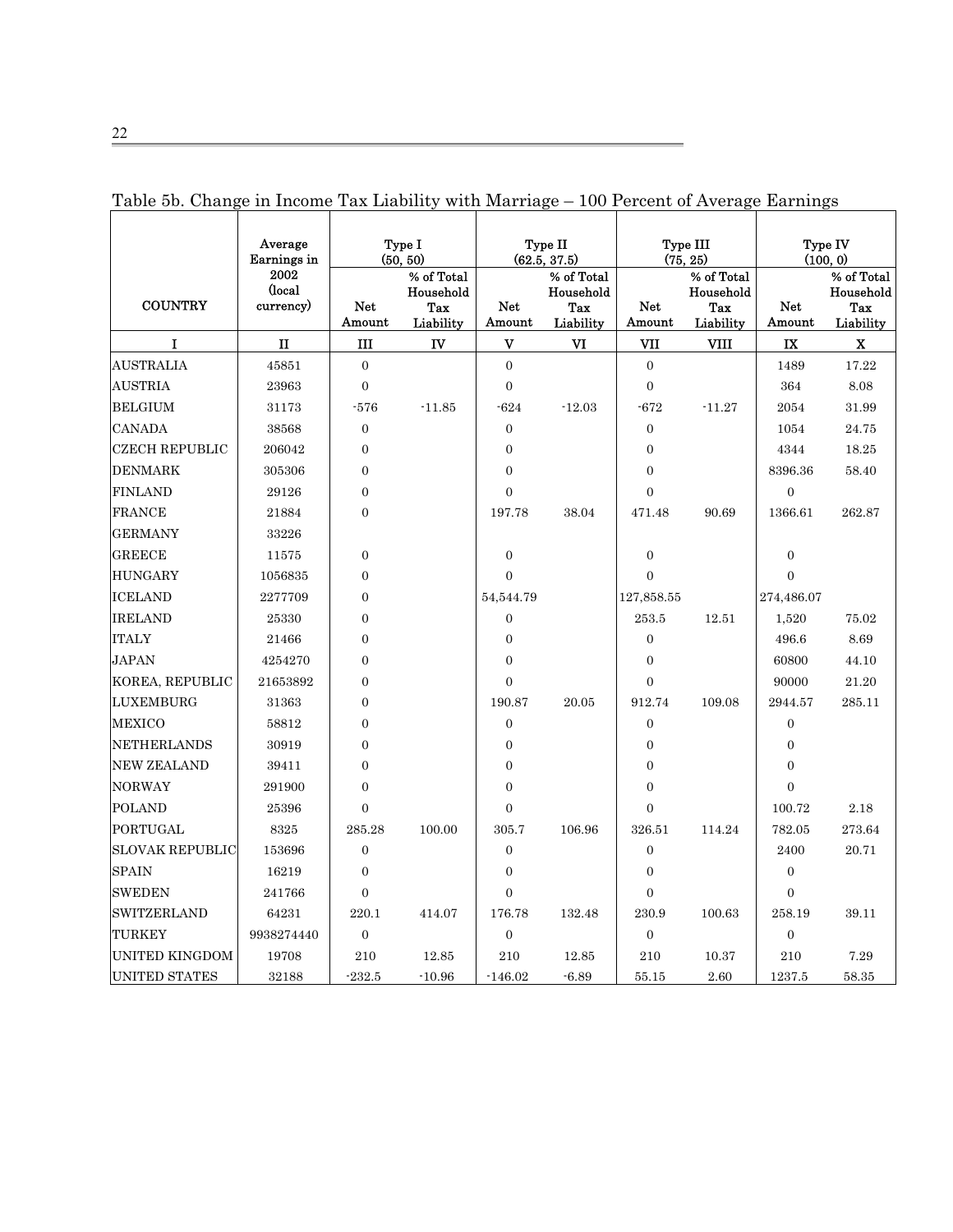|                        | е ні пісопіс тах шарнісу<br>Average     |                  | Type I<br>(100, 100)                        | $v$ - $v_1$ $u_2$ $u_3$ | Type II<br>(125, 75)                        |                      | $200$ I creent of <i>I</i> verage Lamings<br>Type III<br>(150, 50) |                      | Type IV<br>(200, 0)                         |
|------------------------|-----------------------------------------|------------------|---------------------------------------------|-------------------------|---------------------------------------------|----------------------|--------------------------------------------------------------------|----------------------|---------------------------------------------|
| <b>COUNTRY</b>         | Earnings in<br>2002<br>(local currency) | Net<br>Amount    | % of Total<br>Household<br>Tax<br>Liability | <b>Net</b><br>Amount    | % of Total<br>Household<br>Tax<br>Liability | <b>Net</b><br>Amount | % of Total<br>Household<br>Tax<br>Liability                        | <b>Net</b><br>Amount | % of Total<br>Household<br>Tax<br>Liability |
| $\mathbf I$            | $\mathbf{I}$                            | $\rm III$        | IV                                          | $\mathbf{V}$            | VI                                          | VII                  | <b>VIII</b>                                                        | IX                   | $\mathbf x$                                 |
| <b>AUSTRALIA</b>       | 45851                                   | $\overline{0}$   |                                             | $\overline{0}$          |                                             | $\overline{0}$       |                                                                    | 1489                 | 5.14                                        |
| <b>AUSTRIA</b>         | 23963                                   | $\overline{0}$   |                                             | $\overline{0}$          |                                             | $\overline{0}$       |                                                                    | 364                  | $2.39\,$                                    |
| <b>BELGIUM</b>         | 31173                                   | $-864$           | $-4.85$                                     | $-912$                  | $-5.09$                                     | $-768$               | $-4.12$                                                            | 3535                 | 17.82                                       |
| <b>CANADA</b>          | 38568                                   | $\overline{0}$   |                                             | $\overline{0}$          |                                             | $\overline{0}$       |                                                                    | 1054                 | 7.95                                        |
| <b>CZECH REPUBLIC</b>  | 206042                                  | $\overline{0}$   |                                             | $\boldsymbol{0}$        |                                             | $\overline{0}$       |                                                                    | 6950.4               | 9.50                                        |
| <b>DENMARK</b>         | 305306                                  | $\Omega$         |                                             | $\overline{0}$          |                                             | 4,856.82             | 8.47                                                               | 13838                | 15.92                                       |
| <b>FINLAND</b>         | 29126                                   | $\overline{0}$   |                                             | $\overline{0}$          |                                             | $\overline{0}$       |                                                                    | $\overline{0}$       |                                             |
| <b>FRANCE</b>          | 21884                                   | $\overline{0}$   |                                             | 252.73                  | 6.70                                        | 682.82               | 18.10                                                              | 3459.18              | 91.68                                       |
| <b>GERMANY</b>         | 33226                                   |                  |                                             |                         |                                             |                      |                                                                    |                      |                                             |
| <b>GREECE</b>          | 11575                                   | $\overline{0}$   |                                             | $\boldsymbol{0}$        |                                             | $\mathbf{0}$         |                                                                    | $\overline{0}$       |                                             |
| <b>HUNGARY</b>         | 1056835                                 | $\overline{0}$   |                                             | $\overline{0}$          |                                             | $\overline{0}$       |                                                                    | $\overline{0}$       |                                             |
| <b>ICELAND</b>         | 2277709                                 | $\overline{0}$   |                                             | $\overline{0}$          |                                             | 17,830.52            | 3.24                                                               | 336702.06            | 59.64                                       |
| <b>IRELAND</b>         | 25330                                   | 0                |                                             | 805.75                  | 11.36                                       | $\boldsymbol{0}$     |                                                                    | 3500                 | 34.66                                       |
| <b>ITALY</b>           | 21466                                   | $\overline{0}$   |                                             | $\overline{0}$          | 0.00                                        | $\overline{0}$       |                                                                    | 496.6                | 3.14                                        |
| <b>JAPAN</b>           | 4254270                                 | $\overline{0}$   |                                             | $\overline{0}$          |                                             | $\overline{0}$       |                                                                    | 109440               | 18.09                                       |
| KOREA, REPUBLIC        | 21652892                                | 45000            | 5.31                                        | 45000                   | 5.10                                        | 45000                | 5.20                                                               | 180000               | 4.89                                        |
| <b>LUXEMBURG</b>       | 31363                                   | $\boldsymbol{0}$ |                                             | 699.61                  | 8.79                                        | 2367.17              | 30.95                                                              | 7969.83              | 102.60                                      |
| <b>MEXICO</b>          | 58812                                   | $\overline{0}$   |                                             | $\boldsymbol{0}$        |                                             | $\boldsymbol{0}$     |                                                                    | $\overline{0}$       |                                             |
| <b>NETHERLANDS</b>     | 30919                                   | $\overline{0}$   |                                             | $\boldsymbol{0}$        |                                             | $\boldsymbol{0}$     |                                                                    | $\overline{0}$       |                                             |
| <b>NEW ZEALAND</b>     | 39411                                   | $\overline{0}$   |                                             | $\boldsymbol{0}$        |                                             | $\overline{0}$       |                                                                    | $\overline{0}$       |                                             |
| <b>NORWAY</b>          | 291900                                  | $\overline{0}$   |                                             | $\overline{0}$          |                                             | 3145.5               | 31.55                                                              | 3145.5               | 10.60                                       |
| <b>POLAND</b>          | 25396                                   | $\overline{0}$   |                                             | $\overline{0}$          |                                             | $\overline{0}$       |                                                                    | 1026.82              | 10.87                                       |
| PORTUGAL               | 8325                                    | 285.28           | 15.42                                       | 293.45                  | 15.86                                       | 461.98               | 24.44                                                              | 1312.12              | 70.91                                       |
| <b>SLOVAK REPUBLIC</b> | 153696                                  | $\boldsymbol{0}$ |                                             | $\boldsymbol{0}$        |                                             | $\boldsymbol{0}$     |                                                                    | 3360                 | 6.93                                        |
| <b>SPAIN</b>           | 16219                                   | $\overline{0}$   |                                             | $\boldsymbol{0}$        |                                             | $\overline{0}$       |                                                                    | $\overline{0}$       |                                             |
| <b>SWEDEN</b>          | 241766                                  | $\overline{0}$   |                                             | $\overline{0}$          |                                             | $\overline{0}$       |                                                                    | $\overline{0}$       |                                             |
| <b>SWITZERLAND</b>     | 64231                                   | 466.09           | 34.01                                       | 920.96                  | 66.35                                       | 1043.1               | 51.32                                                              | 1398.9               | 31.66                                       |
| TURKEY                 | 9938274440                              | $\boldsymbol{0}$ |                                             | $\boldsymbol{0}$        |                                             | $\boldsymbol{0}$     |                                                                    | $\boldsymbol{0}$     |                                             |
| <b>UNITED KINGDOM</b>  | 19708                                   | 210              | 3.52                                        | 210                     | 3.52                                        | 250                  | 3.45                                                               | 210                  | 2.60                                        |
| <b>UNITED STATES</b>   | 32188                                   | $-577.62$        | $-7.92$                                     | $-93.42$                | $-1.28$                                     | 872.22               | 11.96                                                              | 4273.50              | 58.59                                       |

Table 5c. Change in Income Tax Liability with Marriage – 200 Percent of Average Earnings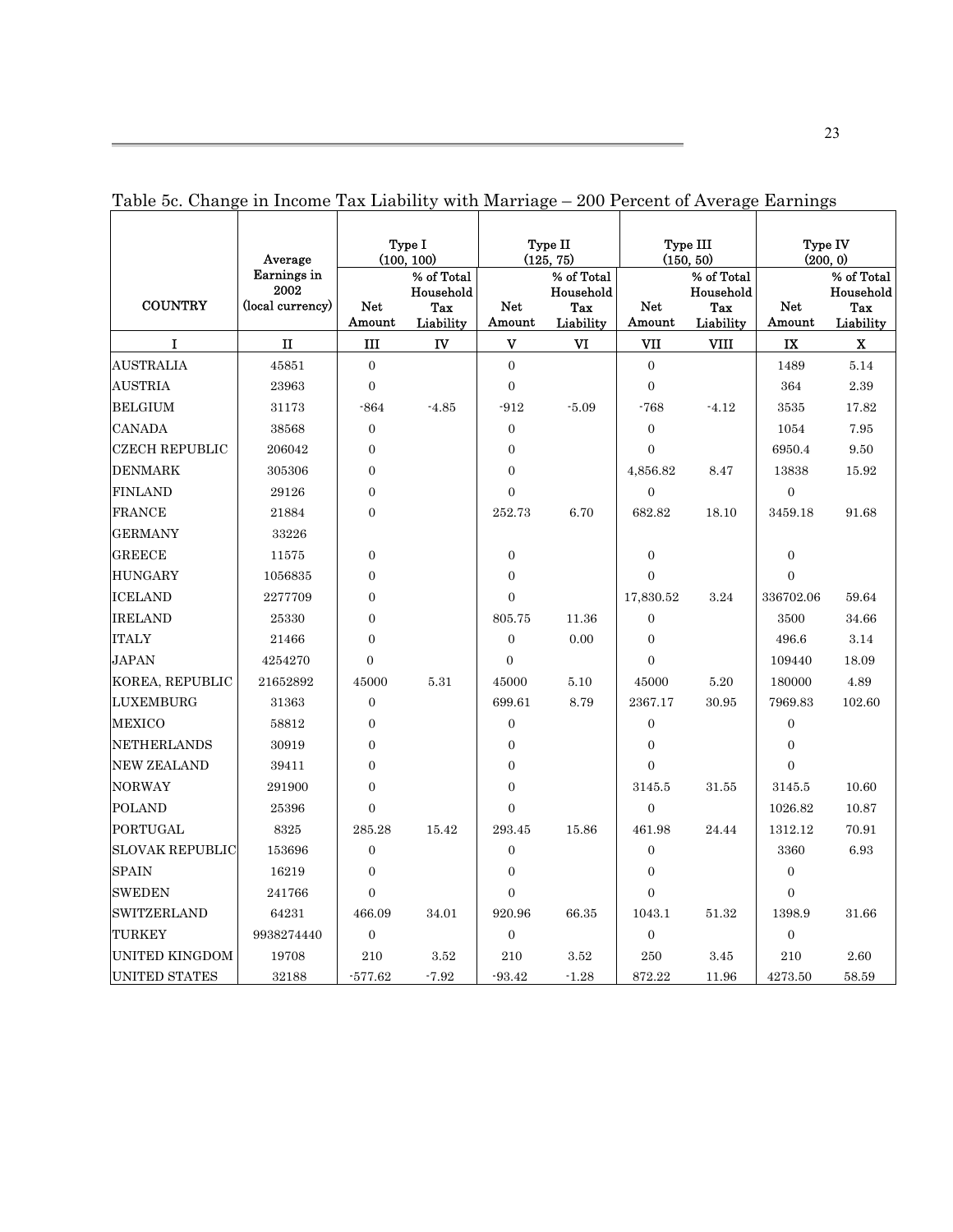|                        | Average<br>Earnings in   |                | Type I<br>(200, 200)<br>% of Total |                  | Type II<br>(250, 150)<br>% of Total |                      | Table III<br>(300, 100)<br>% of Total | Type IV<br>(400, 0)  | % of Total                     |
|------------------------|--------------------------|----------------|------------------------------------|------------------|-------------------------------------|----------------------|---------------------------------------|----------------------|--------------------------------|
| <b>COUNTRY</b>         | 2002<br>(local currency) | Net<br>Amount  | Household<br>Tax<br>Liability      | Net<br>Amount    | Household<br>Tax<br>Liability       | <b>Net</b><br>Amount | Household<br>Tax<br>Liability         | <b>Net</b><br>Amount | Househol<br>d Tax<br>Liability |
| $\mathbf I$            | $\mathbf{I}$             | Ш              | IV                                 | V                | VI                                  | VII                  | VIII                                  | IX                   | $\mathbf X$                    |
| <b>AUSTRALIA</b>       | 45851                    | $\overline{0}$ |                                    | $\overline{0}$   |                                     | $\overline{0}$       |                                       | 1,489                | 2.07                           |
| <b>AUSTRIA</b>         | 23963                    | $\overline{0}$ |                                    | $\overline{0}$   |                                     | $\overline{0}$       |                                       | 364                  | 0.94                           |
| <b>BELGIUM</b>         | 31173                    | $-960$         | $-2.01$                            | $-960$           | $-2.01$                             | $-912$               | $-1.89$                               | 3,535.00             | 6.93                           |
| <b>CANADA</b>          | 38568                    | $\overline{0}$ |                                    | $\overline{0}$   |                                     | $\overline{0}$       |                                       | 1,054                | 3.03                           |
| <b>CZECH REPUBLIC</b>  | 206042                   | $\theta$       |                                    | $\overline{0}$   |                                     | $\overline{0}$       |                                       | 6,950.40             | 3.39                           |
| <b>DENMARK</b>         | 305306                   | $\Omega$       |                                    | $\overline{0}$   |                                     | $\theta$             |                                       | 13,838               | 5.50                           |
| <b>FINLAND</b>         | 29126                    | $\overline{0}$ |                                    | $\boldsymbol{0}$ |                                     | $\overline{0}$       |                                       | $\boldsymbol{0}$     |                                |
| <b>FRANCE</b>          | 21884                    | $\overline{0}$ |                                    | 63.35            | 0.44                                | 1223.45              | 8.46                                  | 7,149.00             | 49.42                          |
| <b>GERMANY</b>         | 33226                    |                |                                    |                  |                                     |                      |                                       |                      |                                |
| <b>GREECE</b>          | 11575                    | $\overline{0}$ |                                    | $\overline{0}$   |                                     | $\overline{0}$       |                                       | $\overline{0}$       |                                |
| <b>HUNGARY</b>         | 1056835                  | $\overline{0}$ |                                    | $\overline{0}$   |                                     | $\overline{0}$       |                                       | $\theta$             |                                |
| <b>ICELAND</b>         | 2277709                  | $\overline{0}$ |                                    | 39440.55         | 2.19                                | 119160               | 6.61                                  | 575,022.79           | 31.62                          |
| <b>IRELAND</b>         | 25330                    | $\Omega$       |                                    | $\overline{0}$   |                                     | $\overline{0}$       |                                       | 3,500                | 11.16                          |
| <b>ITALY</b>           | 21466                    | $\Omega$       |                                    | $\overline{0}$   |                                     | $\Omega$             |                                       | 422.23               | 1.15                           |
| <b>JAPAN</b>           | 4254270                  | $\Omega$       |                                    | $\boldsymbol{0}$ |                                     | $\mathbf{0}$         |                                       | 108300               | 4.10                           |
| KOREA, REPUBLIC        | 21653892                 | 90000          | 11.39                              | 90000            | 10.50                               | 90000                | 9.15                                  | 270000               | 1.90                           |
| LUXEMBURG              | 31363                    | $\overline{0}$ |                                    | $\overline{0}$   |                                     | 5631.42              | 18.10                                 | 7870.19              | 24.82                          |
| <b>MEXICO</b>          | 58812                    | $\theta$       |                                    | $\overline{0}$   |                                     | $\overline{0}$       |                                       | $\overline{0}$       |                                |
| NETHERLANDS            | 30919                    | $\overline{0}$ |                                    | $\mathbf{0}$     |                                     | $\overline{0}$       |                                       | $\overline{0}$       |                                |
| <b>NEW ZEALAND</b>     | 39411                    | $\overline{0}$ |                                    | $\overline{0}$   |                                     | $\overline{0}$       |                                       | $\Omega$             |                                |
| <b>NORWAY</b>          | 291900                   | $\Omega$       |                                    | $\overline{0}$   |                                     | $\theta$             |                                       | 3145.5               | 2.49                           |
| <b>POLAND</b>          | 25396                    | $\Omega$       |                                    | $\Omega$         |                                     | 1505.08              | 6.82                                  | 7462.83              | 35.62                          |
| PORTUGAL               | 8325                     | 285.27         | 4.72                               | 604.83           | 10.01                               | 1021.09              | 16.91                                 | 2783.73              | 46.10                          |
| <b>SLOVAK REPUBLIC</b> | 153696                   | $\Omega$       |                                    | $\overline{0}$   |                                     | $\overline{0}$       |                                       | 4560                 | 3.12                           |
| <b>SPAIN</b>           | 16219                    | $\theta$       |                                    | $\boldsymbol{0}$ |                                     | $\boldsymbol{0}$     |                                       | $\mathbf{0}$         |                                |
| <b>SWEDEN</b>          | 241766                   | $\overline{0}$ |                                    | $\overline{0}$   |                                     | $\overline{0}$       |                                       | $\overline{0}$       |                                |
| SWITZERLAND            | 64231                    | 3469.04        | 42.43                              | 2127.09          | 20.83                               | 1377.67              | 10.45                                 | 1038.75              | 4.93                           |
| TURKEY                 | 9938274440               | $\overline{0}$ |                                    | $\overline{0}$   |                                     | $\overline{0}$       |                                       | $\mathbf{0}$         |                                |
| UNITED KINGDOM         | 19708                    | 210            | 1.28                               | 210              | 1.21                                | 210                  | 1.10                                  | 210                  | 0.82                           |
| <b>UNITED STATES</b>   | 32188                    | $-1542.06$     | $-6.25$                            | $-1425.69$       | $-5.78$                             | $-461.7$             | $-1.87$                               | 5836.2               | 23.65                          |

Table 5d. Change in Income Tax Liability with Marriage – 400 Percent of Average Earnings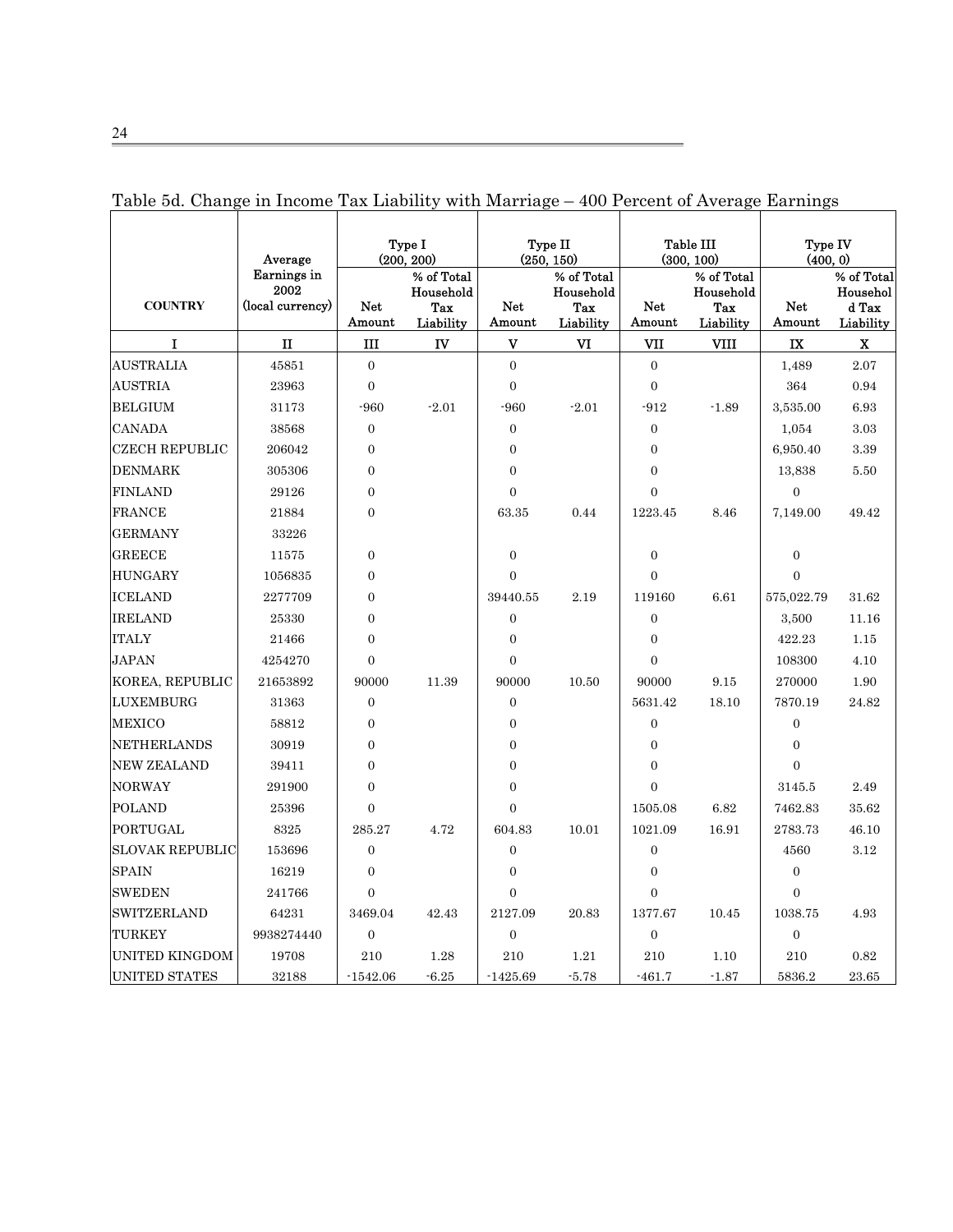The income tax treatment of Type I households, in which there is an equal split of household income between the members, is perhaps the most interesting aspect of the differential treatment by the tax system. In countries where joint income assessment is not permitted and where there are no differences in personal exemptions due to marital status, Type I (and even Type II and Type III) households should not observe any benefits or penalties due to their marital status. This is largely evident from Tables 5a through 5d. In most all instances where the provisions for joint assessment exist, the marginal tax rate brackets faced by a single taxpayer are simply doubled for married couples (e.g., Luxemburg); equivalently, the combined income of the couple is divided by two, and then the single taxpayer rate structure is applied (e.g., Portugal). Under these circumstances the tax rate structure remains marriage-neutral for households of Type I. However, in some countries Type I households derive a marriage bonus/penalty from their marital status. One example of this practice is Switzerland, where the tax rate structure for married taxpayers is different from single taxpayers both in the size of the brackets and in the numbers of brackets and their rates. For single Swiss taxpayers there are ten non-zero marginal tax rate brackets and a zero rate bracket with a threshold level of income of CHF 12,700; married taxpayers face thirteen non-zero marginal tax rate brackets and a zero-rate bracket cut-off level set to CHF 24,800, slightly less than twice the level of the single taxpayer. The marginal tax rates are identical for the top bracket, but the sizes of the brackets for married taxpayers are not based on the tax brackets for single taxpayers.

Joint assessment is not the only provision that exists for married couples. Differences in personal exemptions and credits based on marital status can also create a marriage bonus/penalty for Type I households. This is evident in the tax codes of a number of countries. For example, in Belgium the size of the basic personal allowance is reduced for married taxpayers to EUR 4,610 relative to EUR 5,570 for single taxpayers. In Portugal the size of the tax credit is increased for a married taxpayer to EUR 356.60, from EUR 213.96 for single taxpayers. In Korea married female taxpayers in two-earner couples are granted an additional personal deduction of W 500,000. Couples in Switzerland with two earners get an additional allowance of CHFG 7,000 applied to the spouse with the lower income. The United Kingdom has one of the most well defined marriage benefits, although the size of the benefit is relatively small. U.K. taxpayers are granted a married couple allowance that is dependent on the age of the taxpayers, with taxpayers older than 74 deriving the largest allowance. The size of the allowance for couples with both spouses aged under 65 is  $\pounds$  2,110. The allowance is then converted into a tax credit at a 10 percent rate, and it can be allocated between the spouses based on their own selection, with the possibility that only one spouse derives the entire credit, thereby making the provision completely independent of the distribution of income within the couple. It appears that such treatments are very limited. Instead, we tend to find in most OECD countries that the income tax treatment of couples with equal incomes is largely marriage neutral (subject to the exceptions that we have discussed).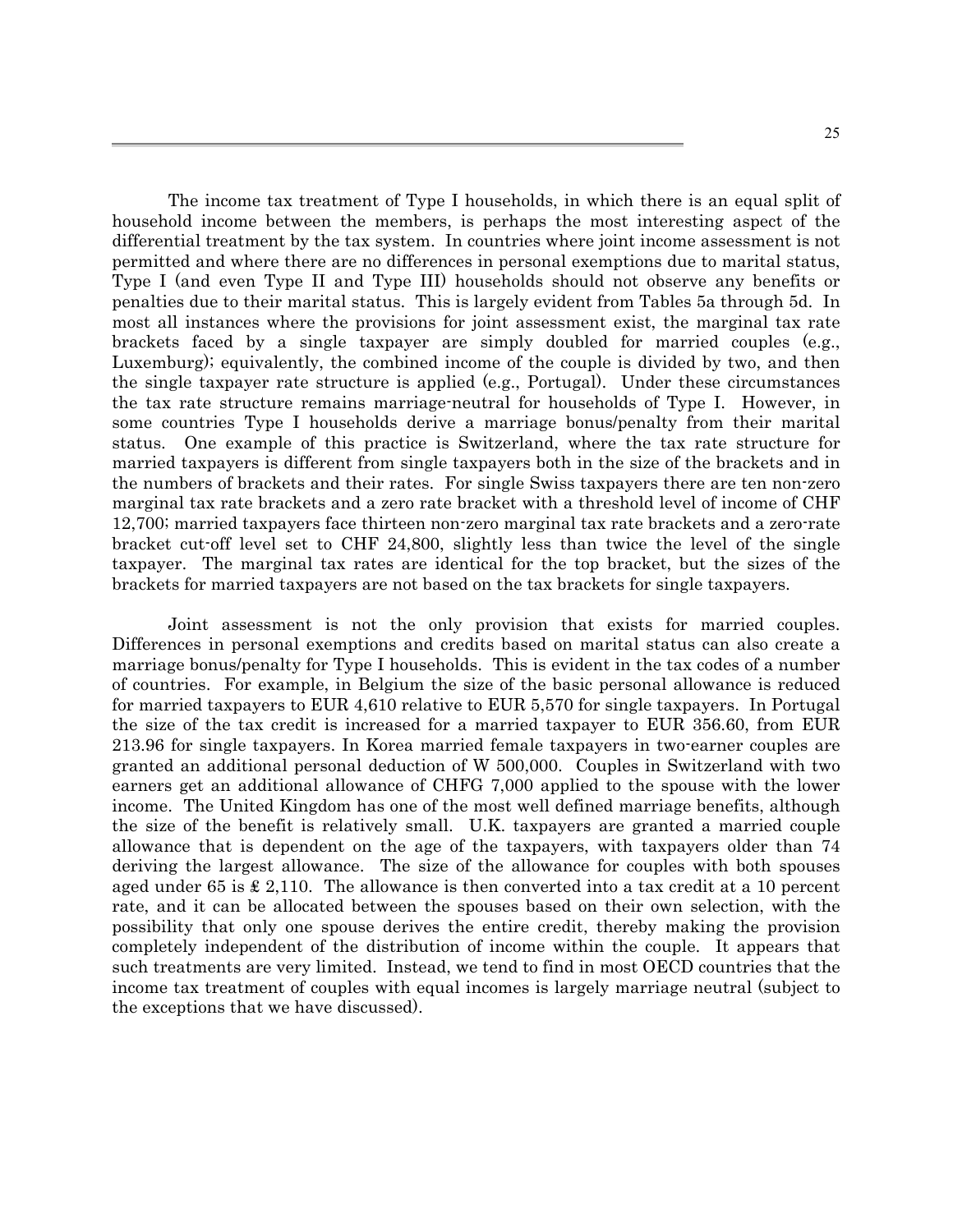Type II and Type III households derive income tax benefits in all countries where joint assessment/income splitting is permitted. The one exception is Belgium, where only limited income splitting is permitted and where the reduced personal allowance for married couples creates a marriage penalty for married taxpayers.

Another practice that is present in several countries is the transfer of unused personal exemptions between the spouses. This practice in a way mimics income splitting because it allows the couple to combine their personal exemptions. Examples of this practice include Denmark, where the unused portion of the personal deduction can be transferred to the spouse, and Iceland, where up to 95 percent of the unused personal credit can be applied to the tax return of the spouse.

In some instances the threshold on only some of the marginal tax rate brackets is increased for married taxpayers. For example, Norway increases the threshold for the lowest MTR bracket from NOK 340,700 to NOK 364,000.

As noted earlier, all OECD countries employ a progressive income tax structure at the central government level.[8](#page-35-7) Due to the progressive rate structure, the benefits of income splitting generally exist for those households with significant variation in incomes. However, when spousal earnings place each of the spouses into the highest income bracket, these benefits of income splitting disappear. This is evident when one examines the effects on Type II households across Tables 5a to 5d. Households with combined earnings equal to 50 percent of the national average wage derive benefits of marriage in seven of the OECD countries, while households with combined earnings of 400 percent of the national average wage derive benefits in only six of the countries. The size of the benefit when measured as a percentage of total tax liability of the couple also declines with the income level of the couple, as is evident from the tables.

The effects of income splitting increase with the difference in incomes between the spouses, as shown by the differences between Type II and Type III households. To further illustrate this point we examine in more detail two very different approaches to income splitting: Belgium and the United States.

#### The Special Cases of Belgium and the United States

Tables 6a and 6b calculate the effects on taxes for Belgium and the U.S for different households based on the income distribution within the household. Both countries impose a marriage penalty through several avenues. One is via personal allowances. In the U.S., a standard deduction for a married couple is \$7,950, which is only 84 percent of double the single taxpayer's deduction of \$4,750. This provision puts an effective penalty on taxpayers who chose to get married, as their decision to marry reduces their combined standard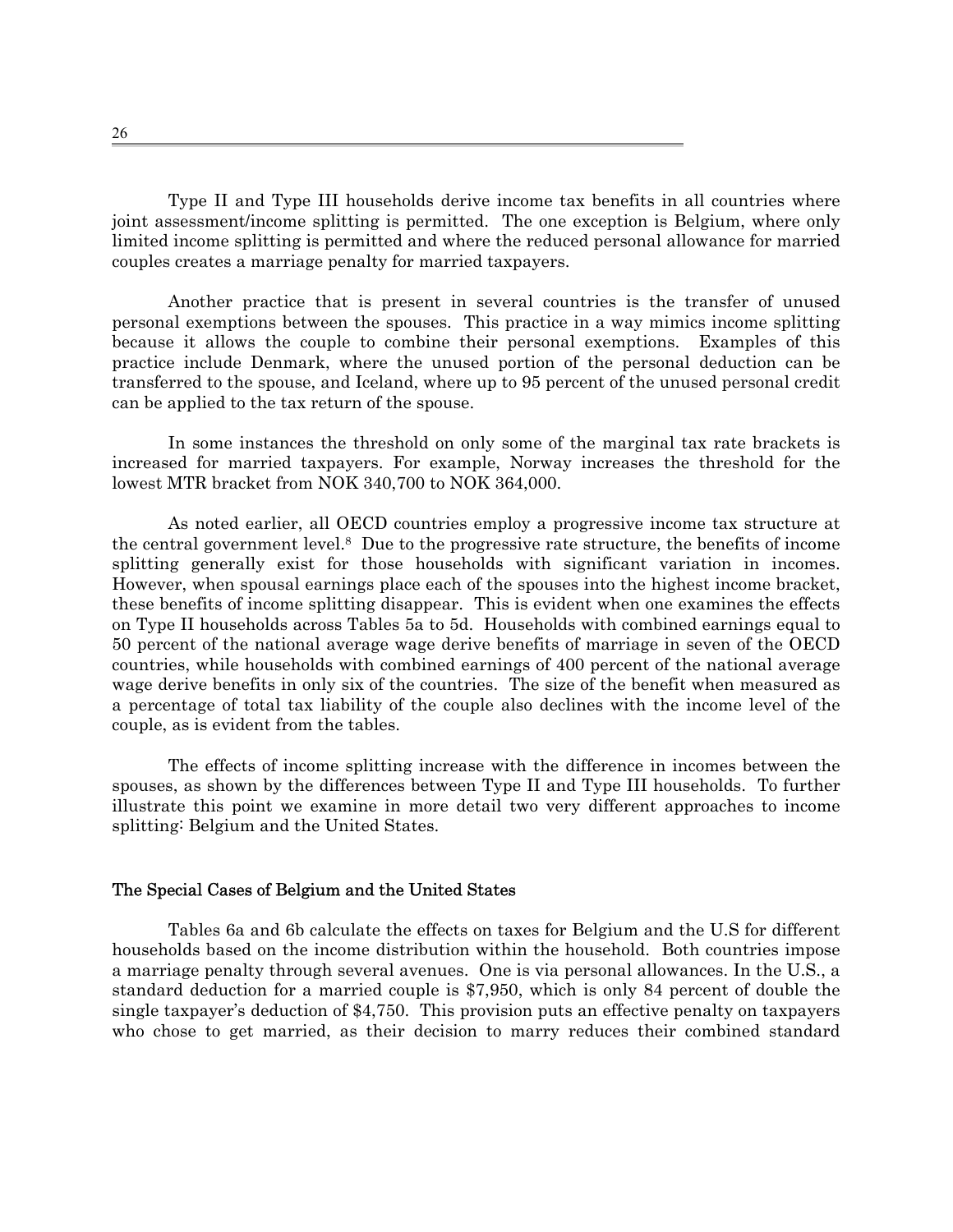deduction by \$1,550. In Belgium married taxpayers receive a combined deduction of EUR 9,220, which is about 83 percent of double the single taxpayer's deduction of EUR 5,570. However, the U.S. tax code requires aggregation of income of married couples, while the Belgian code permits limited transfer only if the earnings of one of the spouses do not exceed 30 percent of the earnings of the other spouse.

In the case of the U.S., there is also a different structure of marginal tax rate brackets that creates a marriage penalty: the size of the brackets for married couples is less than double the brackets of the single taxpayer. In addition to the reduction of the standard deduction, newlyweds will find themselves facing a different marginal tax rate structure with higher effective marginal tax rates. Although the marginal rates themselves remain the same, the sizes of the brackets are not the same for married versus single taxpayers, with the exception of the lowest and highest brackets. A single taxpayer moves into the third marginal tax rate bracket at the income level of \$28,400, while a married couple filing jointly advances into the third bracket at the income level of only \$47,450, only about 1.67 times (and not double) the level of the single taxpayer's threshold. Consequently, a couple that marries will experience an increase in marginal tax rates, as they advance more quickly into higher marginal brackets. It is interesting that the upper marginal tax rate bracket starts at the same income level of \$311,950 for single taxpayers and married couples filing jointly.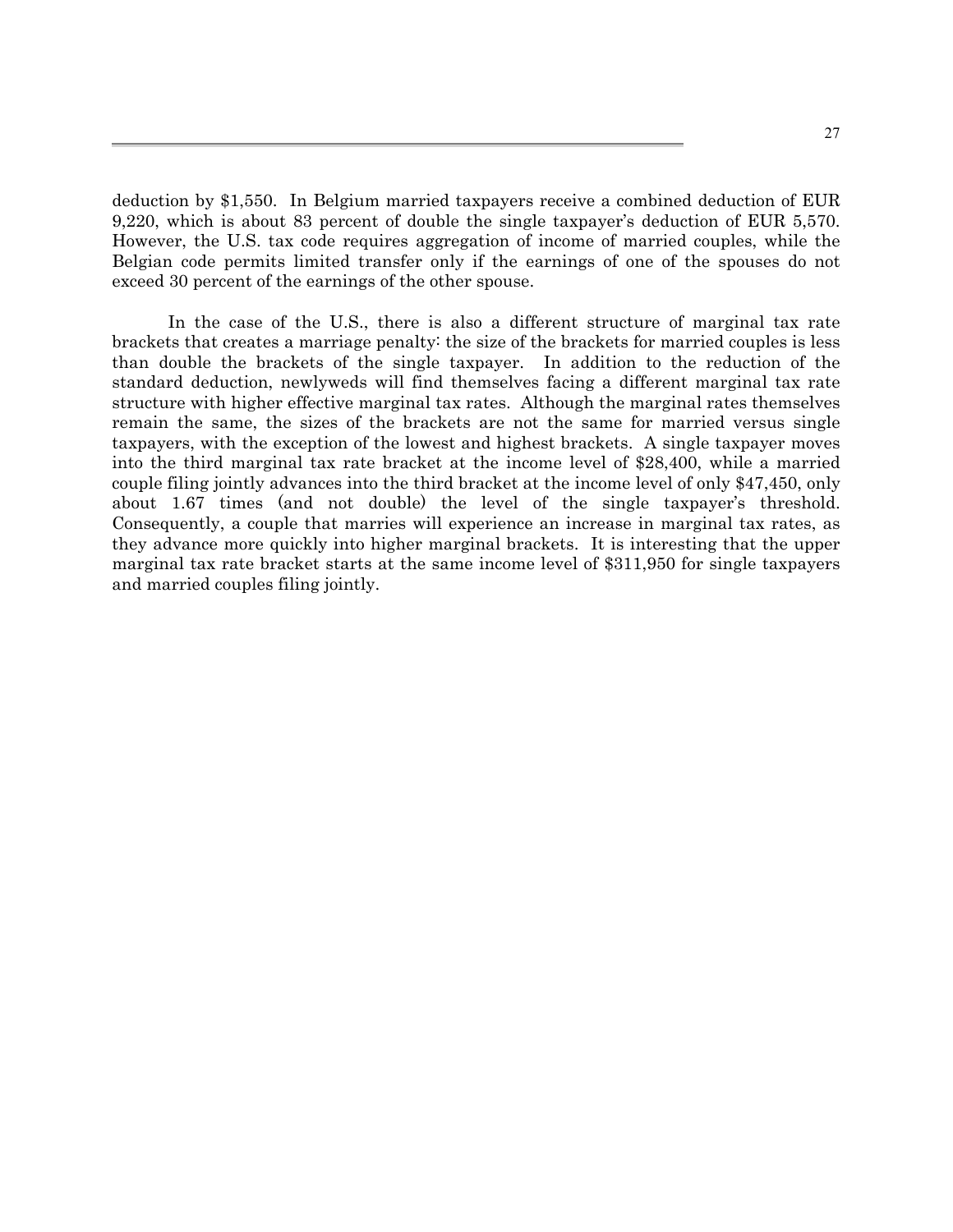| Fraction of the<br>Couple's Total<br>Income Earned<br>by the Spouse |                     | 50%                    |                     | 100%                   |                     | 200%                   |                     | 400%                   |
|---------------------------------------------------------------------|---------------------|------------------------|---------------------|------------------------|---------------------|------------------------|---------------------|------------------------|
| with the Lower                                                      |                     | % of Tax               |                     | % of Tax               |                     | % of Tax               |                     | % of Tax               |
| Income                                                              | Amount <sup>2</sup> | Liability <sup>3</sup> | Amount <sup>2</sup> | Liability <sup>3</sup> | Amount <sup>2</sup> | Liability <sup>3</sup> | Amount <sup>2</sup> | Liability <sup>3</sup> |
| $\theta$                                                            | 642.58              | 42.86                  | 2054.76             | 31.99                  | 3535.00             | 17.82                  | 3535.00             | 6.93                   |
| 0.05                                                                | 445.90              | 30.34                  | 1500.30             | 23.82                  | 3535.00             | 19.34                  | 3535.00             | 7.38                   |
| 0.1                                                                 | 250.77              | 17.38                  | 945.84              | 15.33                  | 3535.00             | 21.14                  | 4846.06             | 10.82                  |
| 0.15                                                                | 80.41               | 5.68                   | 382.14              | 6.31                   | 544.91              | 2.90                   | 5691.07             | 13.33                  |
| 0.2                                                                 | $-77.70$            | $-5.59$                | $-254.15$           | $-4.23$                | $-198.33$           | $-1.06$                | $-674.90$           | $-1.39$                |
| 0.25                                                                | $-235.82$           | $-17.32$               | $-672.00$           | $-11.27$               | $-768.00$           | $-4.12$                | $-912.00$           | $-1.89$                |
| 0.3                                                                 | $-240.00$           | $-20.32$               | -658.88             | $-11.69$               | $-864.00$           | $-4.73$                | $-942.33$           | $-1.96$                |
| 0.35                                                                | $-240.00$           | $-24.10$               | $-624.00$           | $-11.62$               | $-898.88$           | $-4.99$                | $-960.00$           | $-2.00$                |
| 0.4                                                                 | $-344.04$           | $-37.61$               | $-624.00$           | $-12.15$               | $-894.32$           | $-5.01$                | $-960.00$           | $-2.01$                |
| 0.45                                                                | $-480.00$           | $-52.77$               | $-671.19$           | $-13.53$               | $-864.00$           | $-4.85$                | $-960.00$           | $-2.01$                |
| 0.5                                                                 | $-480.00$           | $-52.77$               | $-576.00$           | $-11.85$               | $-864.00$           | $-4.85$                | $-960.00$           | $-2.01$                |

| Table 6a. Marriage Tax Benefit in Belgium <sup>1</sup> |  |
|--------------------------------------------------------|--|
|--------------------------------------------------------|--|

1 The average income for Belgium in 2002 was EUR 31,173.

<sup>2</sup> This is computed as the difference in tax liabilities of the couple filing as singles versus as married.

<sup>3</sup> This is computed as percentage of the combined income tax liabilities of the couple if they file as married taxpayers.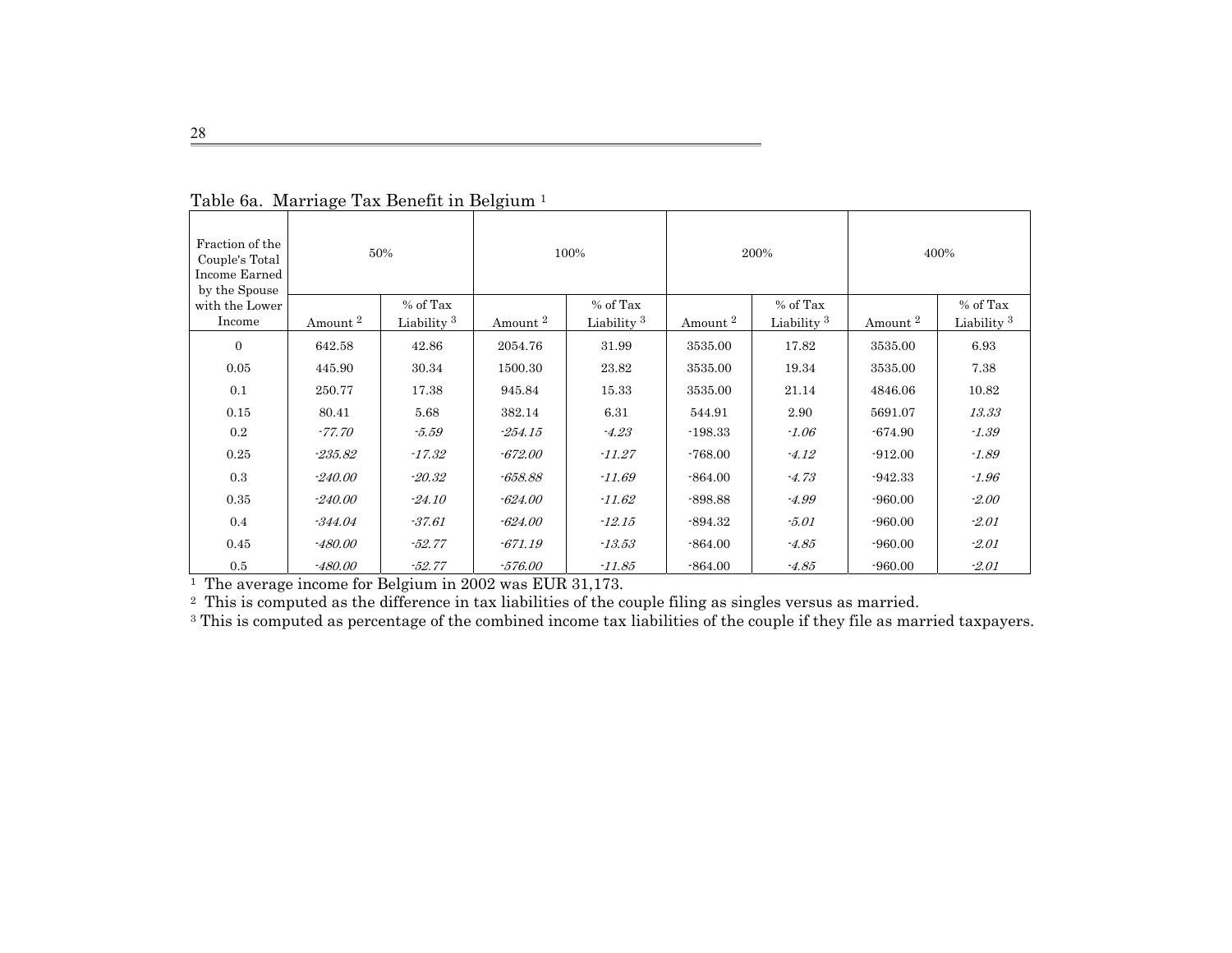| Fraction of the<br>Couple's Total<br>Income Earned<br>by the Spouse | 50%                 |                                    |                     | 100%                               |                     | 200%                               | 400%                |                                    |
|---------------------------------------------------------------------|---------------------|------------------------------------|---------------------|------------------------------------|---------------------|------------------------------------|---------------------|------------------------------------|
| with the Lower<br>Income                                            | Amount <sup>2</sup> | % of Tax<br>Liability <sup>3</sup> | Amount <sup>2</sup> | % of Tax<br>Liability <sup>3</sup> | Amount <sup>2</sup> | % of Tax<br>Liability <sup>3</sup> | Amount <sup>2</sup> | % of Tax<br>Liability <sup>3</sup> |
| $\mathbf{0}$                                                        | 739.70              | 361.89                             | 1237.50             | 58.35                              | 4273.50             | 58.59                              | 5836.5              | 23.65                              |
| 0.05                                                                | 619.00              | 302.84                             | 996.09              | 46.97                              | 3404.42             | 46.67                              | 3905.22             | 15.83                              |
|                                                                     |                     |                                    |                     |                                    |                     |                                    |                     |                                    |
| 0.1                                                                 | 498.29              | 243.78                             | 754.68              | 35.59                              | 2535.35             | 34.76                              | 2481.46             | 10.06                              |
| 0.15                                                                | 383.59              | 187.67                             | 513.27              | 24.20                              | 1851.91             | 25.39                              | 1469.58             | 5.96                               |
| 0.2                                                                 | 303.12              | 148.30                             | 271.86              | 12.82                              | 1304.72             | 17.89                              | 503.939             | 2.04                               |
| 0.25                                                                | 222.65              | 108.93                             | 55.15               | 2.60                               | 872.22              | 11.96                              | $-461.701$          | $-1.87$                            |
| 0.3                                                                 | 142.18              | 69.56                              | $-25.32$            | $-1.19$                            | 485.96              | 6.66                               | $-1136.27$          | $-4.60$                            |
| 0.35                                                                | 61.71               | 30.19                              | $-105.79$           | $-4.99$                            | 99.71               | 1.37                               | $-1329.4$           | -5.39                              |
| 0.4                                                                 | $-18.76$            | $-9.18$                            | -186.26             | $-8.78$                            | -286.55             | $-3.93$                            | $-1522.52$          | $-6.17$                            |
| 0.45                                                                | -99.23              | $-48.55$                           | $-232.50$           | $-10.96$                           | -577.62             | $-7.92$                            | $-1542.06$          | $-6.25$                            |
| 0.5                                                                 | $-155.00$           | $-75.83$                           | $-232.50$           | $-10.96$                           | $-577.62$           | $-7.92$                            | $-1542.06$          | $-6.25$                            |

Table 6b. Marriage Tax Benefit in the United States 1

1 The average income for the United States in 2002 was \$32,188.

<sup>3</sup> This is computed as percentage of the combined income tax liabilities of the couple if they file as married taxpayers.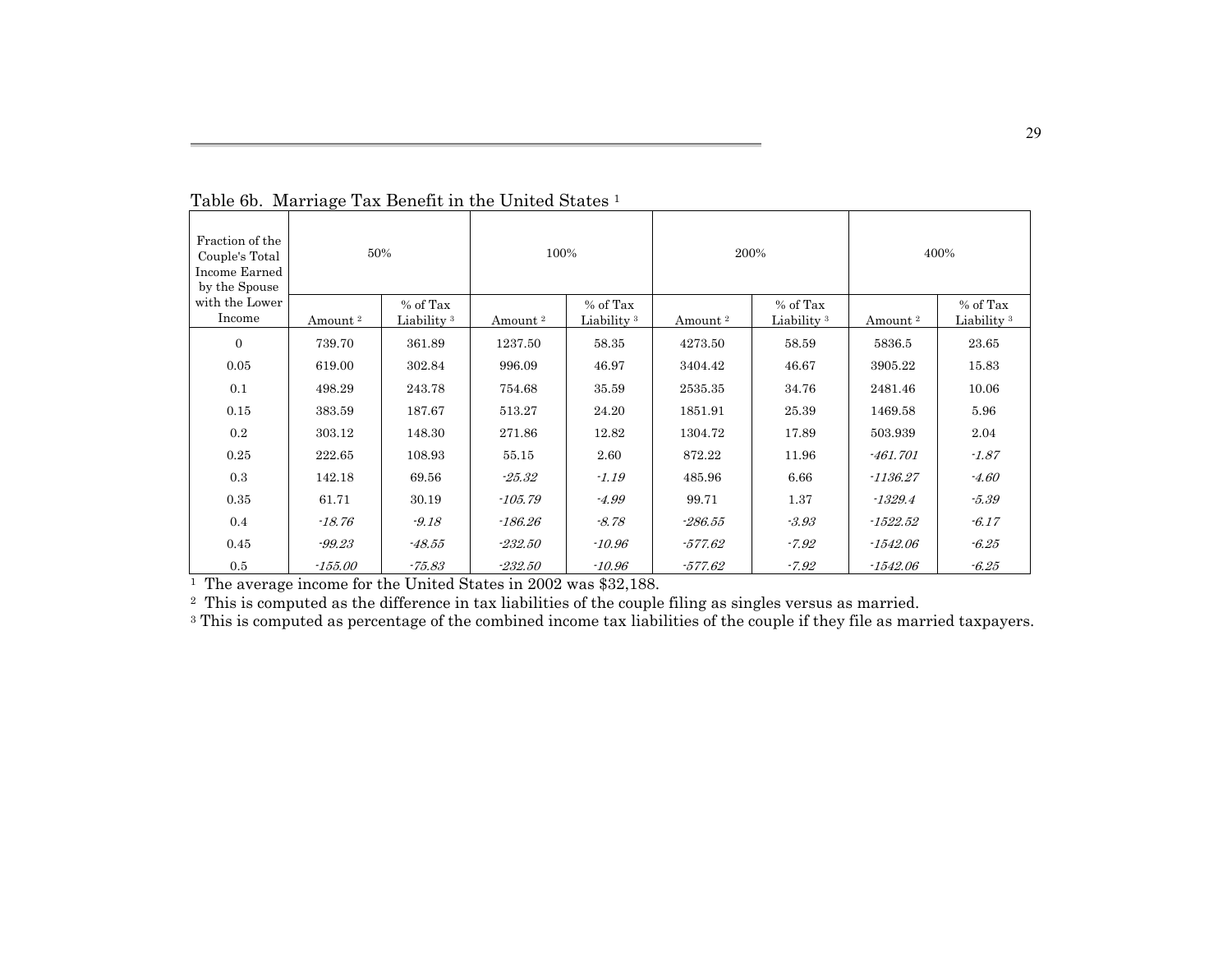As seen from Table 6a, the Belgian tax code provides a marriage bonus only to those couples where a significant income differential between the spouses exists, and effectively penalizes households where the spouses earn similar incomes. In contrast, the U.S. code (Table 6b) allows couples with much smaller variation in incomes to derive benefits from marriage. Interestingly, due to the structure of the marginal rate brackets in the U.S., households with different levels of combined taxable incomes experience marriage tax penalties at different levels of income distribution within the household.

Belgium imposes a penalty on married couples by reducing the size of the couple's personal deduction relative to that for single taxpayers. The Belgian tax code provides some relief to couples where one of the spouses earns less than 30 percent of the income of the other spouse, but this relief has no impact on households where both spouses earn equal or near-equal incomes. The tax impact of marriage on a couple where both earn taxable income of the national average wage (or EUR 31,173) is an increase in tax liability upon marriage of EUR 480, or 2.43 percent of the total tax liability of the married couple.

#### One-earner Married Couples

Type IV households consist of couples where only one spouse earns all of the income in the household. In most OECD countries, these households face some special tax provisions that are aimed at reducing income tax liabilities. As noted earlier, Table 4 gives a summary of these provisions by country.

 Income splitting/joint assessment is one of these provisions, but even in many of the countries with no provisions for joint assessment of income some provisions for a dependent spouse are often available. These provisions typically take the form either of an additional personal deduction based on family circumstances or of a tax credit. In most instances where these provisions exist, they allow the dependent spouse to earn up to a certain level of income for full tax benefits, and are then reduced as the earned income of the dependent spouse begins to increase. For example, Australia, Austria, Canada, Iceland, and Italy all use tax credits that permit a certain level of earned income by the dependent spouse; Iceland also allows spouses to transfer 95 percent of the unused portion of the personal credit. Countries that offer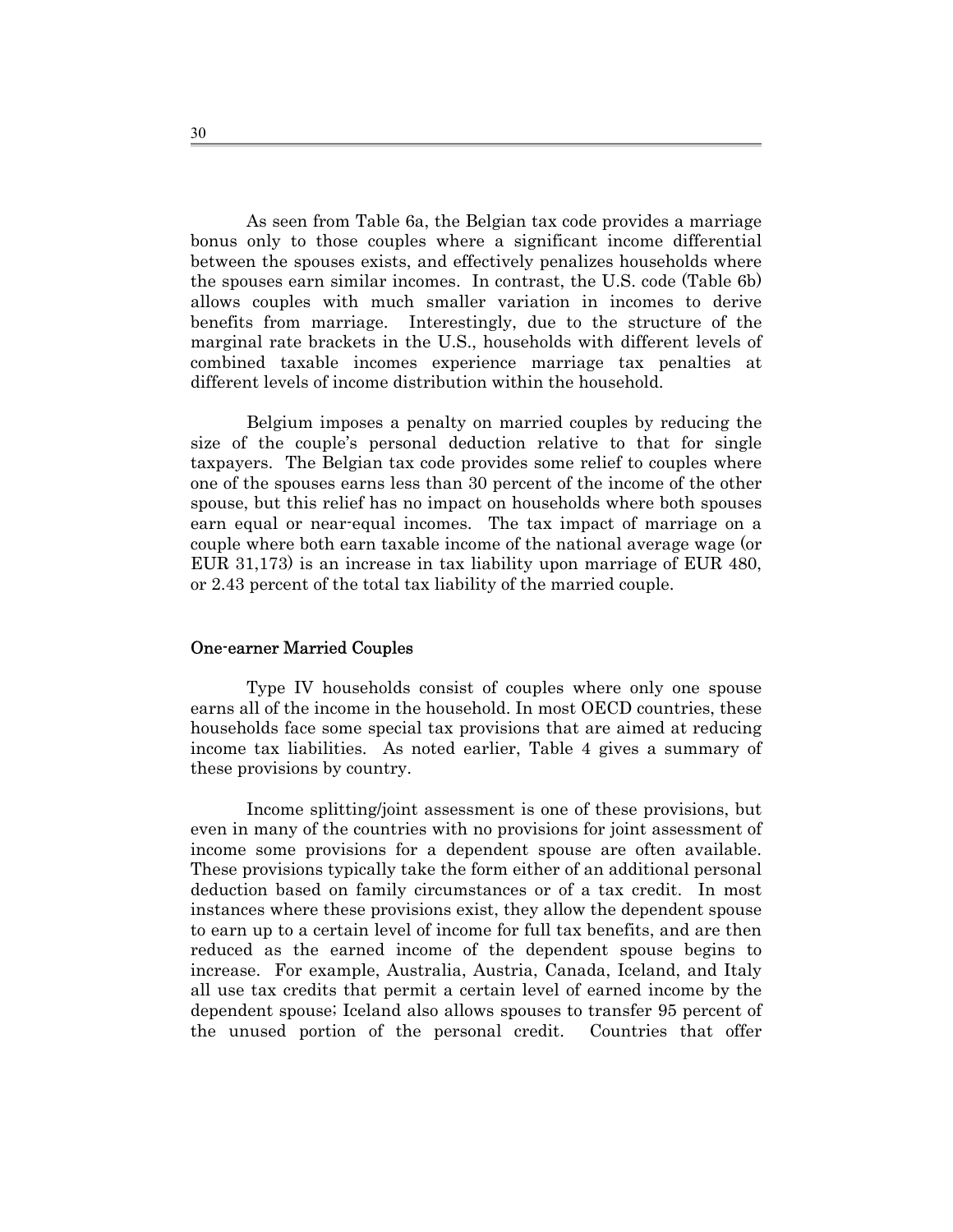deductions to couples with one income earner also allow some income to be earned by the dependent spouse before removing the tax benefit.

 Some limited splitting of income is practiced in Belgium, where households in which one spouse earns less than 30 percent of the income of the other spouse are allowed to transfer taxable income from the spouse with the higher income as long as that transfer does not exceed the after-transfer income of the lower income spouse.

 Interestingly, some countries put effective tax penalties on households with single earners. For example, the Swiss tax code contains a second-earner provision in the form of an allowance that is applied to the spouses with the lower income. Korea provides a deduction to women wage earners in married couples, which tends to have the same effect as a second-earner provision.

#### Summary

Finland, Greece, Hungary, Mexico, the Netherlands, New Zealand, Spain, Sweden, and Turkey all have a marriage neutral tax structure. Spain permits joint filing, but not income splitting. In contrast, two countries (Belgium and the U.S.) often impose a marriage tax penalty on married couples, at least when the incomes of the spouses are largely similar. The marriage penalty largely arises due to the reduction in married tax exemptions (e.g., the standard deduction) relative to those of single filers, as well as to features in the tax rate structure of singles versus married taxpayers.

In general, the dominant practice of individual income taxation in OECD countries is to choose the individual rather than the family as the unit of taxation, and thereby to tax individuals on their own income even if they are married. As a result, the individual income tax is largely marriage neutral in these countries. This practice of taxing the individual is one that has tended to emerge in the last 30 years or so in these countries. Even so, there remains much diversity in how OECD countries choose to tax the family.

# **Conclusions**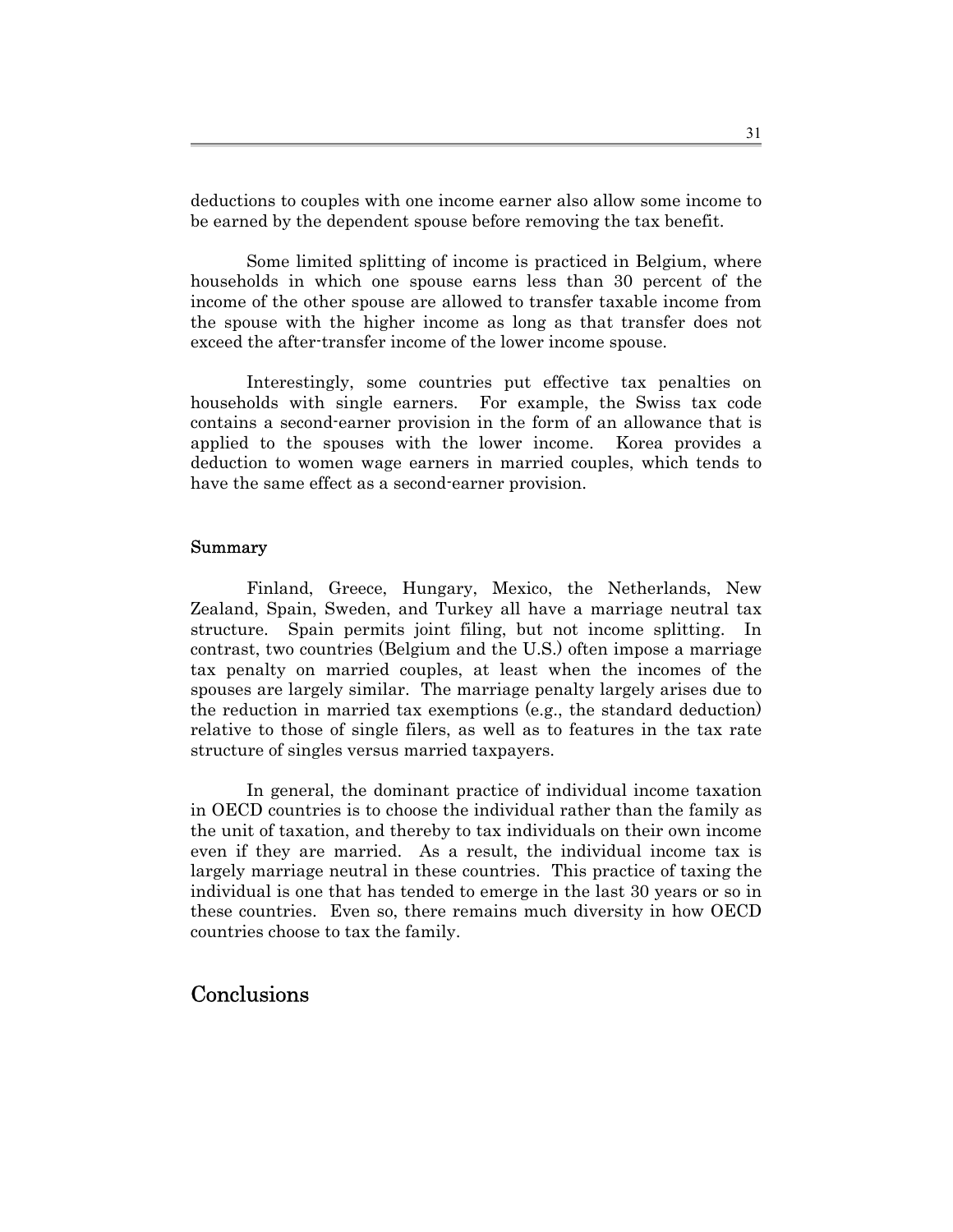What do we want an individual income tax to achieve?

 It is certainly possible to eliminate (or to reduce) the marriage tax, and thereby make the income tax marriage neutral. And there are certainly are good reasons for doing so. There is little doubt that the existence of the marriage penalty (or the marriage bonus) introduces large, variable, and capricious inequities due to unequal tax treatment of taxpayers based solely on their marital status. Even aside from these inequities, there is increasing evidence that the marriage penalty/bonus distorts decisions in an array of dimensions.<sup>9</sup> More fundamentally, the marriage penalty may weaken the family as a basic societal institution, thereby leading to a range of social problems.

However, it is worth remembering that the marriage penalty/bonus exists in any (progressive) income tax largely because of the decision to make the family the unit of taxation, and this decision is typically made because the goal of *Horizontal Equity Across Families* is put at the center of the income tax. Nevertheless, it is also worth remembering that there are other goals of an income tax, such as *Equal* Payments By Singles and Couples and Marriage Neutrality. Further, it is also worth remembering that there is today an enormous, and increasing, diversity of family structures in most all OECD countries. Fifty years ago, the "traditional family" was typically a single-earner household with a stay-at-home spouse. Now, two-earner families are the norm, cohabitation among opposite and same-sex couples is common, and non-marital and extra-legal joint living arrangements are widespread. These newer types of households are, by many definitions, a "family." However, they are treated very differently, and often much less favorably, than the traditional households once envisioned as the norm by the tax codes in many countries. A single individual can also be seen as a type of family, and singles are typically penalized, often quite heavily, by the income tax.

It may well be, as many argue, that the importance of the traditional family unit still justifies its favorable tax treatment. However, it may also be time to recognize that a diverse society can no longer treat one family structure so differently than others. Elimination of the family as the unit of taxation, and restoration of the individual as the unit, would eliminate the marriage tax/subsidy (and also eliminate the singles tax). This is the route that many OECD countries have chosen.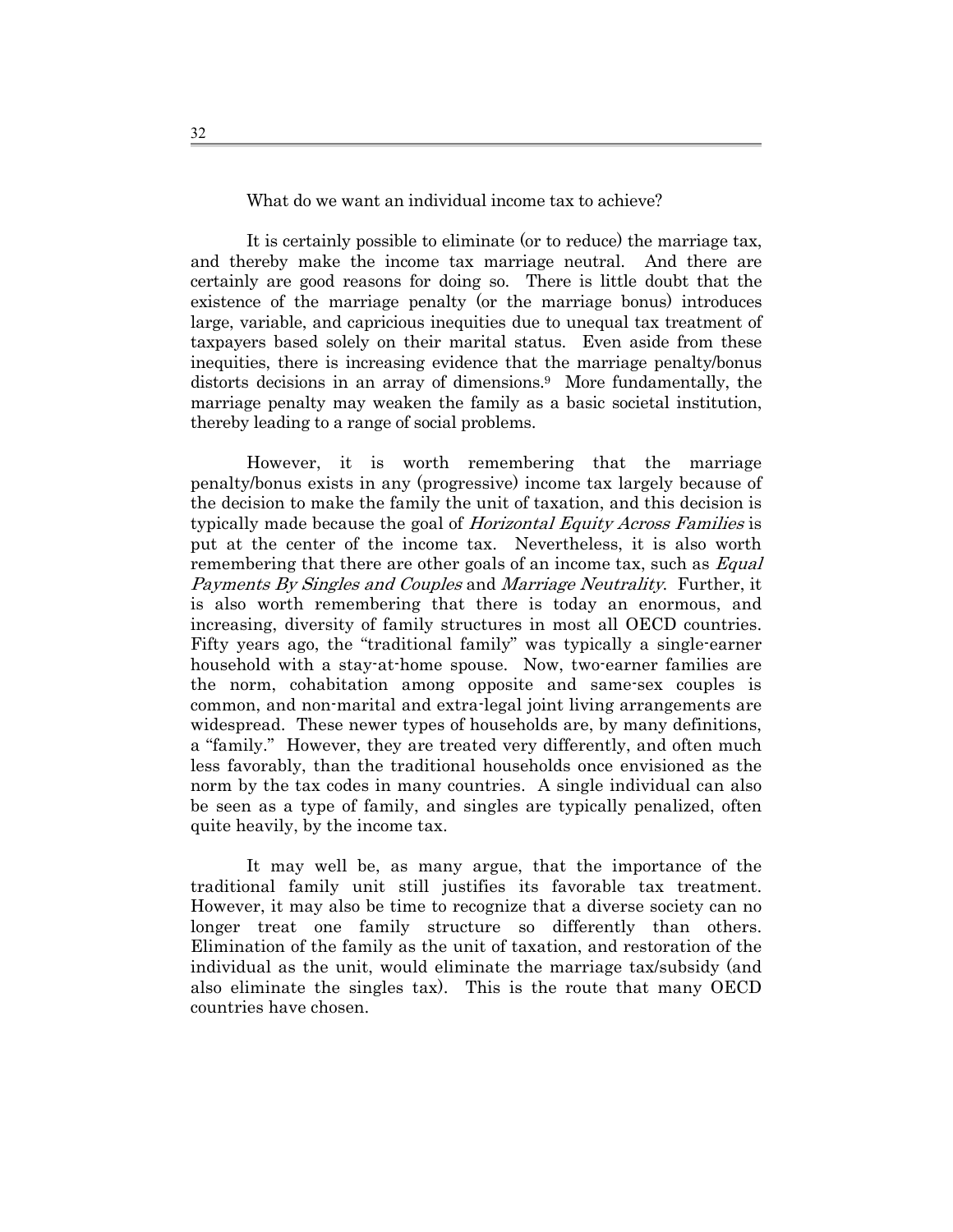Still, it must be recognized that making the individual the unit of taxation is also not without problems. An important justification for the use of the family as the unit of taxation is the notion that families with equal family income should pay equal taxes. There is no question that making the individual the unit of taxation would violate this goal of Horizontal Equity Across Families. There are also significant administrative and compliance issues from individual taxation. How are itemized deductions split between partners? How is unearned (or capital) income split between partners? Who claims the tax benefits from children? How do the tax enforcement agencies verify the legitimacy of these declarations? What are the compliance costs of individual filing? Many other such issues naturally arise, and, as shown by our discussion of OECD country practices, the ways in which these issues are resolved vary greatly across countries.

There are no easy choices here. As emphasized throughout, no tax system can achieve simultaneously the goals of Progressivity, Marriage Neutrality, Horizontal Equity Across Families, and Equal Payments By Singles and Couples. More broadly, most all tax (and transfer) systems reflect an uneasy compromise between these and many other goals, such as raising revenue, minimizing marriage (and other) disincentives, helping low-income individuals and families, reducing administrative and compliance costs, supporting the family as a social institution, and the like. It is inevitable that these goals are often conflicting. Taxing the family requires facing these difficult tradeoffs directly.

# References

Alm, James, Stacy Dickert-Conlin, and Leslie A. Whittington. 1999. "The Marriage Tax." The Journal of Economic Perspectives. 13 (3): pp. 193-204.

Alm, James and Leslie A. Whittington. 1996. "The Rise and Fall and Rise... of the Marriage Tax." National Tax Journal. 49 (4): pp. 571-589.

Alm, James and Leslie A. Whittington. 1997. "Income Taxes and the Timing of Marital Decisions." Journal of Public Economics. 64 (2): pp. 219-240.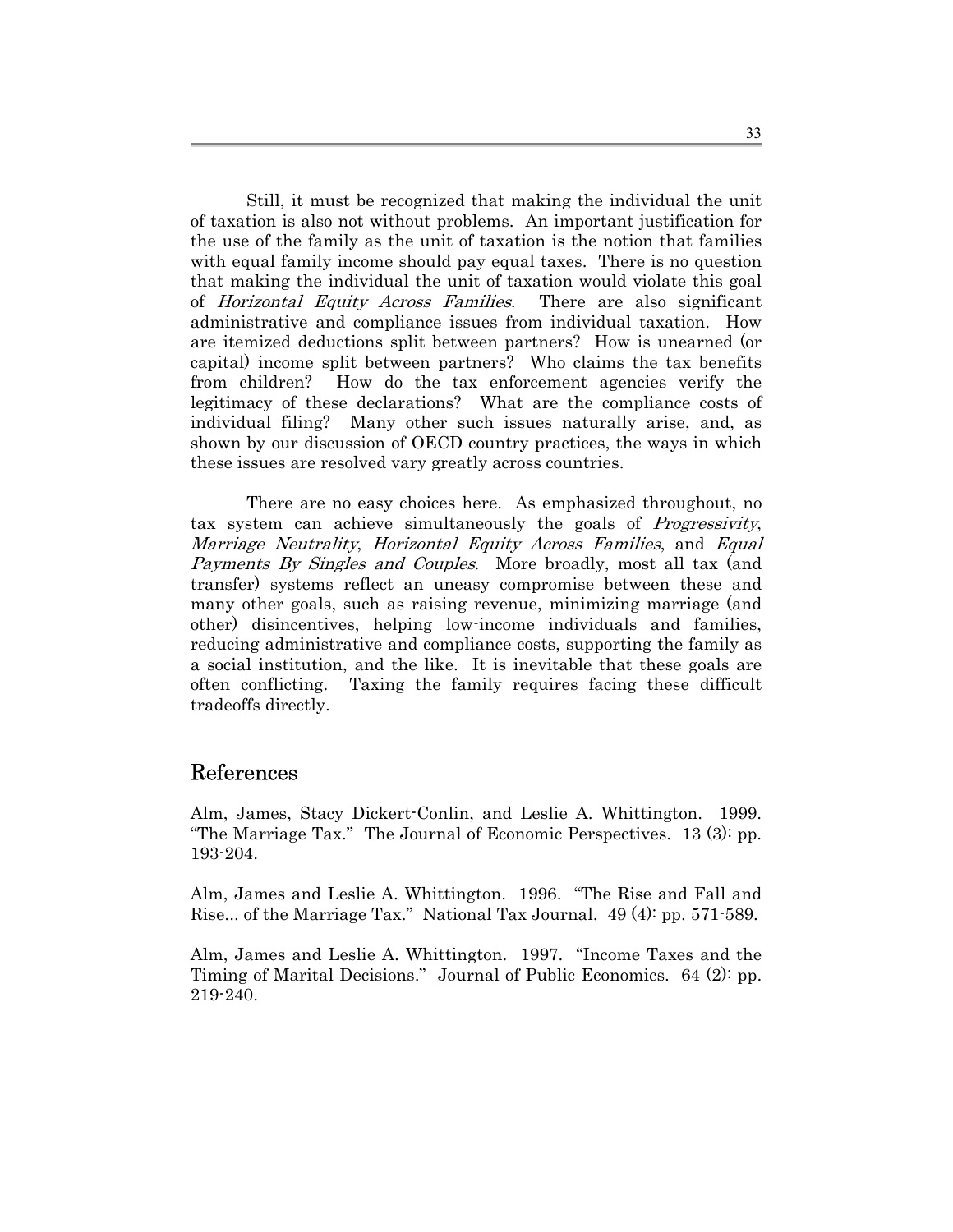Alm, James and Leslie A. Whittington. 1999. "For Love or Money? The Impact of Income Taxes on Marriage." Economica. 66 (3): pp. 297- 316.

Alm, James and Leslie A. Whittington. 2003. "Shacking Up or Shelling Out: Income Taxes, Marriage, and Cohabitation." Review of Economics of the Household. 1 (3): pp. 169-186.

Alm, James, Leslie A. Whittington, and Jason Fletcher. 2002. "Is There a 'Singles Tax'? The Relative Income Tax Treatment of Single Households." Public Budgeting & Finance. 22 (2): pp. 69-86.

Berliant, Marcus and Paul Rothstein. 2003. "Possibility, Impossibility, and History in the Origins of the Marriage Tax." National Tax Journal. 56 (2): pp. 303-317.

Blum, Walter J. and Harry Kalvin, Jr. 1953. The Uneasy Case for Progressive Taxation. Chicago, IL: The University of Chicago Press.

Bittker, Boris I. 1975. "Federal Income Taxation and the Family." Stanford Law Review. 27 (4): 1388-1463.

Bull, Nicholas, Janet Holtzblatt, James R. Nunns, and Robert Rebilein. 1998. "Assessing Marriage Penalties and Bonuses." U.S. Department of the Treasury Working Paper. Washington, D.C.: Office of Tax Analysis.

Congressional Budget Office. 1997. For Better or For Worse: Marriage and the Federal Income Tax. Washington, D.C.: Congress of the United States.

Dickert-Conlin, Stacy. 1999. "Taxes and Transfers: Their Effect on the Decision to End a Marriage." Journal of Public Economics. 73 (2): pp. 217-240.

Dickert-Conlin, Stacy and Scott Houser. 1998. "Taxes and Transfers: A New Look at the Marriage Penalty." National Tax Journal. 51 (2): pp. 175-217.

Feenberg, Daniel R. and Harvey S. Rosen. 1995. "Recent Developments in the Marriage Tax." National Tax Journal. 48 (4): pp. 91-101.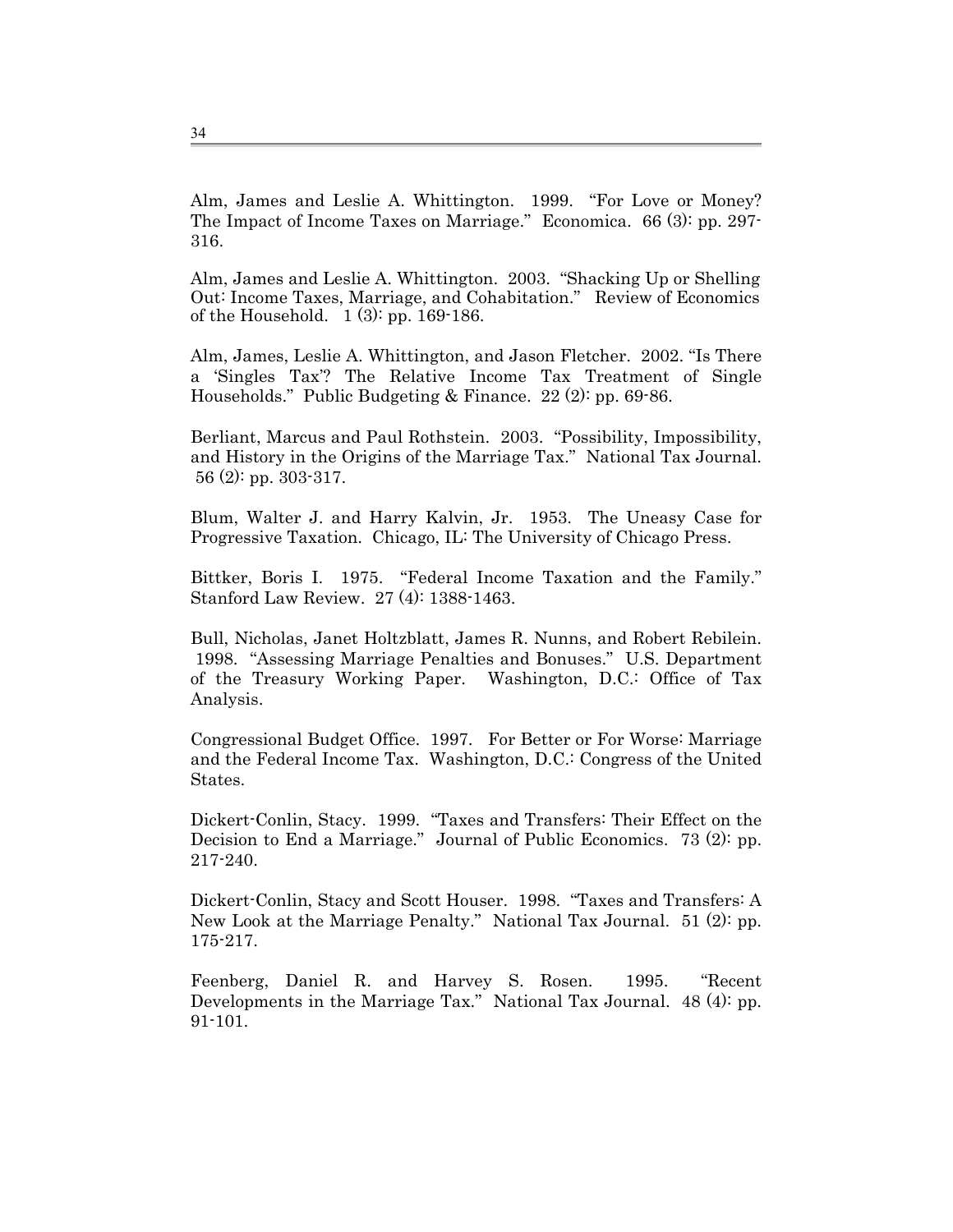International Bureau of Fiscal Documentation. 2003. European Tax Handbook 2003. Amsterdam, the Netherlands: International Bureau of Fiscal Documentation.

Musgrave, Richard A. 1959. The Theory of Public Finance. New York, NY: McGraw-Hill Book Company.

Musgrave, Richard A. 1976. "ET, OT, and SBT." Journal of Public Economics. 6 (1): pp. 3-16.

Rosen, Harvey S. 1977. "Is It Time to Abandon Joint Filing?" National Tax Journal. 30 (4): pp. 423-428.

Rosen, Harvey S. 1987. "The Marriage Tax Is Down But Not Out." National Tax Journal. 40 (4): 567-575.

Sjoquist, David L. and Mary Beth Walker. 1995. "The Marriage Tax and the Rate and Timing of Marriage." National Tax Journal. 48 (4): pp. 547-558.

Steuerle, C. Eugene. 1999. "Valuing Marital Commitment: The Radical Restructuring of our Tax and Transfer Systems." The Responsive Community. 9 (2): 35-45.

U.S. General Accounting Office. 1996. Income Tax Treatment of Married and Single Individuals. GAO/GGD-96-175. Washington, D.C.

Whittington, Leslie A. and James Alm. 1997. "'Till Death or Taxes Do Us Part: Income Taxes and the Divorce Decision." Journal of Human Resources. 32 (2): pp. 388-412.

Whittington, Leslie A. and James Alm. 2001. "Tax Reductions, Tax Changes, and the Marriage Penalty." National Tax Journal. 54 (3): pp. 455-472.

Whittington, Leslie A. and James Alm. 2003. "The Effects of Public Policy on Marital Status in the United States." In Marriage and the Economy – Theory and Evidence from Advanced Industrial Societies, Shoshana Grossbard-Shechtman, ed. New York, NY: Cambridge University Press, pp. 75-101.